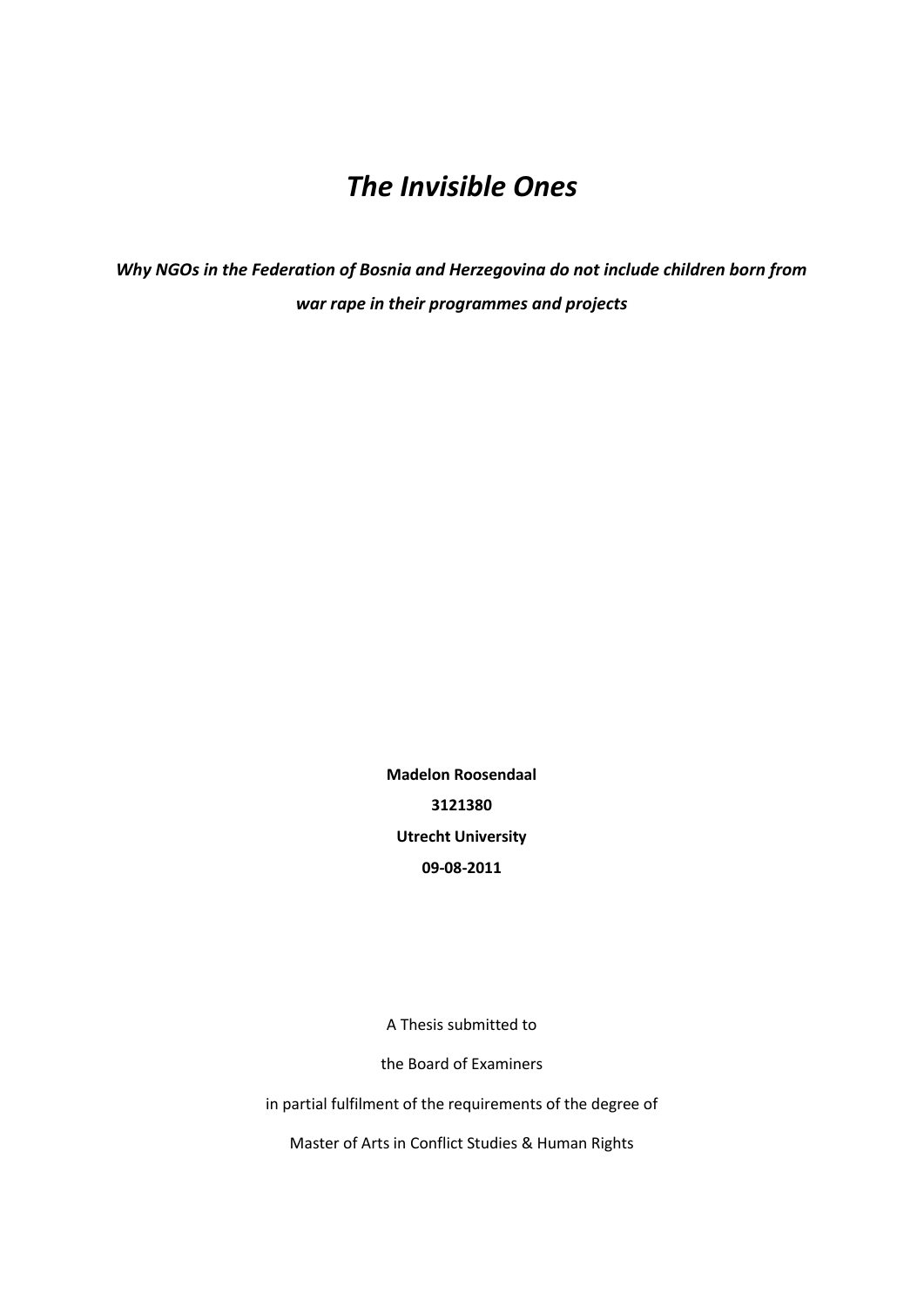Name of supervisor: Prof.dr.ir. Georg Frerks

Date of submission: 09-08-2011

Programme trajectory followed: Research and Thesis Writing (30 ECTS)

Word count: 22,225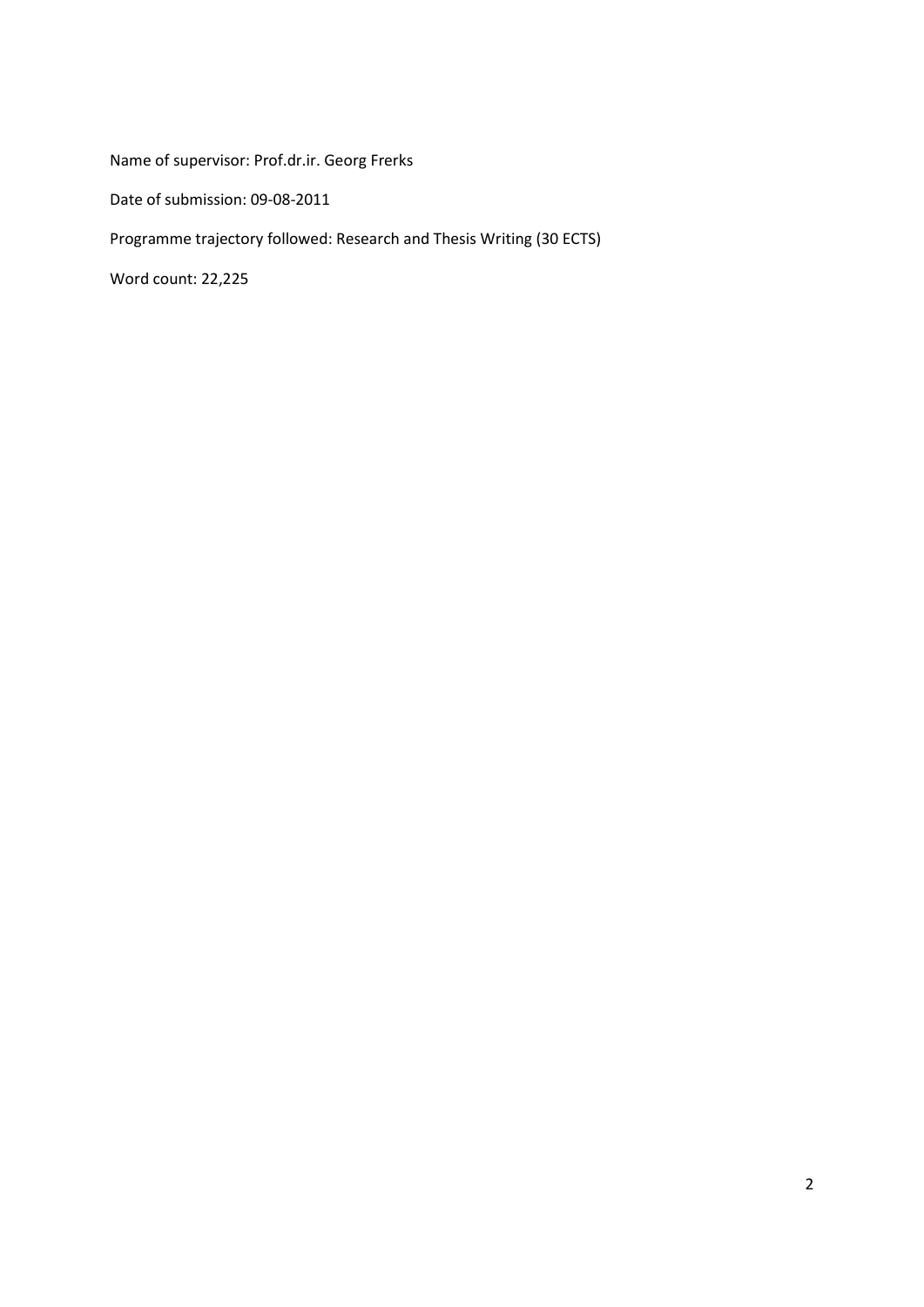*Open your mind, arms and heart to new things and people, we are united in our differences*  $\sim$ 

Unknown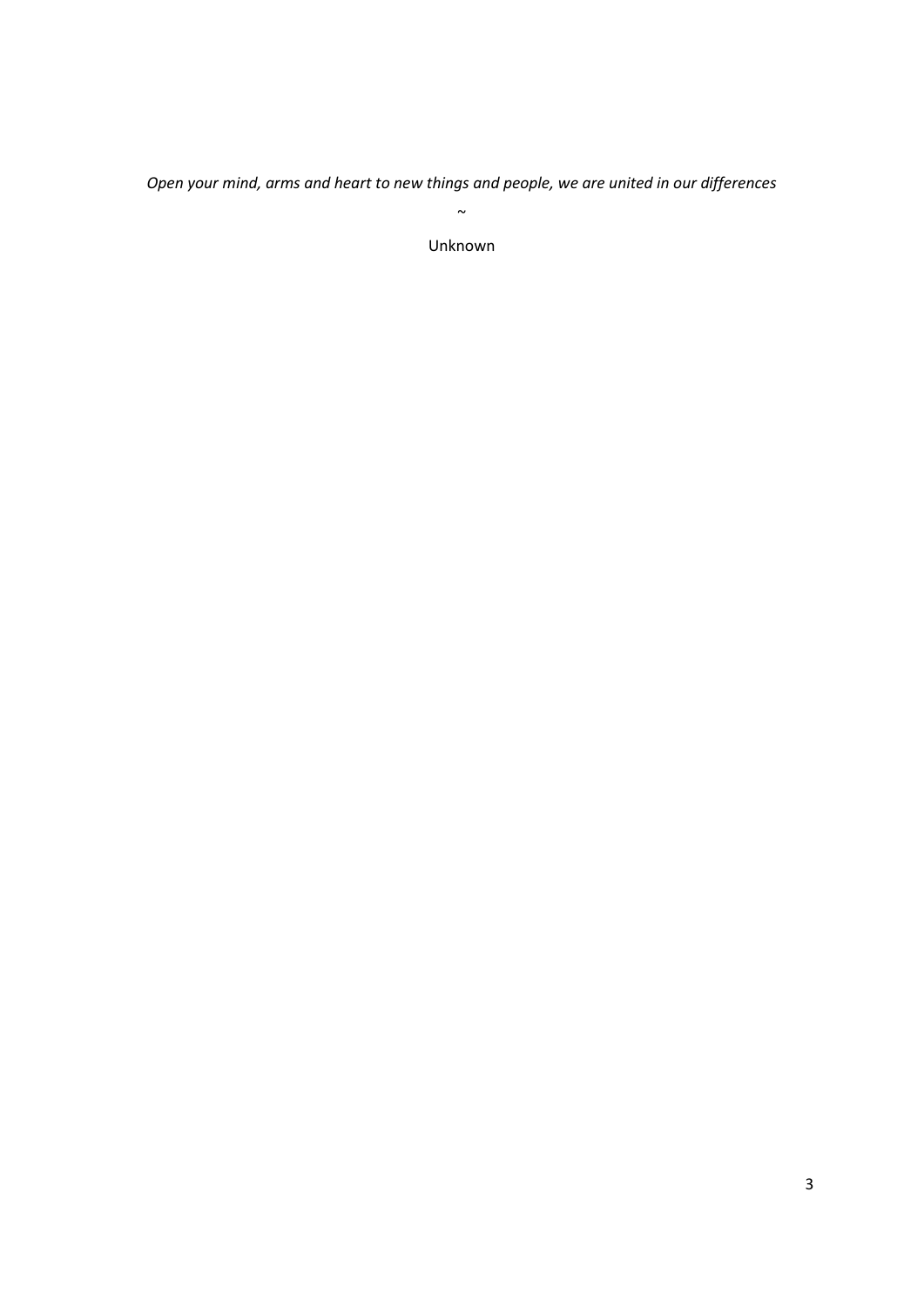## *Abstract*

Non Governmental Organisations in Bosnia and Herzegovina rose out of the ground like mushrooms during and after the destructive Balkan war of the early nineties to provide help to the victims and survivors. During the conflict, tens of thousands of women were raped and an unknown number of them birthed children out of these rapes, who hardly ever received any attention from the national media, state policies or NGOs' programmes and projects. Considering the fact there is and has been a lot of media attention paid to the women who were raped and there are several known organisations that provide them with counselling and medical treatment, even in a patriarchal society as Bosnia and Herzegovina, it became clear that there was no attention whatsoever paid to their children. Wanting to know the reason behind this, I set out to interview NGOs in the Federation of Bosnia and Herzegovina to explore why they did not incorporate this group of children in their programmes and projects. From their answers, I was able to establish three different reasons for this, which all revolve around the concepts of silence, denial and stigmatisation. Therefore, in this thesis I explain the special and difficult status that children born from war rape have in the society of Bosnia and Herzegovina, examine the reasons NGOs gave me for not paying attention to this group along the lines of the conspiracies of silence theory and then look towards the future to explore possible ways to incorporate them in society and to what extent this is actually wanted.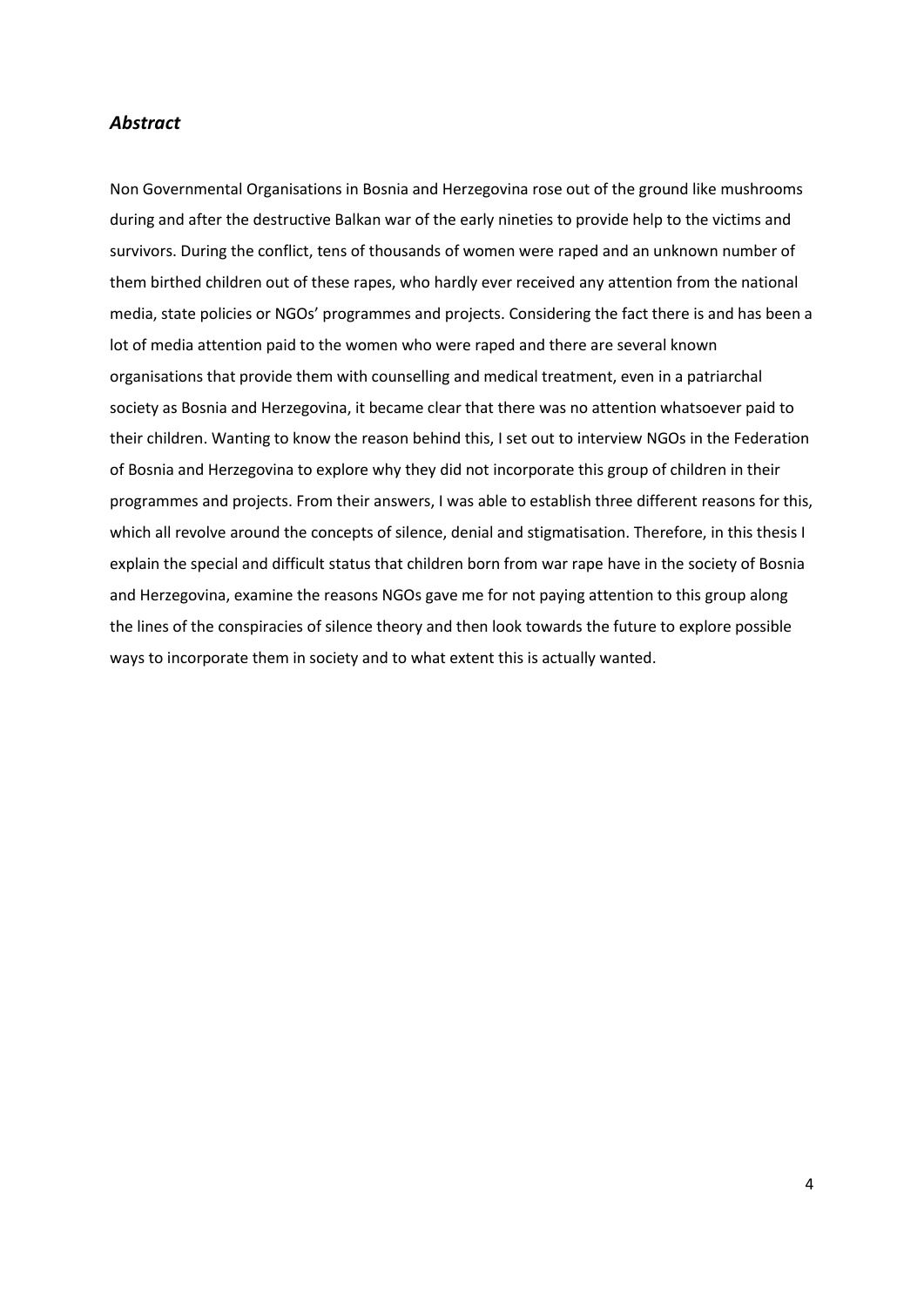## *List of abbreviations*

| <b>BiH</b>  | Bosna i Hercegovina, which translates to Bosnia and Herzegovina |
|-------------|-----------------------------------------------------------------|
| <b>FBiH</b> | Federation of Bosnia and Herzegovina                            |
| <b>ICTY</b> | International Criminal Tribunal for the former Yugoslavia       |
| <b>NGO</b>  | Non Governmental Organisation                                   |
| <b>RS</b>   | Republika Srpska                                                |
| UN          | <b>United Nations</b>                                           |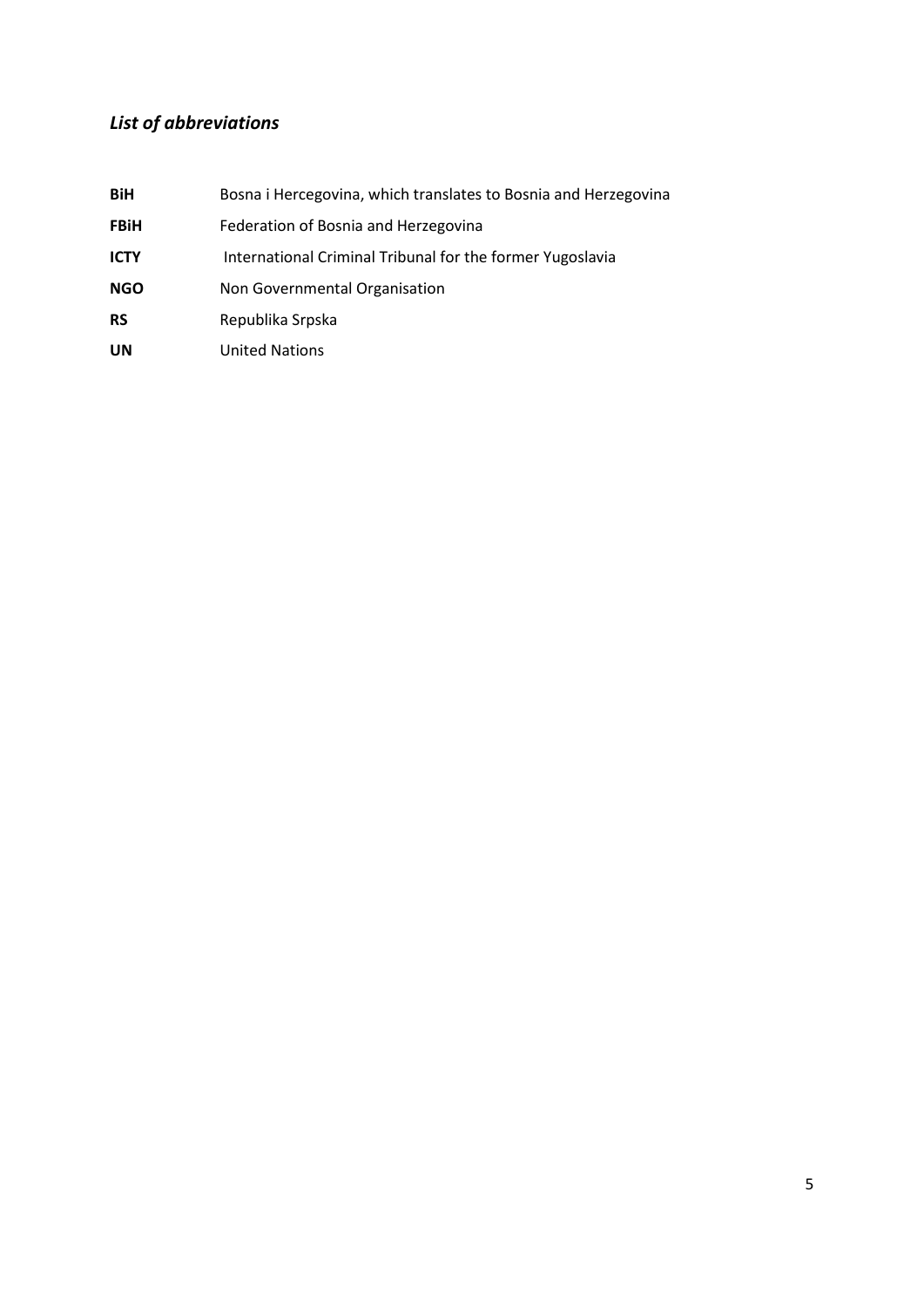## *Acknowledgements*

This entire process of preparing and moreover conducting research, followed by collating all the gathered information into a paper in a logical and coherent way has been the biggest undertaking I have done in my academic life so far. Having completed this goal resulting in my MA thesis, I want to express my gratitude to the people who were instrumental in helping me in all sorts of ways during this process.

First of all, I want to thank all my interviewees for taking the time to meet with me and discuss such a sensitive issue. You were all very welcoming and warm people and I feel lucky to have met you.

Many thanks to Enis Omerović, Merisa Karović and Husejin Omerović for their hospitality and never ending offers and efforts to help me in any way possible: I am very grateful.

My little group of friends in Sarajevo who supported me, kept me going and were always willing to endure my cranky moods when I had setbacks in the research: Marco Lambooij, Evi Velthuis, Jasmin Panjeta and Judith 't Gilde. More than anything, you made me laugh. Thank you.

Thanks to Judith Geerling: even on different continents we managed to keep each other motivated and you were always available for help or just a chat.

My supervisor Georg Frerks, thank you for your guidance, bringing order to my sometimes chaotic thoughts and ideas regarding the research and easing my overly worried mind.

Jacki Vicuna, my amazing friend who has had more faith in me than I did in myself for almost my entire academic life. Your help, availability at all hours of the day, continued support and love for all these years means more to me than you know.

Many thanks to my friends who have stuck by me for a long time and who I am crazy about. Anne-Mirthe Dieudonné: always funny, always awesome, always there for me. Let's keep this up forever. Joëlle Swart, for always cheering me on and coming to visit me while in Bosnia: you're such a sweetheart.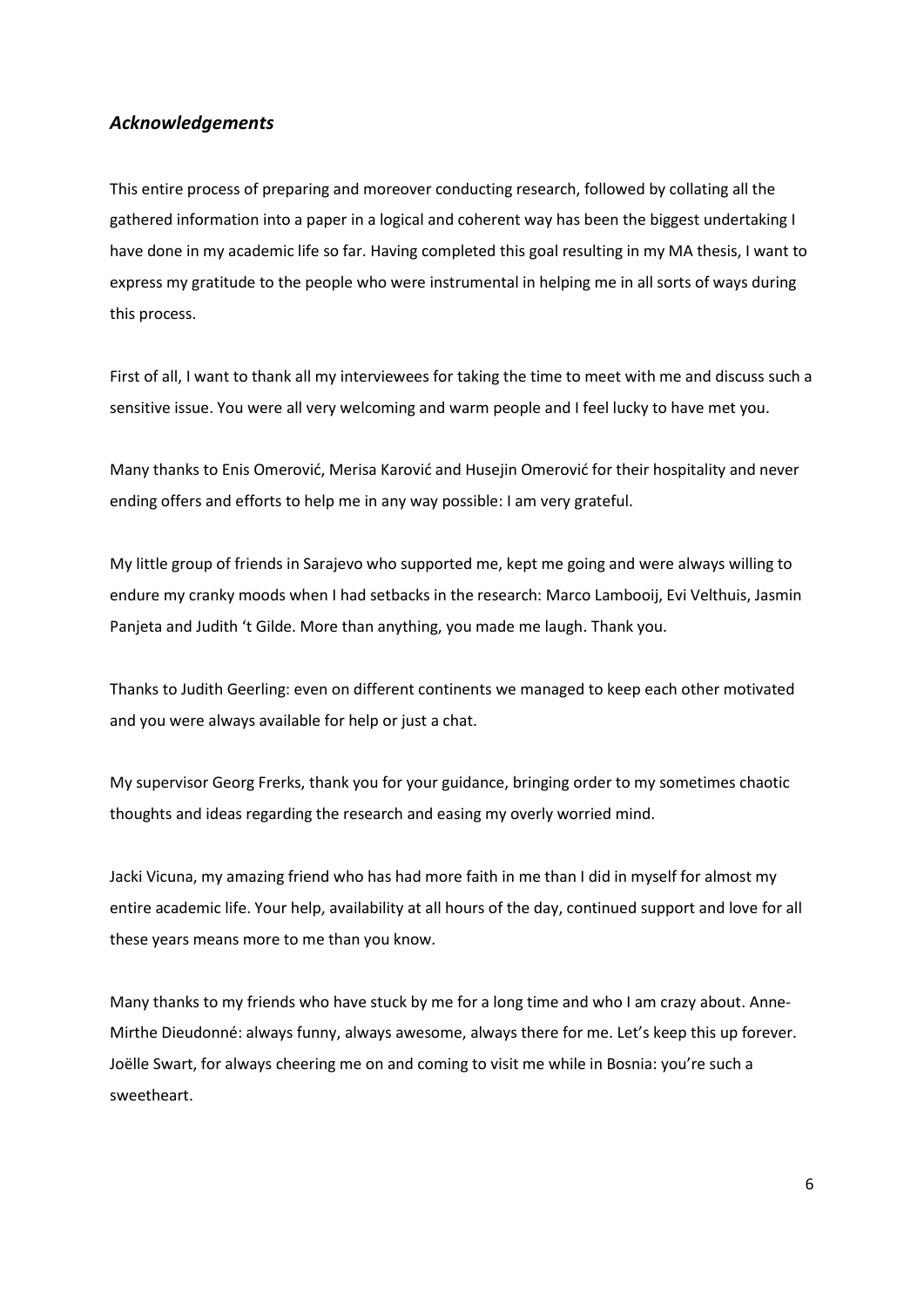My brother Christiaan Roosendaal and his girlfriend Irene Miedema, thank you for always checking in with me while I was abroad.

And lastly, of course, my amazing parents Gerard Roosendaal and Laura Roosendaal – de Graaff. Thank you so much for your unconditional love, support and the opportunities you have given me. I am immensely grateful and love you "pedum".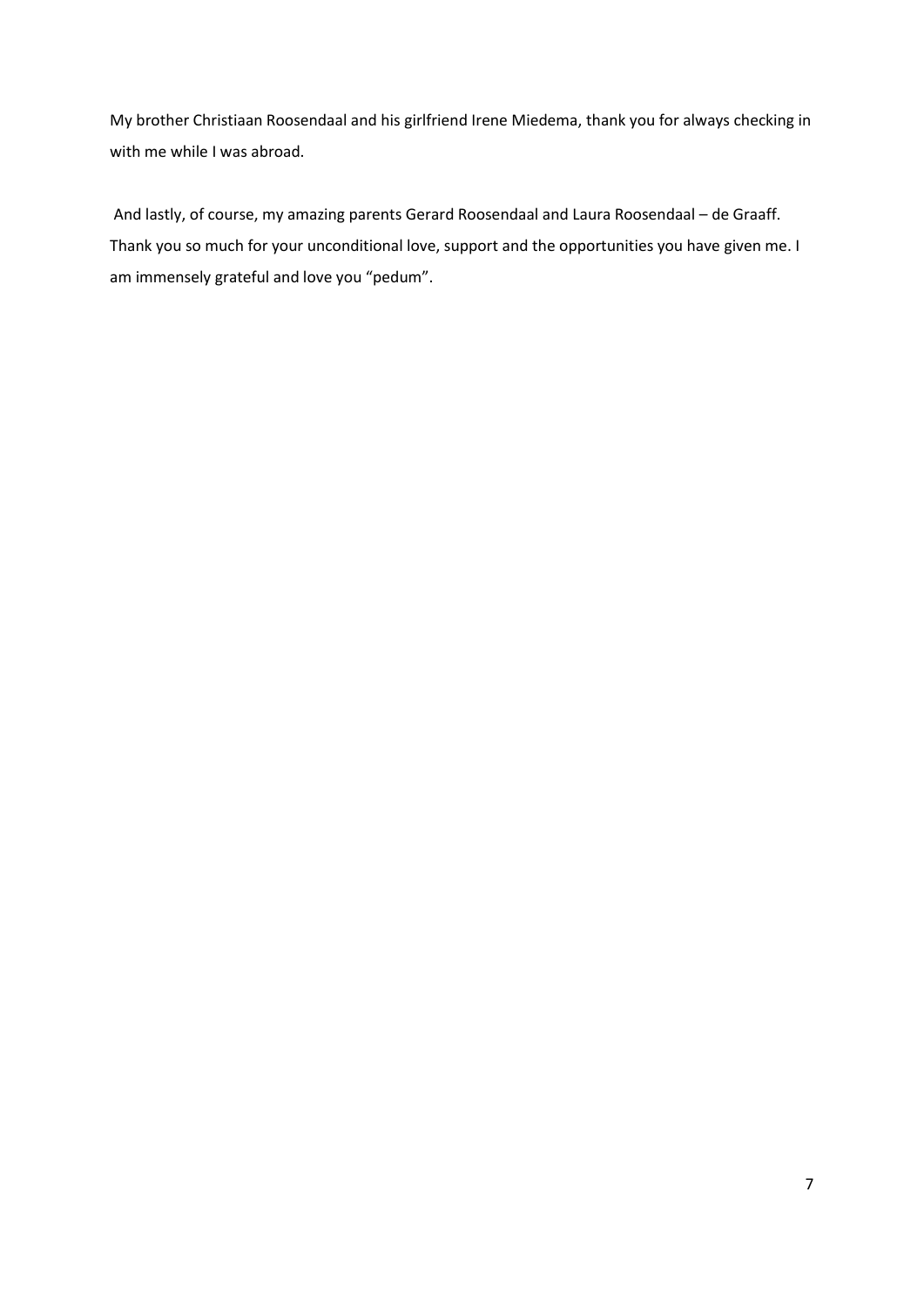## *Table of contents*

|    | Introduction                                                                                 |                                                                                | 9  |
|----|----------------------------------------------------------------------------------------------|--------------------------------------------------------------------------------|----|
|    | Motivation                                                                                   |                                                                                | 9  |
|    | Background to the conflict                                                                   |                                                                                |    |
|    | Significance                                                                                 |                                                                                | 10 |
|    | Research overview                                                                            |                                                                                | 11 |
|    | Methodology                                                                                  |                                                                                | 12 |
| 1. | The special and difficult status of children born from war rape                              |                                                                                | 15 |
|    | 1.1                                                                                          | Introduction                                                                   | 15 |
|    | 1.2                                                                                          | The self perception of children born from war                                  | 15 |
|    | 1.3                                                                                          | Other people's perception of children born from war                            | 16 |
|    | 1.4                                                                                          | Conclusion                                                                     | 19 |
| 2. | The possibility for children born from war rape to have a role in the reconciliation process |                                                                                | 21 |
|    | 2.1                                                                                          | Introduction                                                                   | 21 |
|    | $2.2^{\circ}$                                                                                | <b>Theoretical Framework</b>                                                   | 21 |
|    | 2.3                                                                                          | Reconciliation                                                                 | 23 |
|    | $2.4^{\circ}$                                                                                | The parallel between children born from rape and children from mixed marriages | 24 |
|    | 2.5                                                                                          | Minorities in the reconciliation process                                       | 26 |
|    | 2.6                                                                                          | Conclusion                                                                     | 27 |
| 3. | Silence                                                                                      |                                                                                | 29 |
|    | 3.1                                                                                          | Introduction                                                                   | 29 |
|    | 3.2                                                                                          | The NGO sector                                                                 | 29 |
|    | 3.3                                                                                          | Theoretical framework                                                          | 30 |
|    | 3.4                                                                                          | Taboo                                                                          | 31 |
|    | 3.5                                                                                          | Attempts to break the silence                                                  | 33 |
|    | 3.6                                                                                          | Conclusion                                                                     | 35 |
| 4. |                                                                                              | Invisible group                                                                | 36 |
|    | 4.1                                                                                          | Introduction                                                                   | 36 |
|    | 4.2                                                                                          | Lack of attention                                                              | 36 |
|    | 4.3                                                                                          | Overburdened country                                                           | 38 |
|    | 4.4                                                                                          | Another silenced group                                                         | 40 |
|    | 4.5                                                                                          | Conclusion                                                                     | 41 |
| 5. |                                                                                              | Victims should come forward                                                    | 42 |
|    | 5.1                                                                                          | Introduction                                                                   | 42 |
|    | 5.2                                                                                          | Reasons for not coming forward                                                 | 42 |
|    | 5.3                                                                                          | Fear of the truth                                                              | 45 |
|    | 5.4                                                                                          | Conclusion                                                                     | 47 |
| 6. |                                                                                              | Future policies                                                                | 48 |
|    | 6.1                                                                                          | Introduction                                                                   | 48 |
|    | 6.2                                                                                          | Desire for a policy?                                                           | 48 |
|    | 6.3                                                                                          | Initiators                                                                     | 50 |
|    | 6.4                                                                                          | Design of programmes and projects                                              | 52 |
|    | 6.5                                                                                          | Conclusion                                                                     | 54 |
|    | Conclusion                                                                                   |                                                                                | 55 |
|    | Bibliography                                                                                 |                                                                                | 58 |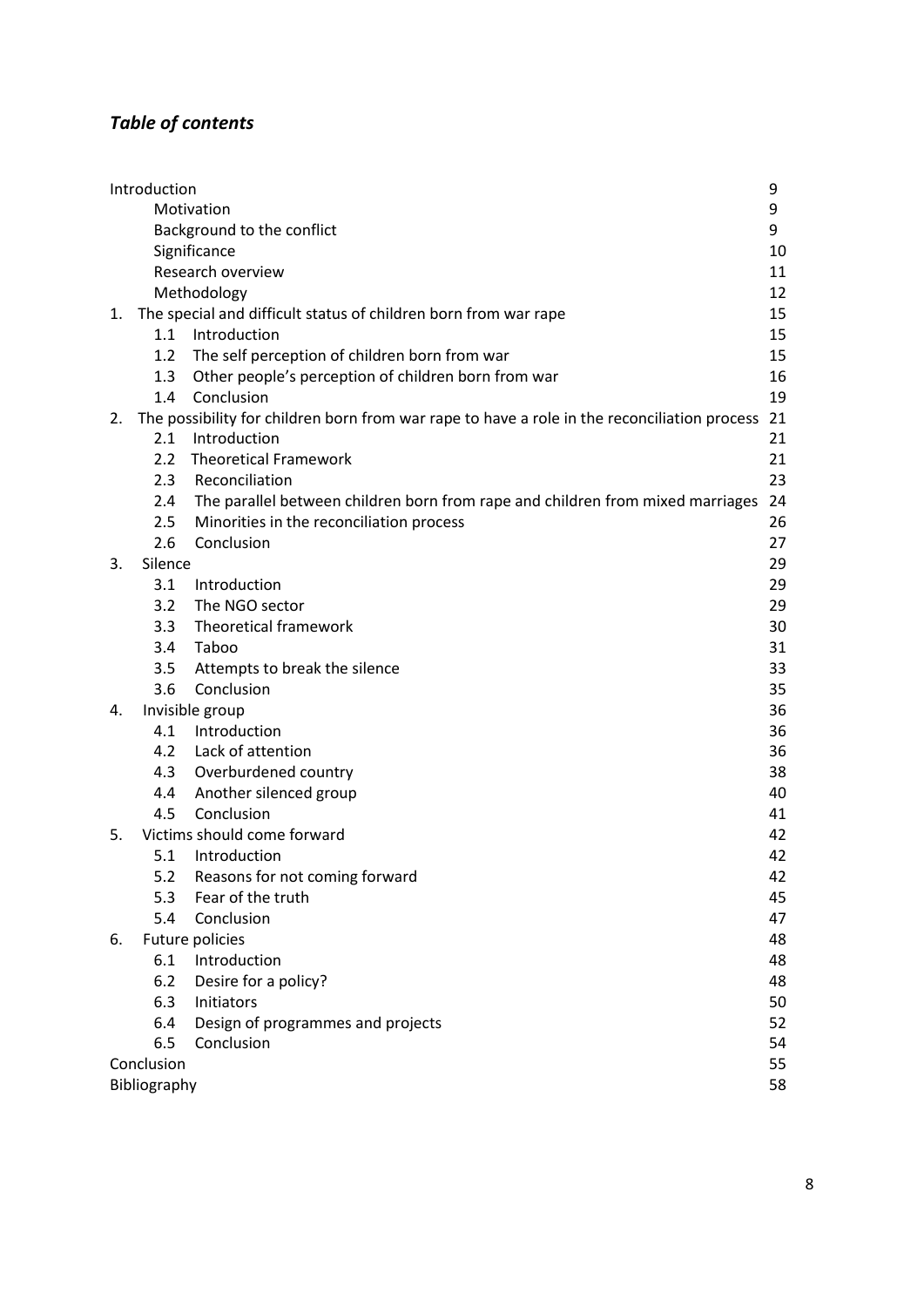## *Introduction*

#### **Motivation**

Bosnia and Herzegovina (BiH) is a country that I first discovered when I was still very young while looking at the map of Europe in my brother's atlas. At that time, it jumped out at me because it had two names, which seemed unique to me and I thought it therefore had to be a special country. In a way, I was right. At that time, I had no idea that this country was the main stage for the most devastating war in Europe since World War II. Leaving well over 97,000 people dead (The Bosnian War Facts, 2007) and many more injured, as well as laying claim to the longest siege of a city  $-$ Sarajevo - in the history of modern warfare only begins to account for all the horrors that the people in that war had to endure. However, the reason behind this country regaining my attention many more years later, was not only because of the war in general, but because of a very specific type of warfare: rape as a weapon of war. Having become interested in gender issues and gender based violence in conflict about halfway through my studies at university, I found BiH to be one of the most shocking examples of how conflicts can also be fought.

#### **Background to the conflict**

The 1992-1996 conflict was being fought between the three major ethnicities in the country, the Bosniaks (Bosnian Muslims), Bosnian Serbs and Bosnian Croats, within the larger setting of the unravelling of Yugoslavia. In their battles for power, the Bosnian Serbs under leadership of Radovan Karadzic publicly proclaimed a fully independent "Republic of the Serbian People in Bosnia-Herzegovina" (US Department of State Background note: Bosnia and Herzegovina) while the Bosniaks and Bosnian Croats signed an agreement in 1994 that created the Federation of Bosnia and Herzegovina (FBiH). In 1995, the Dayton Peace Agreement was signed which formally divided the country along ethnic lines, with the FBiH on the one hand and the Republika Srpska on the other, complemented by the sovereign district Brčko, which belongs simultaneously to both aforementioned entities (Ibidem). This three-way division along ethnic lines is still present in every layer of society and furthermore negates the existence of minority groups, such as the Jewish people and the Roma community, leaving a divided country with no mechanisms to overcome this.

During the conflict, sexual violence was used as a form of ethnic cleansing. As ethnic cleansing has as its purpose to create an ethnically homogenous area, several ways of reaching this goal are possible, including killing, torture and destruction of property. However, rape and other forms of sexual violence also proved to be quite successful in furthering this end, like The United Nations Commission of Experts in the Former Yugoslavia presented. They distinguished five patterns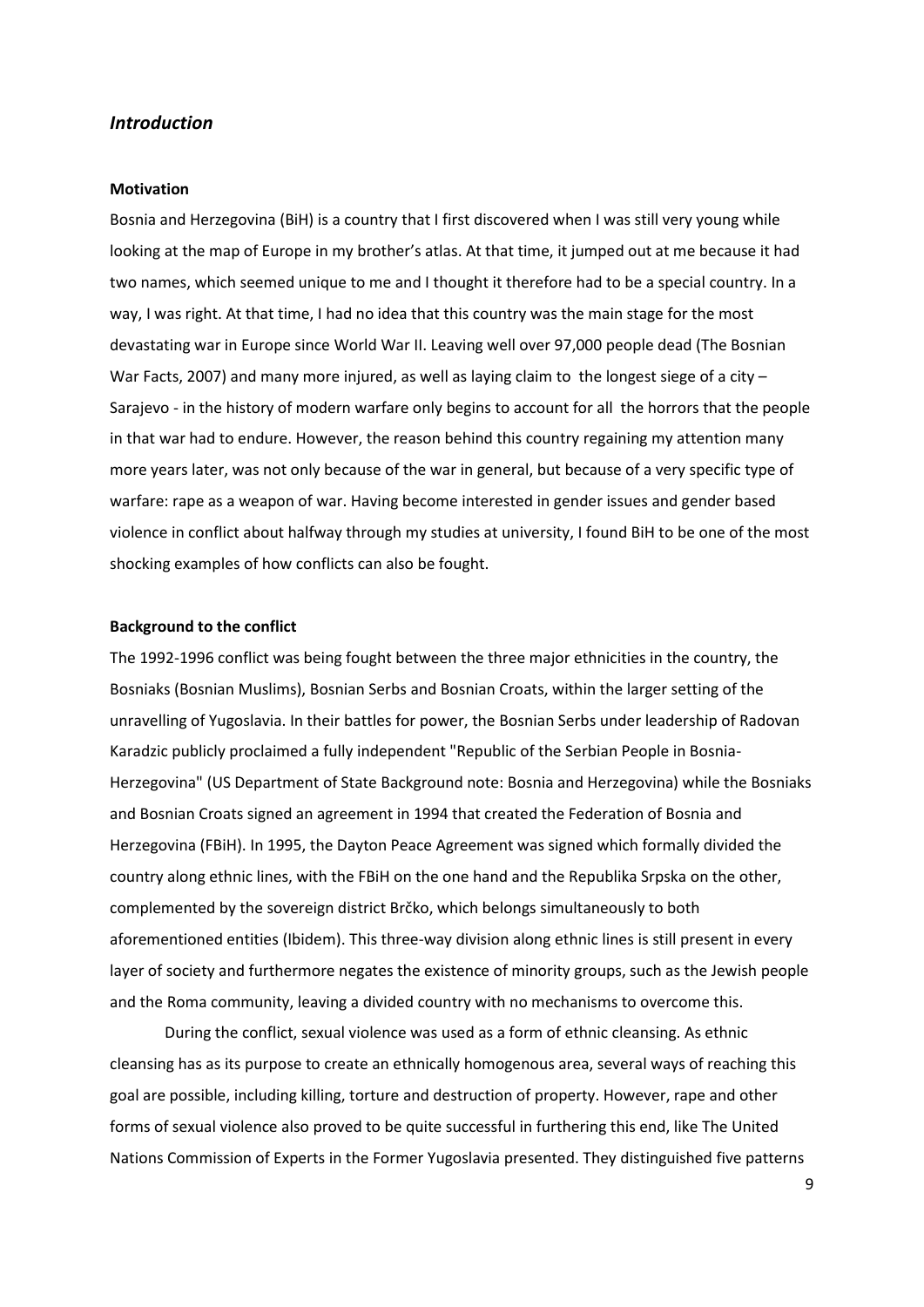of rape (Price 2002: 259), of which the first mainly consisted of rapes that took place before the widespread fighting broke out, often in combination with looting. The second pattern, which derived from the first, consisted of raping when fighting intensified in the area. Where in both patterns it was common for family members to be forced to watch the raping, in the second pattern rapes also took place in public, only adding to the women's shame and humiliation. The third and fourth patterns encompass rapes in detention: one categorizing rape as a by-product of the detention, where the other purposefully used detention in order to rape and in many cases, also to impregnate women. Lastly, sexual slavery also occurred, leaving women often dead after their captors had no more use for them anymore.

During the 1992-1996 conflict, it is estimated that between twenty to fifty thousand women had been raped, most of them Bosniak women and while rapes were committed by all three sides, the Bosnian Serb army seem to have done this on the largest scale (Erjavec and Volčič 2010a: 261). During the rapes, the rapists often made no effort to conceal their intentions: 'They told us we were going to give birth to Serbian children and that they would do everything they could so we wouldn't ever dare think of coming back again' (Stiglmayer 1994: 109). To make matters worse, BiH is a very patriarchal society in which not only the woman carries shame for getting raped, but also the entire family, therefore breaking families and sometimes even communities apart (Price 2002: 263).

#### **Significance**

Considering the wave of attention that gender based violence is getting nowadays, it comes as no surprise that the vast majority of academic literature on this topic is concentrated on the women, their trauma and the consequences for them after the rape. While I am certainly not discouraging this, one can wonder why there is significantly less attention for the children that were born from these rapes. Truthfully, it was not until I read an article about this subject which stated that hardly any attention was paid to the children that came forth of these rapes – by academics and by the people in BiH – that I realised that indeed, there was a whole other group of victims as well: the secondary rape victims (Daniel-Wrabetz 2007: 21) or children born from war rape. I was surprised that this had actually never occurred to me, which only made me more adamant in trying to find out as much as possible about these children. What I discovered however, was that there was actually quite little to find out about, as it is still a relatively new area of research. Due to the lack of extensive information on these children, their status within the current society, their problems and the prospects for their future, I decided that I wanted to know more about them and dedicate the research for my Master thesis on them.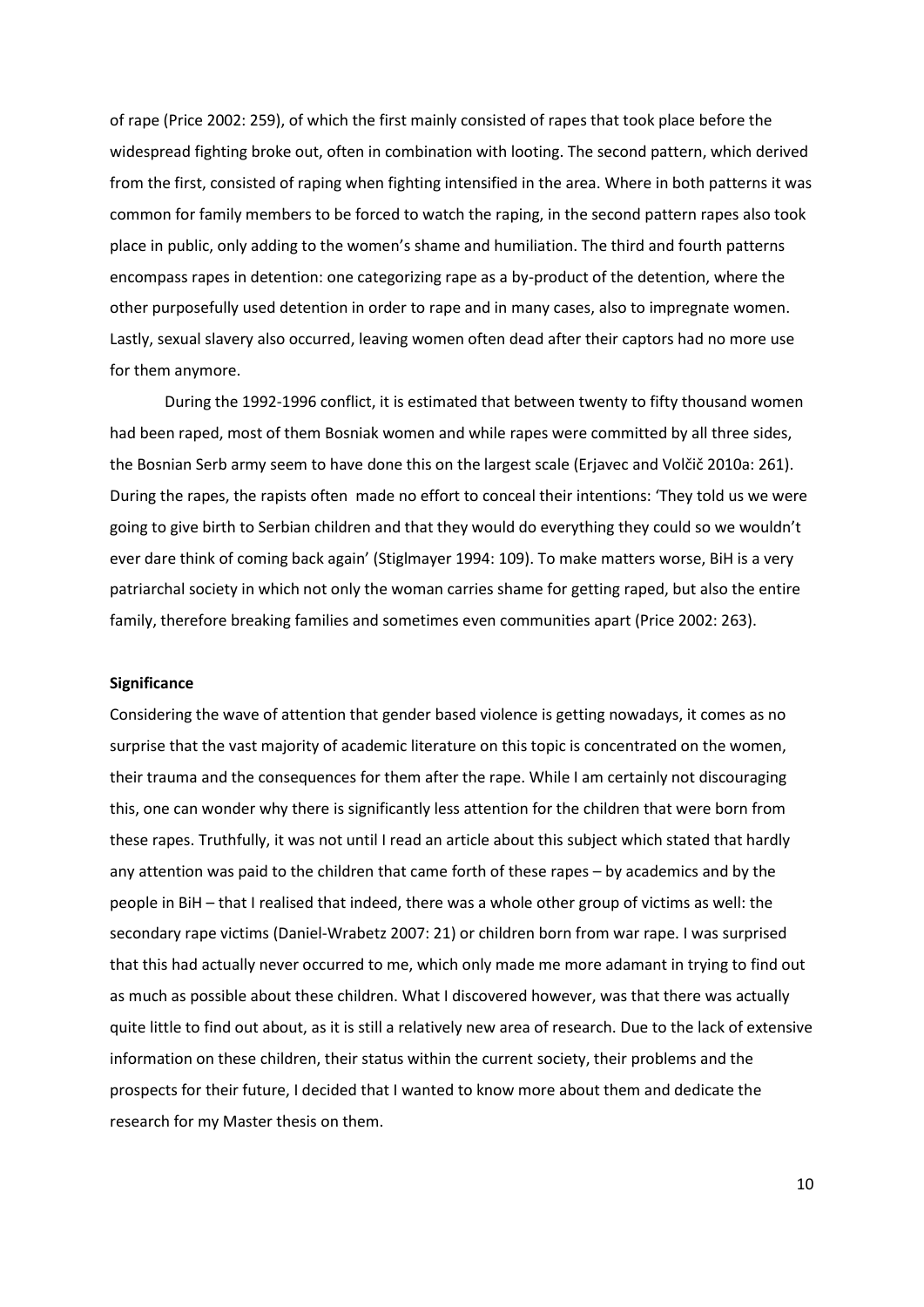When I made this decision, I became aware of the fact that another (former) Master student did similar research about this subject two years ago, but her focus was mostly on group identity and societal views. Even though we have some overlapping issues and talked to the same organisations on several occasions, I feel that my research has a different focal point, namely: Non Governmental Organisations' (NGOs) reasons for not including children from war rape in their programmes or projects. On the wider issue of global advocacy for children born from war rape by large international NGOs a study has been done by R. Charli Carpenter (2007b), which also has a few overlapping themes with my study. Despite this, I feel that my study is different because firstly, my research has as its focal point local NGOs in BiH and therefore is more concise than one dealing with NGOs operating on the global level. Moreover, since my study is very recent, it truly depicts the current situation in a country where the political, economical and social climate keeps changing rapidly. Moreover, my target group evidently keeps getting older and because they are now close to adulthood - their ages most likely now range from sixteen to eighteen – it is likely they will start asking more questions about their origin, making it more difficult to keep them in the dark about their conception. Lastly, I feel that my research certainly generated some new insights regarding society's and NGOs views on these children. Therefore, even though my research has not exclusively uncovered new information, I feel that it could contribute to a greater understanding of NGOs lack of focus on children born from war rape and their ideas about how to approach this issue in the future.

#### **Research overview**

In this thesis, I would like to take the reader with me on the journey I took starting from before I went into the field with the assumptions of what I would find while there, through the actual information I uncovered, having to change my focus, right up until my return, which left me with some ambiguous answers. Firstly, I will introduce the complexity of the issue 'children born from war rape' by reviewing their self perceptions and the perceptions of society. Even though this is not solely based on my field experience, I feel it is important to thoroughly understand their situation in order to comprehend the problems discussed later in this thesis. Then I will continue with which questions I went into the field, regarding these children's reconciling potential for the society at large and their connection to children from mixed marriages, only to realize that these were the wrong questions to ask. However, I believe that it is important to give an overview of these results because they show other pieces of information that otherwise might not have come to light.

This then leads me to the main question of my thesis, why NGOs in the FBiH do not have a focus on children born from war rape in their programmes and projects. This question shall be answered in three parts, explaining the main reasons for this lack of focus on these children, based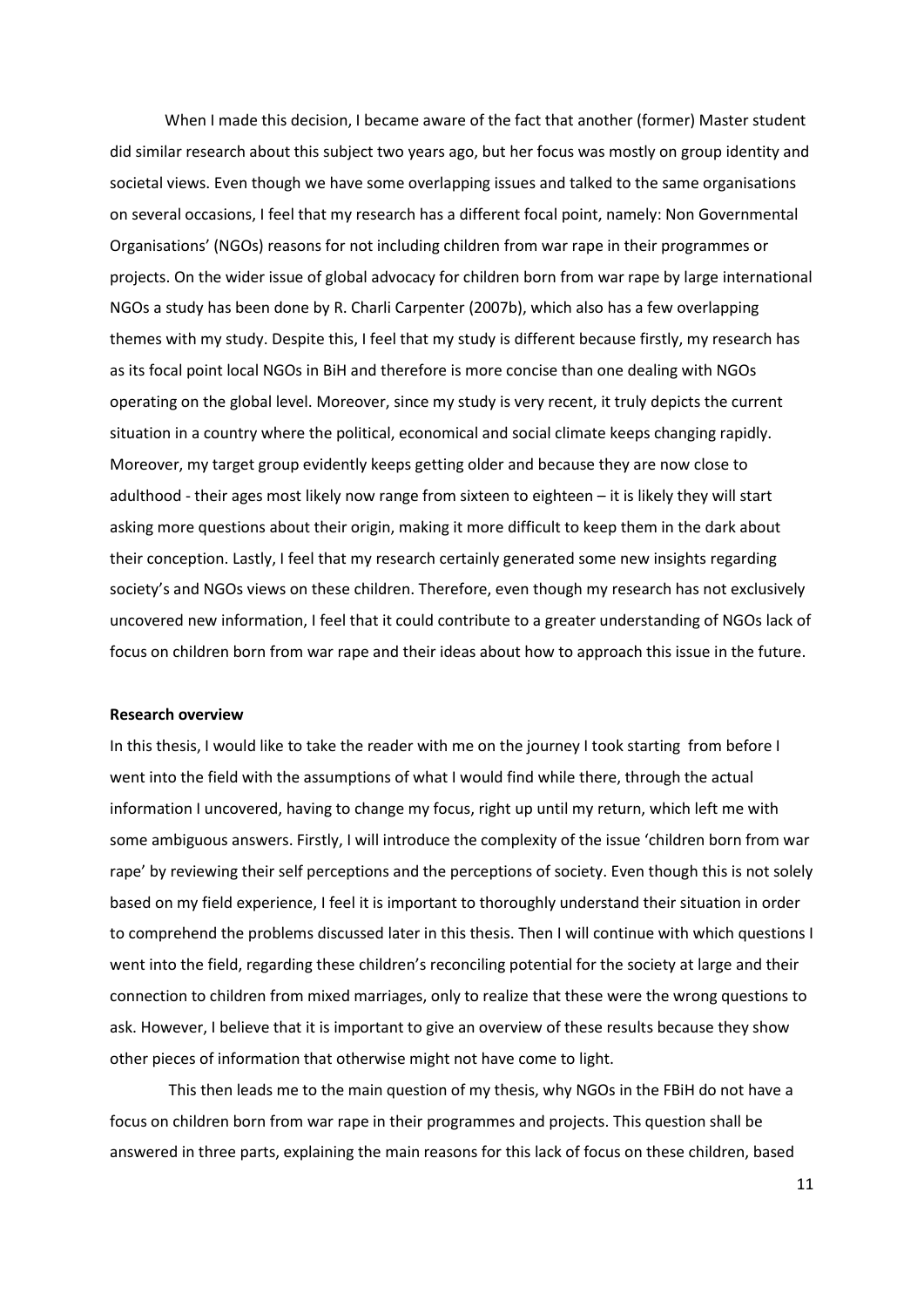on the information I gathered in the conducted interviews. I shall analyse these findings and try to explain them by using Eviatar Zerubavel's theory on conspiracies of silence, in which he lays out the rules, politics and social structure of denial, an integral prerequisite for silence, as well as the consequences of breaking the silence. Lastly, I shall evaluate my findings and gauge whether there is a want and need for a national policy regarding these children, who should initiate this and what such policies should entail, before I end with my concluding remarks.

#### **Methodology**

For this thesis, I conducted qualitative research with my main data collection technique being interviewing. In the course of March to May 2011, I conducted a total of 24 interviews with people either working for an NGO, being a teacher or fitting in the target youth group. Firstly, I set out to interview NGOs that dealt with one of the following topics: women, either specifically targeting sexual violence victims of the war or not, youth, or transitional justice, truth, dialogue and community building. Although this might seem like a very broad range, given the fact that my specific target group – children born from war time rape – is not clearly represented anywhere in society, I was forced to talk to those who could potentially have any ties to this group, or be the ones willing to make such ties. I found all these organisations either on the internet, meaning that they had websites and that they were available in English, or they came recommended to me by other organisations I had interviews with (snowball effect). All these interviews were therefore conducted in English, except for three: one was in German for which I had a translator with me even though I could understand and follow most of it, while the other two were conducted in Bosnian for which I had an English translator. I purposefully chose to conduct the vast majority of my interviews in English as it allowed me to maintain full control over the direction of the interview and react accordingly to the responses.

I approached these organizations through e-mail, in which I explained why I was in BiH and the general purpose of my research. In none of those e-mails I explicitly stated that I was interested in children born from war rape, as the risk was high that they would be unwilling to talk to me, most likely because they did not deal with this group directly. (One large organisation who pressed me into telling about my specific interest rejected me because they did not have the authority or knowledge to talk to me about this). However, since I was more interested in the reasons for their lack of attention to this specific group, and through experience I found that once I started the interview, the interviewees did not mind speaking to me about this, I chose to leave it out of my initial e-mail. All the organizations I approached agreed to meet with me, with the exception of four, of which three claimed to be too busy and the fourth's reason is already mentioned above. Even though selecting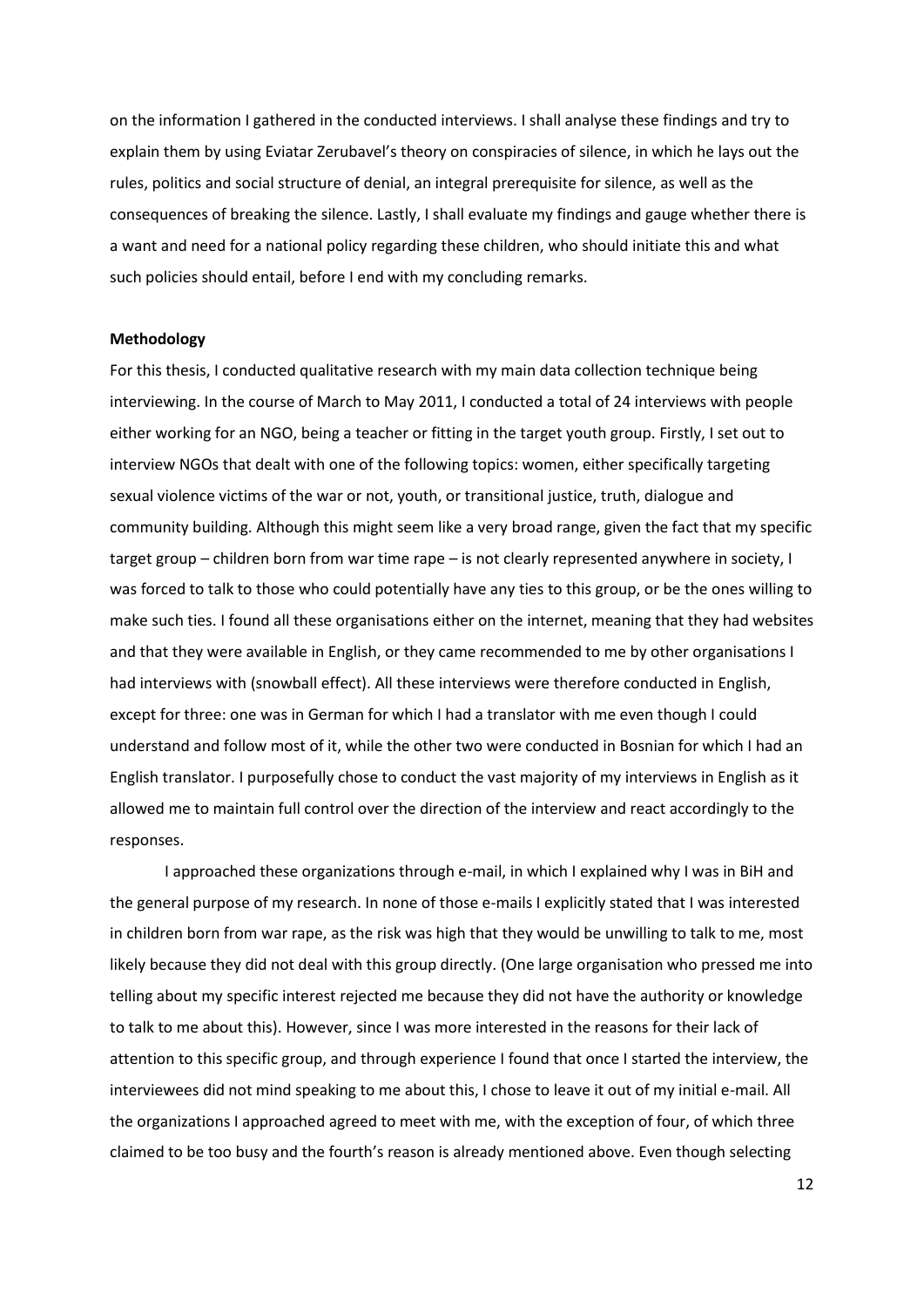them on having websites available in English limited the organisations I spoke to and can be seen as a weakness of the research, I think it can also be seen as a positive thing. These NGOs obviously had a sufficient amount of funding and the means to maintain a professional website in English, thereby putting themselves "on the map". This gives me the impression that they are the main organisations in their respective fields who perhaps not only can have the most influence when it comes to implementing new strategies and policies, but also are the most trusted voices of society by the government and the international community.

Secondly, I interviewed three teachers: one worked in a conflict resolution centre, one in the gender studies department (both at the University of Sarajevo), and the last used to work in a children's NGO and wrote an article I used before I set off to BiH. Therefore, I thought all three could be able to shed some light on the issue at hand, but from a slightly different perspective than the NGO workers could, making the research a bit broader and multifaceted. Lastly, the same goes for the three youngsters I interviewed: as children born from rape also belong to the youth group and I explored the wider context of youth, their views on society and NGOs and their openness towards others, I felt they were relevant for my research. All of the teachers I found through the internet, apart from one whom I was referred to by someone else, as well as all three youngsters (snowball effect). The youngsters did not have to meet any criteria apart from being in the right age group (16- 25), since what mattered most to me was their willingness to talk about such a sensitive subject. All these interviews were administered in English, and all youngsters were highly educated, which, along with the fact that I only interviewed three due to a lack of time, significantly influences the outcomes.

All interviews were conducted in Sarajevo, Zenica and Tuzla, as the relevant NGOs for my research were stationed in those cities. This means that my research was exclusively done in the Federation Bosnia and Herzegovina (FBiH), which was a conscious decision of mine because I felt that, due to the large amount of raped Bosniak women, who mostly live in the FBiH, it would be more valuable to focus on this area. However, opinions on NGOs, governmental structures and policies as well as people from the Republika Srpska (RS) were also expressed in the interviews. I chose to mainly collect my data through the interviewing process as I considered the nature of my topic too sensitive to ask about this in questionnaires or focus groups and the data I wanted to collect could only be gathered by asking the questions that did not have ready answers. I chose to interview outsiders (meaning: non-victims) because my goal was to see why organisations had no focus on these children in their projects and programs and what could be done to change this and if this should be changed at all. Moreover, I believe that my lack of both knowledge of the local

13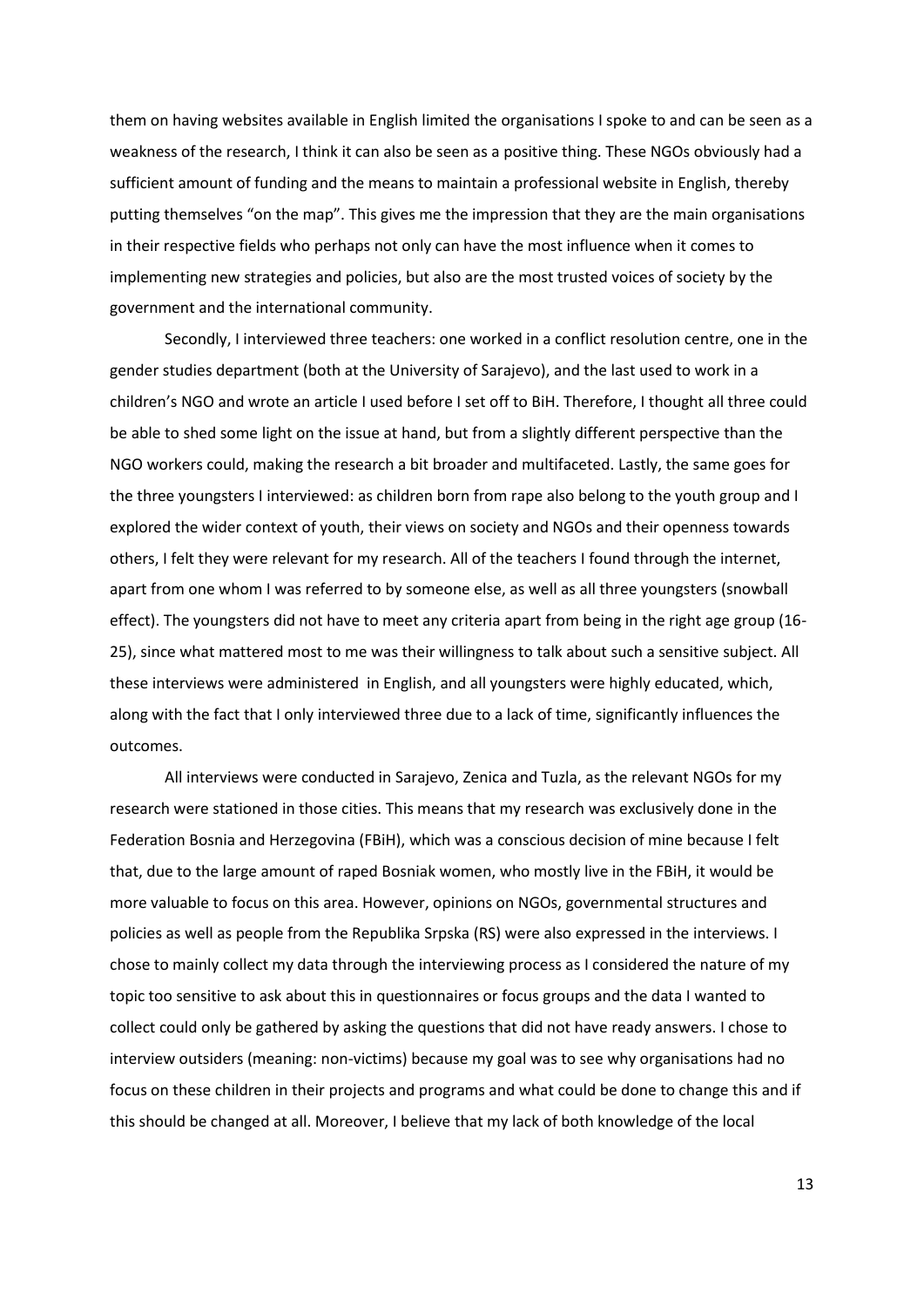language and a background in psychology made me unfit to talk to my target group or their mothers myself, fearing to re-traumatise them.

During the interviews, I never asked about the interviewee's ethnicity or religious background, as I believed it to be irrelevant for my research. However, very often the interviewee would declare his or her identity on their own. I also did not ask them to make a distinction between ethnicities of children born from war rape, but rather always referred to them as one group of victims. The duration of the interviews ranged from as little as thirty minutes to two and a half hours in one case, although the large majority lasted about one hour. All interviews were recorded, for which I had consent from the interviewee, after which the interviews were transcribed and on one occasion first translated into English. All interviewees were very open in their conversations with me and indeed did not seem to mind discussing even the sensitive issue of children born from war rape. The impression I got from them was that they felt at ease while talking to me and this was reinforced by the amount of time they took to talk to me, their interest in my research and the fact that the large majority allowed me to use their names throughout this thesis.

The other data collection technique I used was literature review and to a lesser extent, archive analysis. I extensively read articles and one book available about children born from war in Bosnia in particular, the problems that these children globally encounter and their human rights violations. Moreover, I read articles on war rape and its use as a weapon of war, about the conflict in Bosnia and the sexual violence cases that were brought to the International Criminal Court of the former Yugoslavia (ICTY) and the Bosnian War Crimes Court. In order to place my research within the right context, I also read about community building and reconciliation processes, as well as on the climate that NGOs in BiH are operating in. Lastly, it was of course crucial to gain a better understanding of stigmatization, denial and silence, the main concepts that my theoretical framework by Zerubavel revolves around. The archive analyses I did were restricted to analysing the lack of mention of children born from war rape in NGOs' published materials and information guides.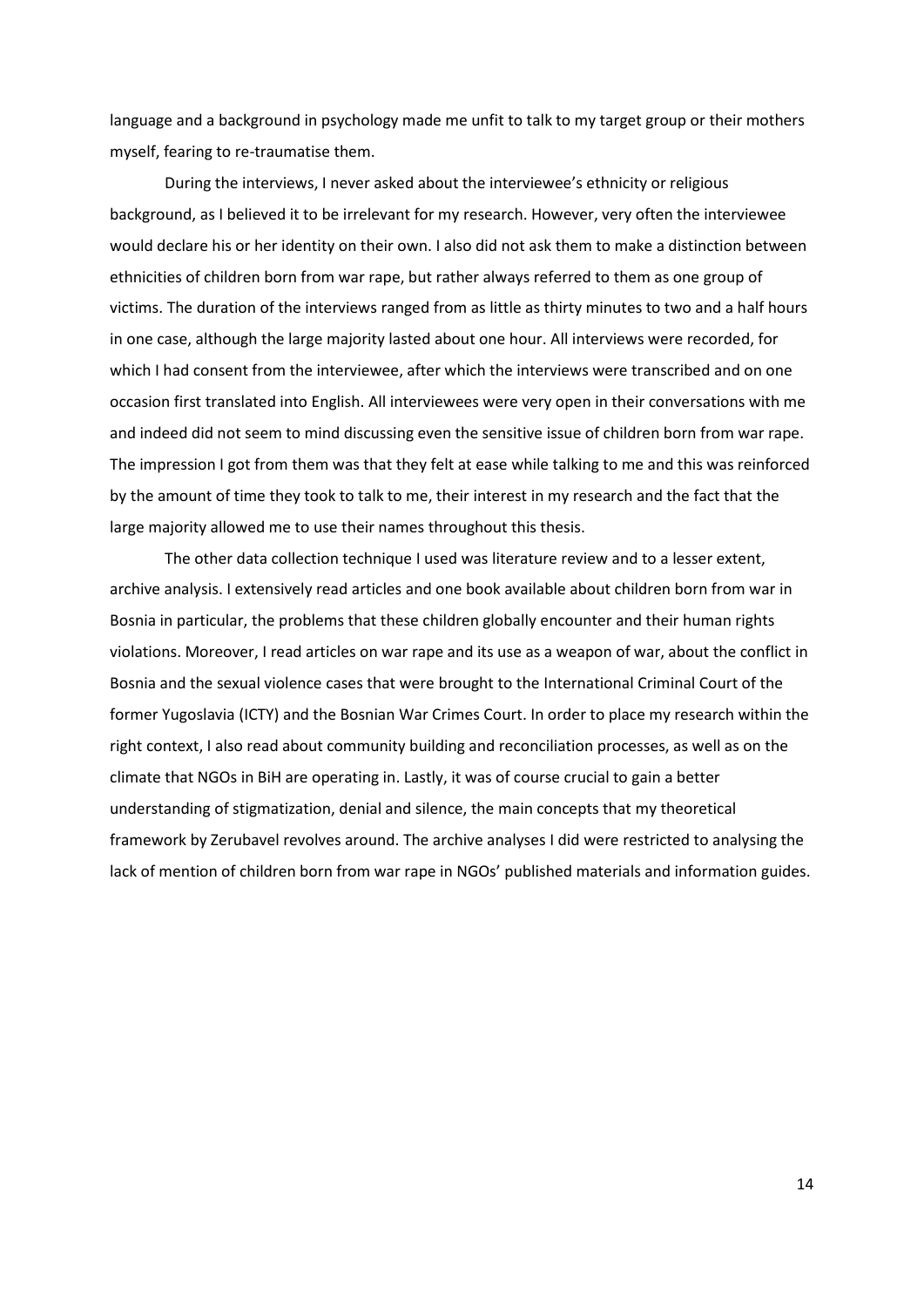## *1. The special and difficult status of children born from war rape*

#### **1.1 Introduction**

In order to write a thesis on NGOs focus on children born from war rape – or the lack thereof - I feel it is necessary to first obtain a clear understanding of who these children really are and how they feel about themselves. Unfortunately, this is also where the problem starts. As stated in the introduction, the estimated amount of raped women has a thirty thousand margin, which is quite a lot. The number of women who got impregnated is not precisely known, but is estimated at 35,000 by the Bosnian Ministry of Works and Social Affairs (Erjavec and Volčič 2010a: 361). Due to the fact that many women refused to come forward and report their rape, or the birth of a child as a consequence of this, leaves the country with no actual statistics on this specific group of children. Furthermore, after they were born, one of the following three things would happen to them: they would either be given up for adoption, they would be abandoned and end up in state institutions like orphanages, or the mothers would keep them (Daniel-Wrabetz 2007: 25). On some rare occasions, the mother would kill her baby after he or she was born, like one woman who came to Medica Zenica did in a moment of "insanity" (Ibidem: 27). Then, there is the issue of whether or not these children know how they were conceived. The majority of my interviewees assumed that in most cases they did not know, even though there is of course no way of checking this information at the moment. Considering the fact that this group is so diverse and divided, it is difficult to see them as one group and draw conclusions about them as such. Therefore, I shall try and make a distinction between their different living circumstances when discussing them and the NGOs' programmes and projects regarding them.

#### **1.2 The self perception of children born from war**

To start, I would like to discuss the self perceptions of the children born from rape that are aware of how they were conceived. Since I have not spoken to any such children directly, I have to rely solely on the study done by Erjavec and Volčič (2010a). They interviewed eleven Bosniak girls from ages fourteen to sixteen, who were aware of their origins along with their community and asked them about their life stories. After that, they asked them only a few questions: how they perceived themselves, who the most influential people in their life were, and what crucial events defined their lives. It appeared that four themes kept recurring in their answers. Firstly, it becomes clear that many of the girls see themselves as scapegoats, as targets of bullying and abuse. They claim that there is no peace for them, that the war is still going on as other people around them – their community –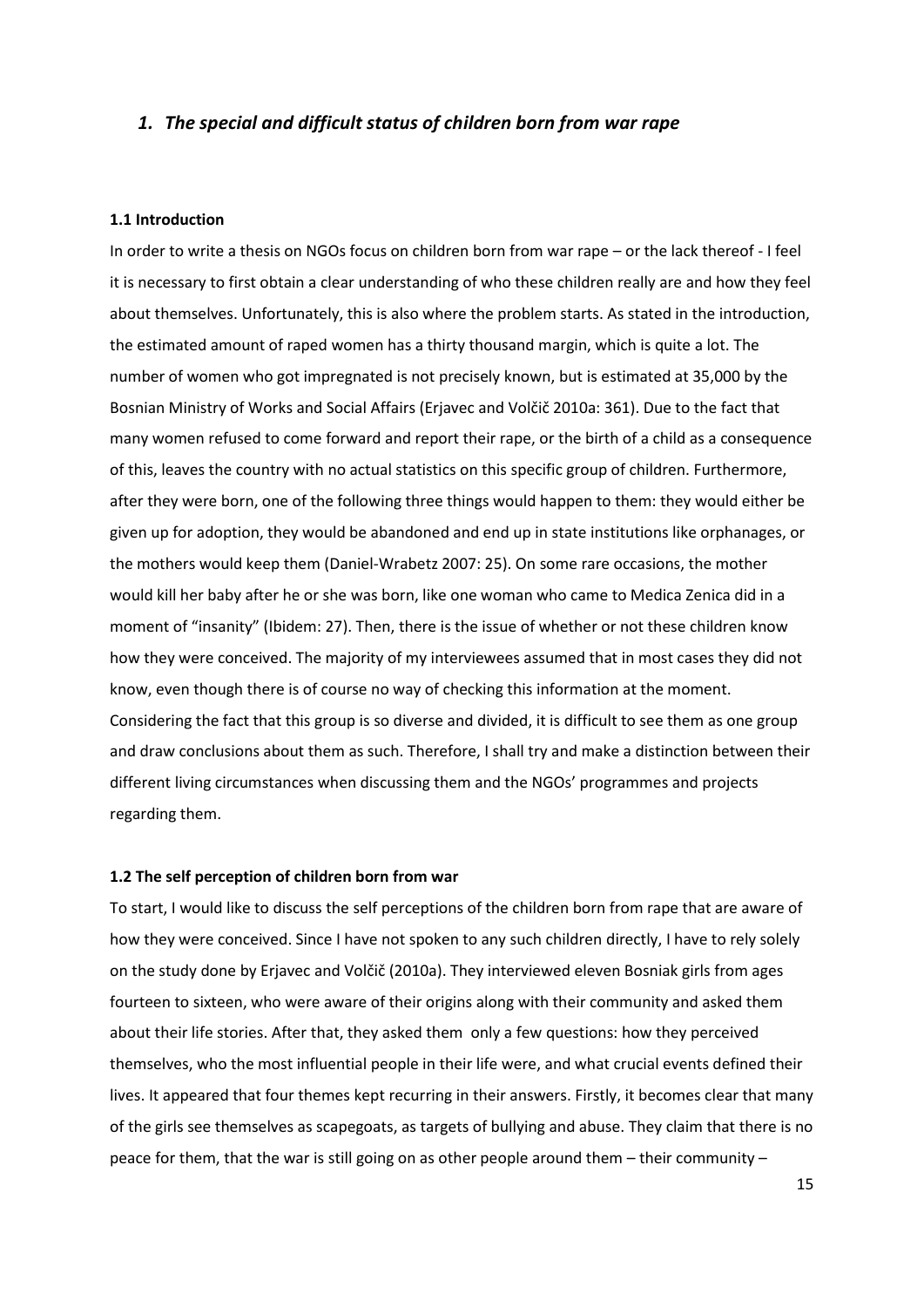stigmatizes them for who they are, judging them because of their Serbian blood and calling them names like 'Chetnik's whore child' (Ibidem: 368). Secondly, three of the girls of whom only their family knows of their origins, internalize guilt over what happened. They feel responsible for their mother's pain, feeling dirty and abnormal, leading to a sense of self-hate even (Ibidem: 373). The third theme that became apparent was that of role reversal: these girls ended up taking care of their mothers – mothering them – because they were unable to take care of themselves (Ibidem: 374- 375). Lastly, there was one interviewed girl who had a more positive outlook on her situation and saw herself as a reconciler: since she was of mixed blood, she saw it as her duty to connect the enemies, especially in Sarajevo. It must be said though, that she was also the only girl whose mother was very publicly forthcoming about what happened to her, she testified against her rapist in The Hague and passed on this positive attitude on to her daughter. This shows from the daughter's speaking openly about her origins and her efforts to bring people together, as she plays in a band with a Muslim and a Serbian. Moreover, their social and economical situation was substantially better than that of the other girls, who mostly lived in poverty (Ibidem: 377-379).

Even though this is only a small study with a limited amount of participants, it is the first of its kind done in BiH, where the reader truly gets a glimpse of these girls' lives, what their fears and troubles are and how they live, which is certainly helpful for anyone who is trying to gain a better understanding of their needs. What this also shows, in my opinion, is that upbringing and to some extent, living circumstances play a large part in these children's self perception and outlook on the community around them. Now, I would like to compare the views these girls have of themselves to the views other people have of them as will be set out in the next part.

#### **1.3 Other people's perception of children born from war**

As became clear from the previous, a large part of these children's self perception stems from the way their mothers, but mostly their community looks at them and treats them. As one girl stated:

For me, this situation is a war; it's a state of war. I don't know any other reality, with no war. I don't know peace. There is a continuing shooting going on. Children and their mothers shouting at me and after me that I am a Chetnik or a whore child . . . well, I got used to this. I got used to the fact that they would, sometimes, kick me or beat me . . . but the worst is that I am alone. I don't really have and can't have friends. No one wants to be with me . . . I'm keep out of all (Erjavec and Volčič 2010a: 368).

This clearly depicts a hostile treatment towards them from their community. However, when I asked my interviewees how society views these children, their answers were not as negative as the above suggested. As previously stated, these children would end up either being adopted, in an orphanage or living with their mother – or sometimes grandparents. What I noticed first, is that there's a large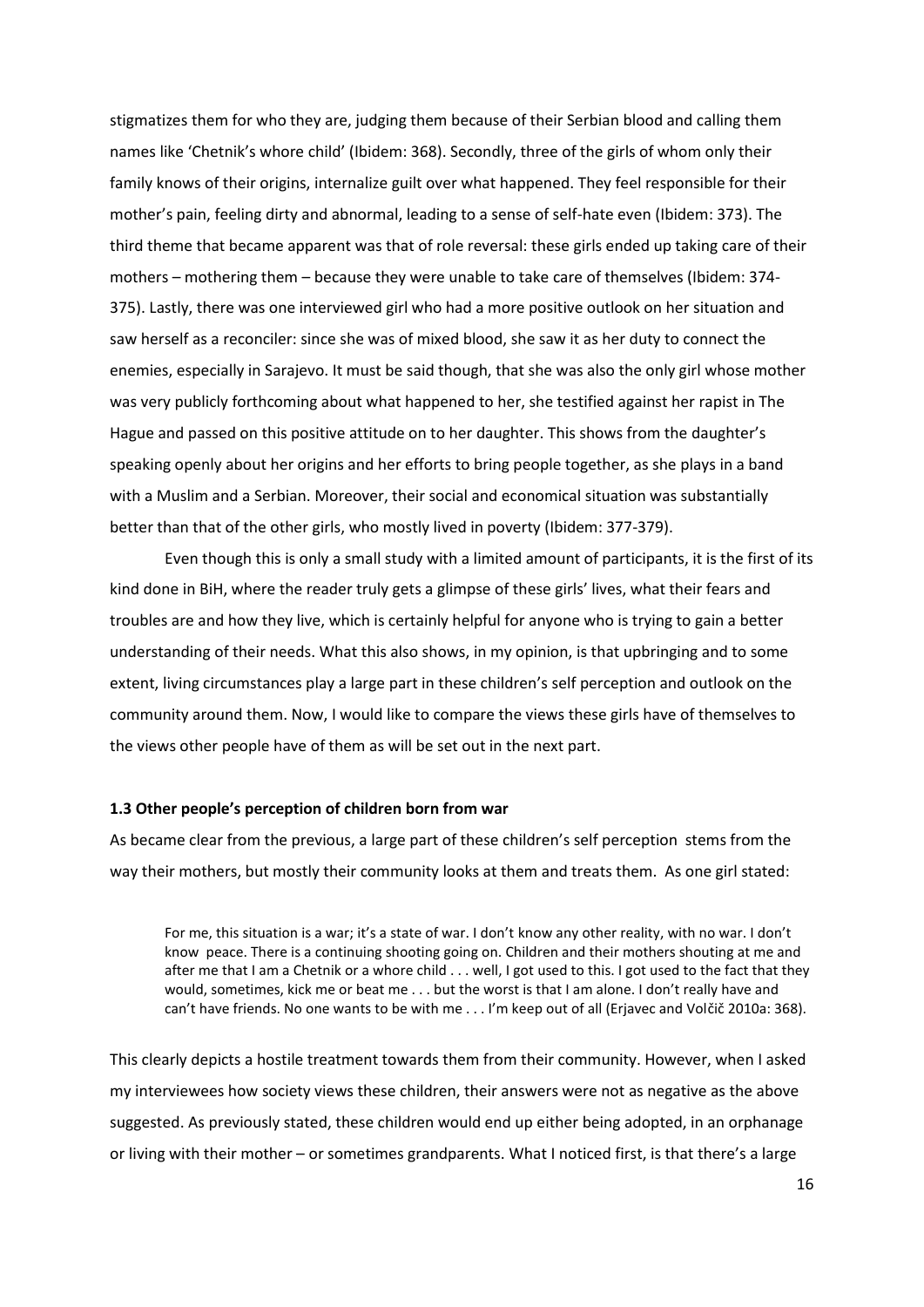discrepancy between the interviewees in their views on what happened to these children. I did not directly ask where or how they thought these children currently live, but from the organisations I spoke to, two assumed that these children were in orphanages, three assumed they all lived with their mothers still, one claimed that society thinks that most of them were given up for adoption, while six others mentioned situations where they could either live with their mother or in an orphanage. What I noticed from this last fact, is that all these six people had worked with raped women and therefore might have had a slight advantage in their knowledge about this issue. Other interviewees did not directly comment on their imagined living status and I do not intend to imply that the interviewees who voiced these children's assumed living situation were not also aware of others, but I thought it to be significant that most of them had clear ideas about this which often made them lean towards only one or two of the three most common options.

Another thing that struck me was the difficulty with which some people referred to these children. Although some plainly and without trouble called them 'children born from rape' or an equivalent description, others clearly had more trouble with this. This is proven from their short pauses and hesitations in answers right before pronouncing their status, or their difficulties in creating a sentence around these children, for example: 'Those children that were born from unfortunate environments<sup>1</sup>, 'they have children... result of those victims<sup>12</sup>. In a study done by Lynn Sorsoli, where she asked four women to speak about being sexually abused as a child, similar behaviour was detected. One woman claimed this was because 'real words are really hard' (2010: 138) and that they made her feel a little sick. Moreover, she believed that people did not always understand that when they pronounced words describing what truly happened to them, they actually *felt* them, they were not just words to her (Ibidem). Though the responses in my study were of a different nature since these were not victims of sexual violence themselves or born as a consequence of this, I did feel that there was a certain tension and unease that accompanied the use of the actual words, clearly showing the sensitive nature of this issue.

Furthermore, by asking questions about these children's status and whether people ever spoke about them, as a consequence I usually got descriptions of how my interviewees perceived them and the situation they were living in, or how they thought society perceived them and their situation. When speaking to organisations that had worked with rape victims and children born from rape, they immediately pointed out their problems, such as having complicated relationships with their mothers. Furthermore, they acknowledged them as victims who deserve to be helped. This is

 $^1$  Author's interview on 17 March 2011 with Maja Šarić, director of Wings of Hope BiH.

 $^2$  Author's interview on 18 March 2011 with Maria Theresa Maan Besic, programme manager with Žene Ženama.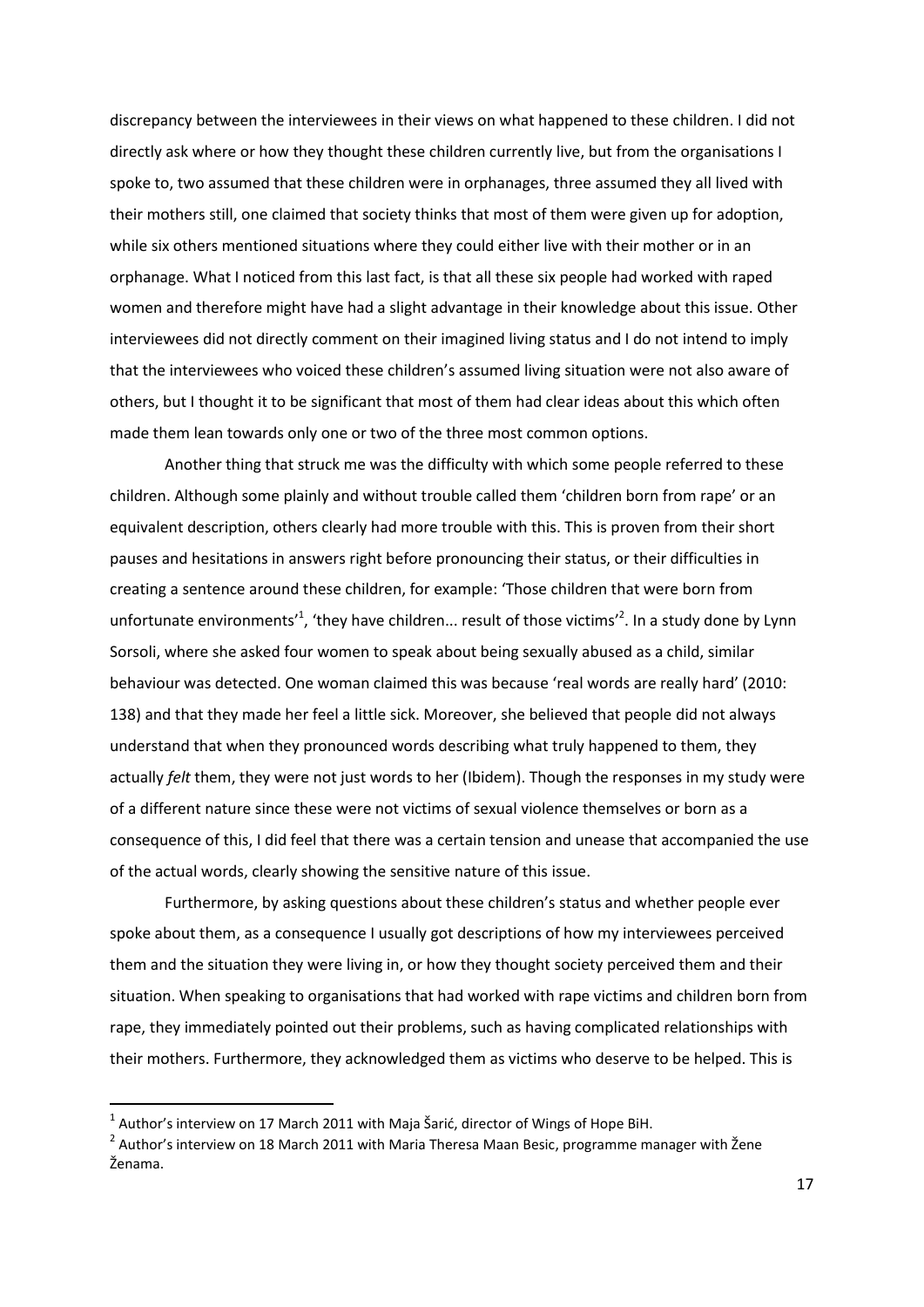then true for both children who do not know and those who do, since in the first case they often ask questions such as who their father is, what happened to him, where his family lives, etcetera<sup>3</sup> or they are beaten by their mother because she feels both love and hate for her child, while the child does not know what he or she did to deserve the beatings<sup>4</sup>. For those who do come to find out, it is considered necessary to have therapy, to understand and come to terms with their situation<sup>5</sup>.

Another issue that came up in several interviews is the assumption that these children would have identity issues. As Jasna Zečević, the director of one or the largest women's organizations in the country states: 'And when the boy grew up, the problem of identity came. Not just that he is a child of the rape, but also the problem of a different nation inside of him. That is also a big problem'<sup>6</sup>. This problem of identity as a result of war rape has been explored by, amongst others, Patricia Weitsman, who claims that not only society, but also the state and the media are all playing their part in perpetuating these social constructs of the way ethnicity is passed on to children born from rape, having serious consequences (2007: 111). Even though it is usually others who raise them (mothers, caretakers), the identity of children born from rape is linked to their rapist fathers (Ibidem: 112), which is still a large problem today. In contrast, it is noteworthy that during World War II, soldiers were prohibited from raping Jewish women because it was believed that if children would come forth of that, the inferior race, the Jewish identity, would be transferred to the child (Ibidem: 110).

Furthermore, one interviewee thought that even though the parallel was not completely right, maybe children born from rape could be compared to the children whose fathers died as war soldiers. Not because the status of their father was the same, but because she thought the situation of growing up in a family with only a mother who has gone through a lot might be the prevalent common denominator<sup>7</sup>. However, according to Erjavec and Volčič's study, the girls claimed that their schoolmates who had similar situations with one or both of the parents having died, also showed no understanding or compassion towards them (2010a: 371), though of course we must remember that this is just a small sample of the target group. Lastly, one interviewee thought that fear may also be a factor: if the society doesn't have enough knowledge of who those children are, they fear them, which could contribute to the lack of dialogue about them<sup>8</sup>.

1

 $3$  Author's interview on 13 April 2011 with Sabiha Husić, director of Medica Zenica.

<sup>&</sup>lt;sup>4</sup> Author's interview on 6 April 2011 with Branka Antić-Štauber, director of Snaga Žene.

 $<sup>5</sup>$  Author's interview with Sabiha Husić.</sup>

<sup>&</sup>lt;sup>6</sup> Author's interview on 6 April 2011 with Jasna Zečević, director of Vive Žene.

 $^7$  Author's interview on 1 April 2011 with Judith Schulte, program developer with Centre for Justice and Reconciliation.

 $^8$  Author's interview on 5 April with Jasmina Redžepagić-Avdagić, president of the assembly of the Peace Flame House.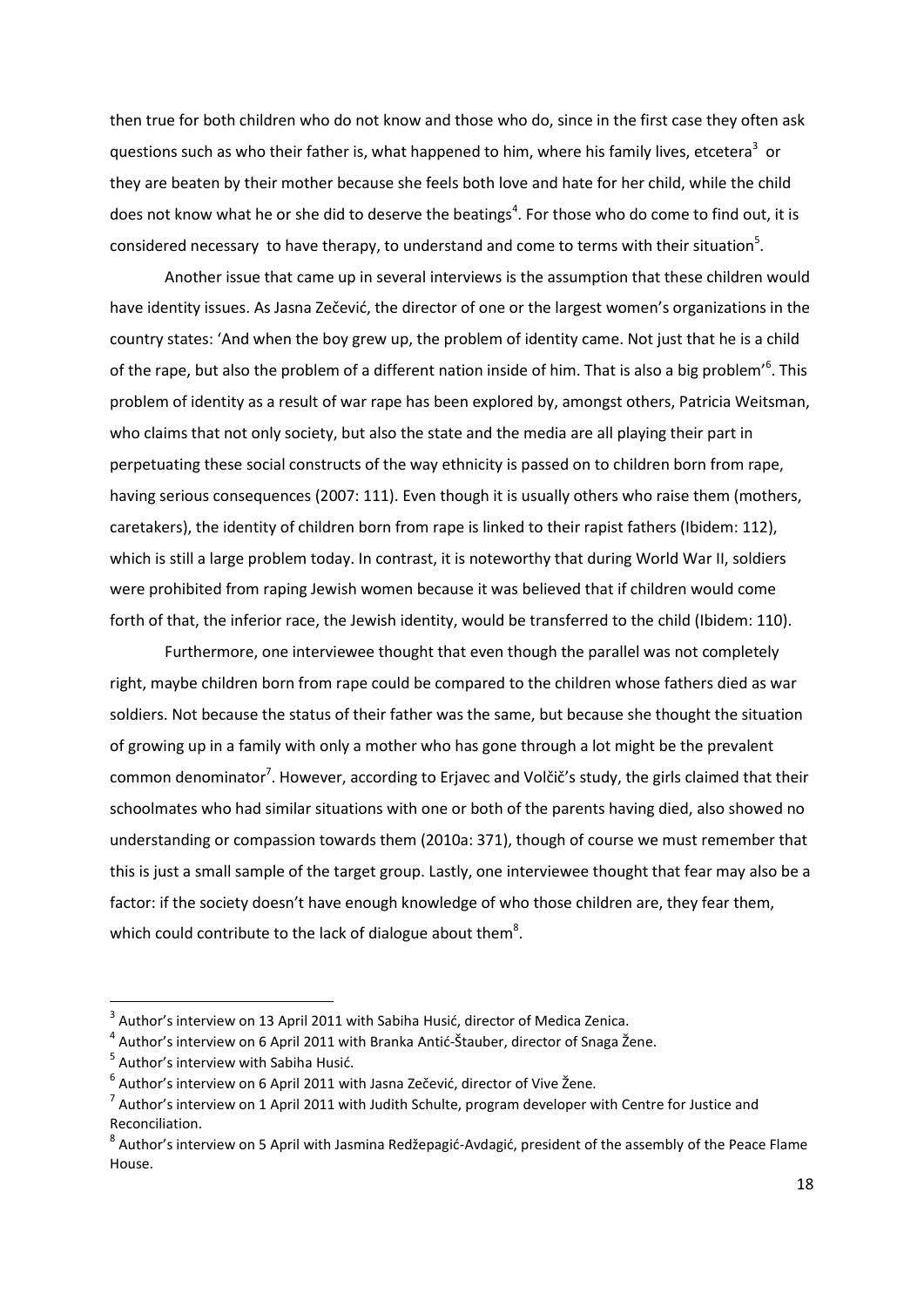Lastly, it also became apparent that the majority of my interviewees assumed that these children did not know about their own origins and also started to answer my questions with that idea in mind. It was not until I brought up the fact that some of them did know because their mothers or community members told them (Erjavec and Volčič 2010a) that they would consider this as a possibility as well. The question then arises whether it is better for these children to know about their origins or not. In the above mentioned study, the world of all girls except for one seemed to have been shattered when they heard the truth, claiming that it was the worst day of their lives that also changed everything for them from then onwards (2010: 369). Some of my interviewees had the same concern, saying that finding out 'would be another traumatisation'<sup>9</sup> for them, and that 'children would be bastards in local communities<sup>'10</sup> if their origins became known. However, in my conversation with Medica Zenica's director, the best acknowledged organisation in BiH to provide help and counselling for women victims of the war, she told me about a girl who was born from rape whose mother they were helping. This girl found out in school that her mother was raped and that she was born as a consequence and was enraged that her mother had never told her. Consequently, one therapist worked with the mother and one with the girl for eight months, after which they were finally ready to sit together again and listen to each other. After that, they accepted each other and when I asked whether the girl is happier now knowing, Sabiha answered that she indeed was<sup>11</sup>. In such complicated cases as these, it is practically impossible to say whether or not it would be better for these children to become aware of their origins or not, nor is it my intention to do so. However, it is crucial to be aware of their different circumstances and the consequences of their level of awareness, when we are weighing the suitability of NGOs projects and programs for these children.

## **1.4 Conclusion**

**.** 

Having reviewed these children's self perceptions and the perceptions that the NGO workers I spoke to have of them, or think society has of them, I noticed that there is a large discrepancy between reality and perceived reality. Even though the study only included eleven girls that were born from rape, their gloomy situation seems to be a prevalent one in BiH, as is continually pointed out by the few academics that do conduct research involving these children and their situations<sup>12</sup>. It has become clear that they not only struggle with problems of identity, but also with stigmatization from society

<sup>9</sup> Author's interview with Branka Antid*-*Štauber.

<sup>&</sup>lt;sup>10</sup> Author's interview on 14 April 2011 with Goran Bubalo, project director of Choosing Peace Together of Catholic Relief Service BiH.

<sup>&</sup>lt;sup>11</sup> Author's interview with Sabiha Husić.

 $12$  R. Charli Carpenter (ed.) her book has a collection of articles by different authors that testify to the hardship these children born from war rape face.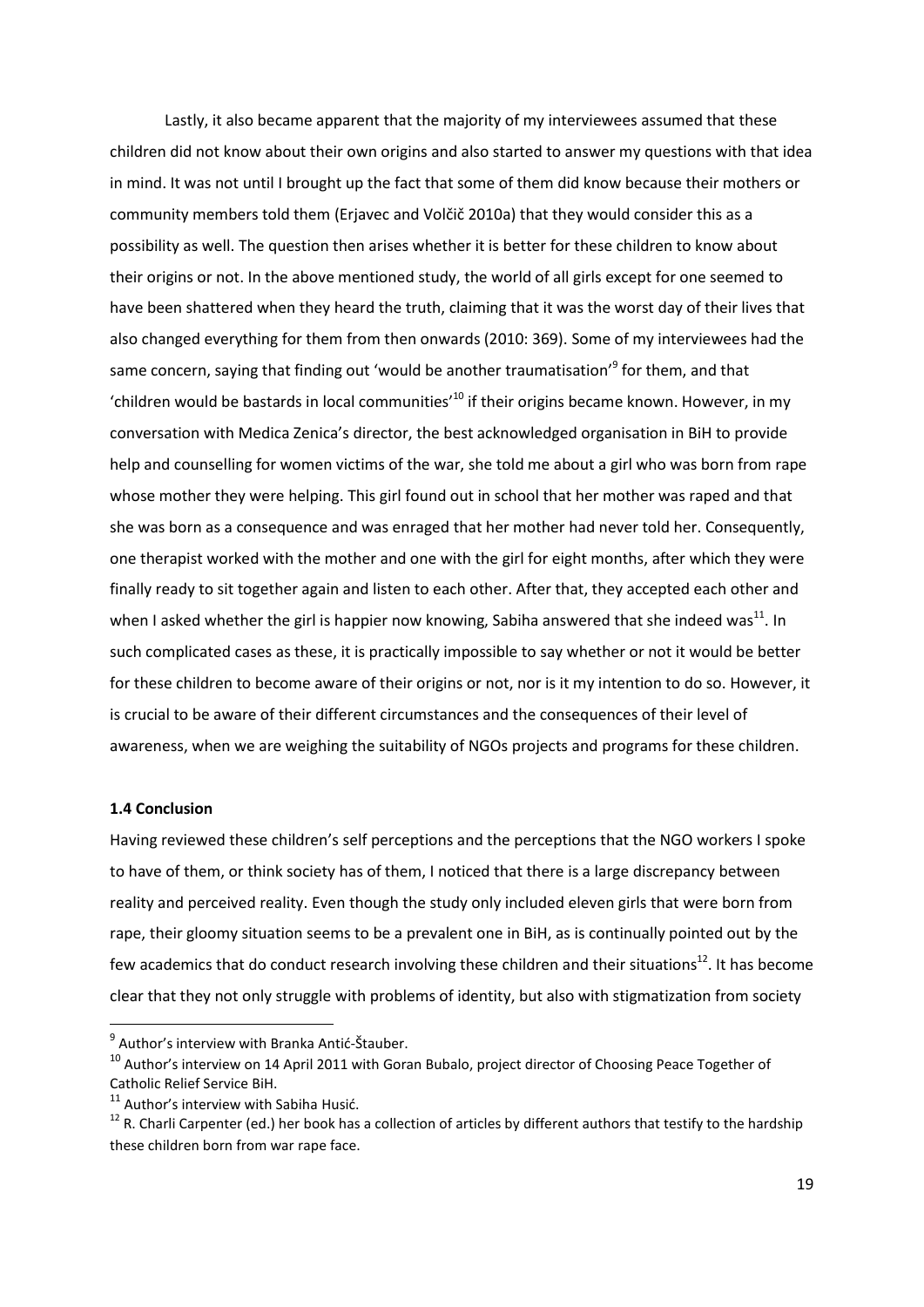and poor living circumstances, as well as maintain a difficult relationship with their mothers – if they still live with them. Even though the NGOs I spoke to that have worked with rape victims and their children seem to be more aware of the problems they are facing, I am not entirely sure if the other NGOs I spoke to – mainly focused on youth, dialogue, justice and community building – share these perceptions, which makes me wonder if this has anything to do with their lack of attention to this group. Being aware of their problems and struggles of identity is important for the next chapter, as they formed the basis of my initial research idea. Moreover, their difficulties will have to be kept in mind for the remainder of the thesis as they are reiterated in interviewees' statements and are needed to understand their place in society, which is an important element of the following chapters.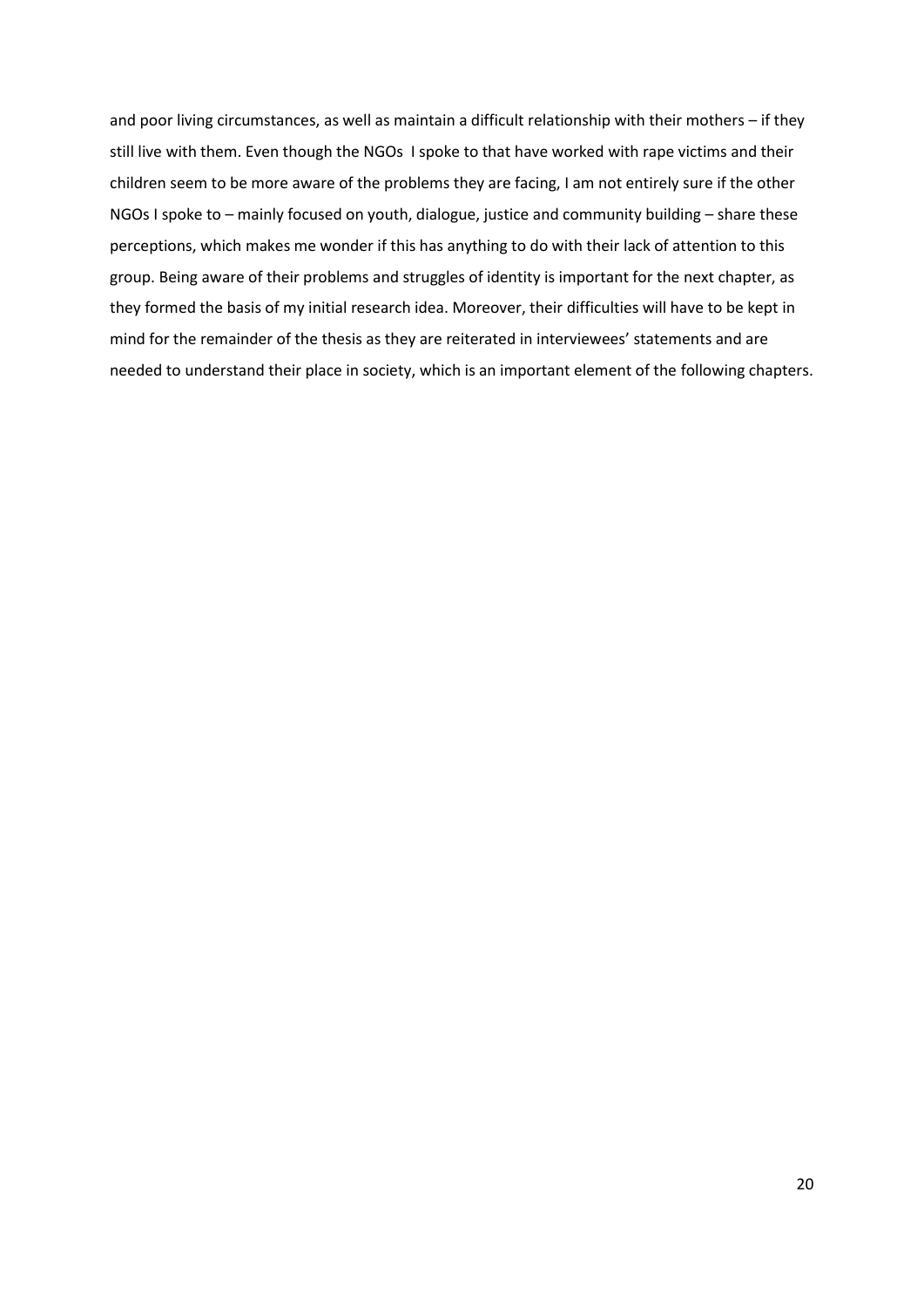## *2. The possibility for children born from war rape to have a role in the reconciliation process*

*"A man's errors are his portals of discovery."* 

*~ James Joyce*

#### **2.1 Introduction**

Intrigued by the one girl from Erjavec and Volčič's study who commented that she saw herself as a reconciler, since she had both Serbian and Muslim blood inside of her, I thought it would be interesting to see if this could apply to more children born of war. I did not assume that they already had such roles at this moment in time, but if it would be a possibility in the - somewhat near - future to turn their victimization around. Since these children were not active participants in the war but merely an outcome of it, it made me wonder if this could possibly allow them to play a special role in the reconciliation process of BiH. To test my ideas, I wanted to approach the "war babies" issue from a reconciliation perspective for the above mentioned reasons, which is outlined below. Moreover, I thought it would be useful to try and draw a parallel between children born of rape and children from mixed marriages, as they both have mixed blood. Since the country is so divided according ethnic lines, I thought perhaps there was a process happening that emphasises the role of people from mixed heritage and to see if NGOs are acting upon this.

#### **2.2 Theoretical framework**

Reconciliation is a broad subject that different people give different meanings to. For example, where Kriesberg sees "truth", "remorse and forgiveness", "justice" and "peace" as the main elements of reconciliation (2001), Bloomfield et al. consider "truth telling", "healing", "restorative justice" and "reparation" to be the major concepts (2003). Clearly, this shows different approaches to reconciliation. I would have liked to see a combination of the two, which I found in the social psychological approach by Nadler, Malloy and Fisher. They would define intergroup reconciliation as 'a *process* that leads to a *stable end* to conflict and is predicated on *changes in the nature of adversarial relations* between the adversaries and *each of the parties' conflict related needs, emotions and cognitions*' (2008: 4. Original emphasis). In their book, they feel there is a threefold strategy to promote "social learning" in divided societies. Social learning is seen as 'changing the motivations, goals, beliefs, attitudes, and emotions of the great majority of society members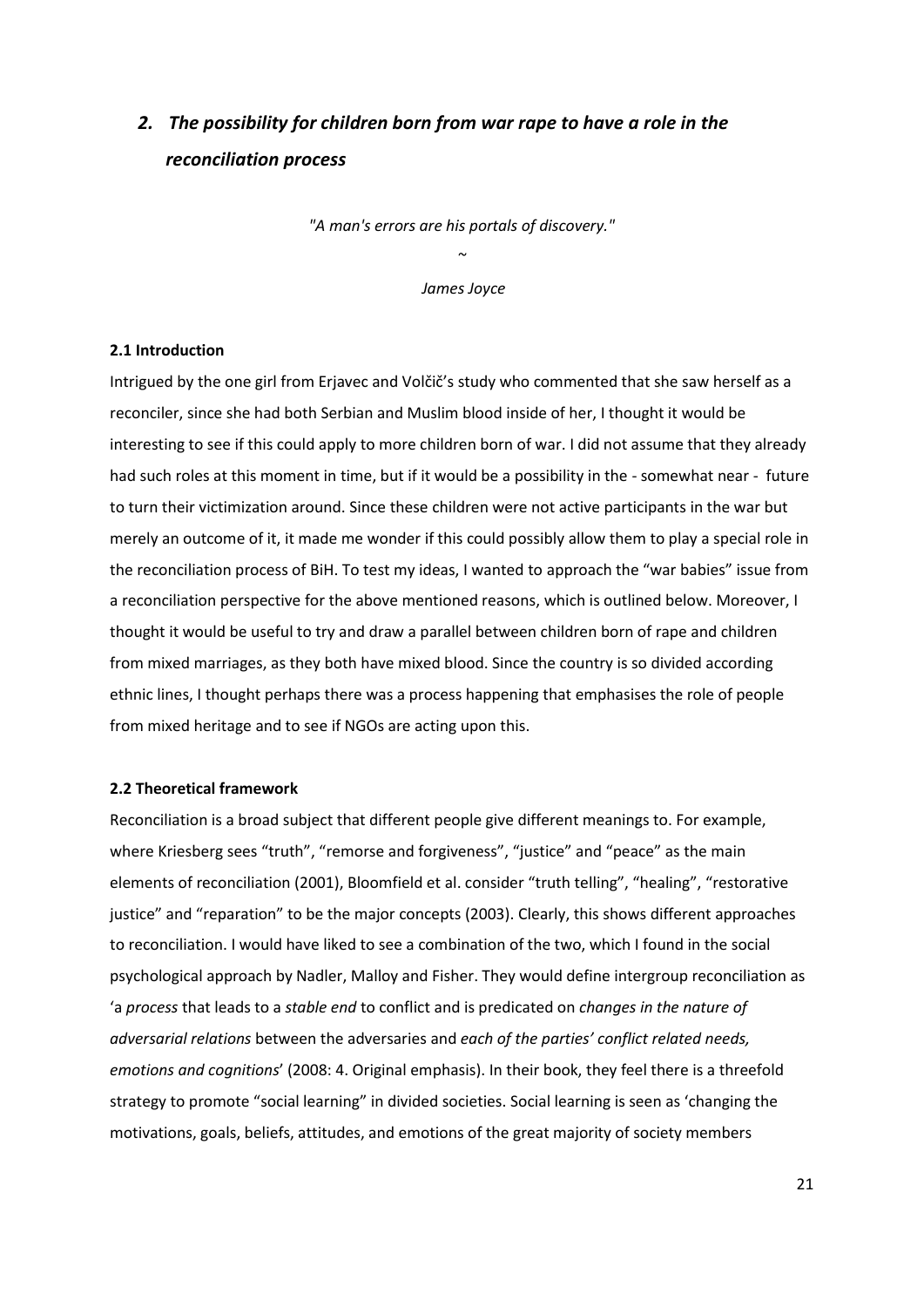regarding the conflict, the nature of the relationship between the parties, and the parties themselves' (Bar-Tal and Bennink 2004, 12).

To promote this, three strategies were developed that target instrumental, socioemotional and distributive reconciliation (Nadler, Malloy and Fisher 2008). Nadler and Schnabel (in Nadler, Malloy and Fisher 2008: 40-45) see socioemotional and instrumental reconciliation as two interdependent processes, though they both have a different target, nature and temporal focus of change, as well as different goals. Firstly, socioemotional change is seen as a social exchange between perpetrator and victim, where psychological commodities are provided to one another. The apology-forgiveness cycle is seen as lying at the heart of socioemotional reconciliation, meaning that a perpetrator who apologises and takes responsibility for their actions, is indebted to the victim, consequently restoring a victim's sense of control and power that was lost during the victimization. On the perpetrator's side, being forgiven can mean inclusion again in their own group, restoring the balance between victim and perpetrator again (Ibidem: 42).

Instrumental reconciliation does not focus on the past, but merely on the present: it aims to let former adversaries cooperate with each other to achieve instrumental goals that benefit both groups, learning to trust and accept each other in the process – based on the contact hypothesis. When comparing the two, we can clearly see the above mentioned categorical differences. The goals differ too: where socioemotional reconciliation aims to integrate both groups into a single social unit, instrumental change merely seeks peaceful co-existence between the two (Ibidem: 42-43). This begs the question of what the ultimate goal is: a minimally acceptable relationship, or a deeper and more fruitful one that includes forgiveness.

Within instrumental reconciliation, there is a third part of the theory that is thought to play a role in the process. Perceived illegitimacy of group power and status is what causes "vertical distance" between groups, distorting their relationship (Harris and Fiske in Nadler, Malloy and Fisher 2008: 308-309). Termed by Nevin Aiken as distributive reconciliation, he claims it should attempt to reduce structural and material inequalities and limit perceptions of inequitable power relations between former antagonists (2010: 6). It is believed that all three strategies are interdependent and the combination should promote social learning, which could reconcile divided societies (Ibidem).

My aim was to take this overarching framework of social learning and to apply these three kinds of reconciliation to the situation of children born from rape in BiH, to discover whether these children could actively play a part in the reconciliation process or become part of the process in the passive sense. That is why I set out to find out how the apology-forgiveness cycle in BiH regarding the numerous rapes that took place was proceeding, look at the reconciliation process going on in terms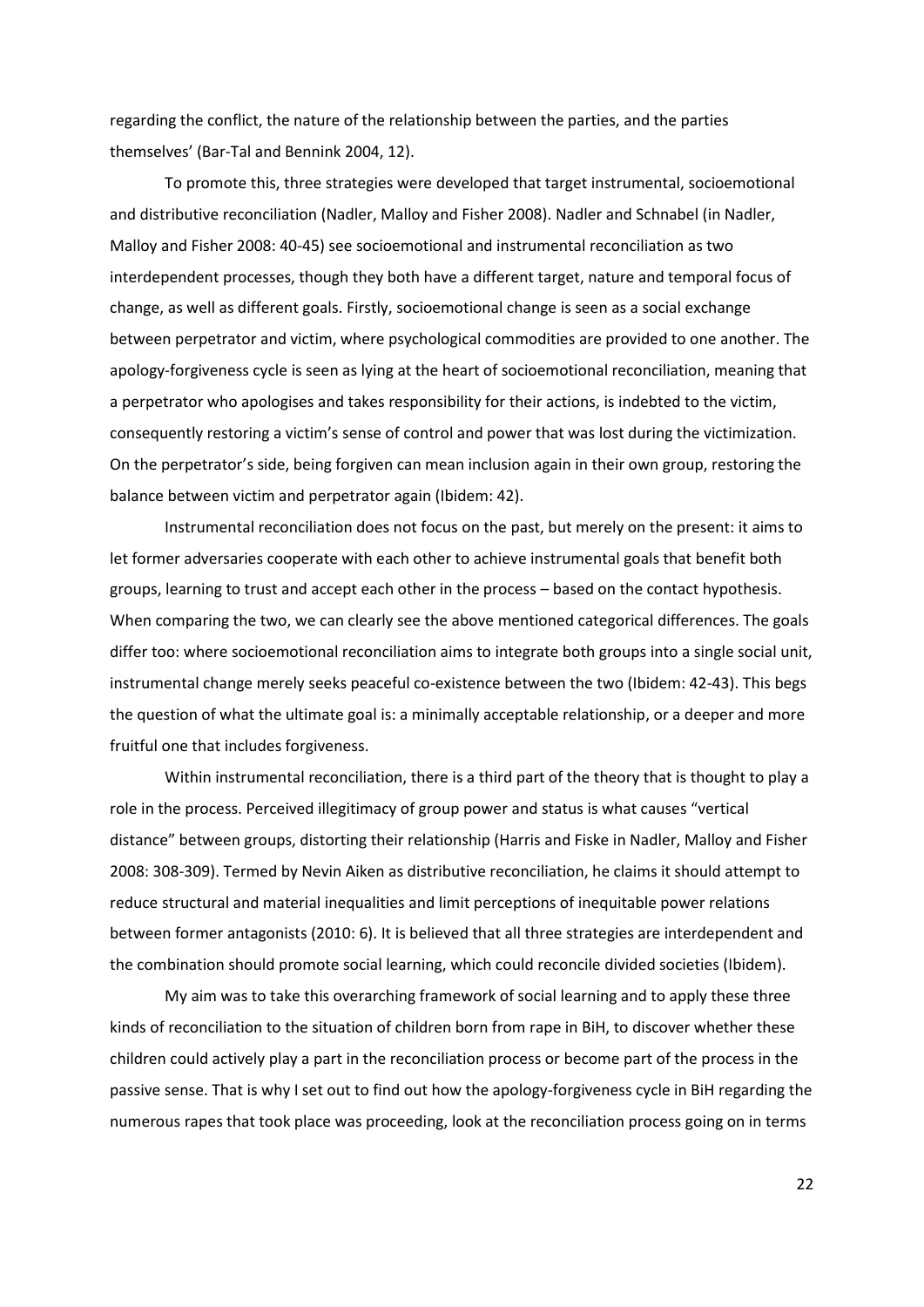of the contact hypothesis and focus on the structural and material inequalities, all concerning rape victims and their children.

#### **2.3 Reconciliation**

In order to say something about the role of children born from war in the reconciliation process, one part that needs to be addressed according to the aforementioned theory, is the fact that apologies need to be expressed and offered to the victims. In this case, that would mean that the rapists not only admit to their wrongdoings, but also apologise for this and take responsibility for their actions. Unfortunately, there are no signs of this process coming to fruition. The majority of rapists who are confronted with and accused of their acts concerning sexual violence before the International Criminal Tribunal for the former Yugoslavia (ICTY) by their victims, plead not guilty to the charges (Oosthuizen 2009: 32-43). Furthermore, the perpetrators' family members are known to harass the victims by threatening or bribing them not to testify against their rapist, as Bakira Hasečić, director of the Association of Women Victims of the War, told me during an interview. She claimed that one of the raped women involved with her organisation, was approached by family members of her rapist trying to bribe her not to testify against him<sup>13</sup>. The OSCE in BiH came to the same conclusion, by stating in a report that many people who testify in Court claimed to have been harassed, offered a bribe or intimidated not to testify (OSCE mission to BiH report on Witness Protection and Support in BiH Domestic War Crimes Trials, 2010). Moreover, up until now, the Republika Srpska (RS) still has not acknowledged the fact that there were rape camps in BiH or that there was ever a policy of systematically raping women with the intention of impregnating them (A Cradle of Inhumanity, 2003) going nowhere in furthering – or even starting – the process of taking responsibility and apologising for one's actions. Moreover, it negates the theory of Nadler and Schnabel that apologising will let the perpetrator be accepted back into its community, as the vast majority of the community in this case, is protecting these perpetrators and is complicit in their denial.

The second part of the strategy, instrumental reconciliation, cannot be detected either, based on the discoveries made above. If there is no process of apologies and perpetrators taking responsibility for their actions, there is also no chance of contact between the former adversaries, especially not since the women who were raped are still severely traumatised. This then brings us to the material and structural inequalities between the rape victims and their resulting children which, compared to others in society, are also still quite big. Only recently has the government of BiH passed a law giving victims the "civilian victim of war" status, that should allow sexual violence victims to get

1

 $^{13}$  Author's interview on 10 May 2011 with Bakira Hasečić.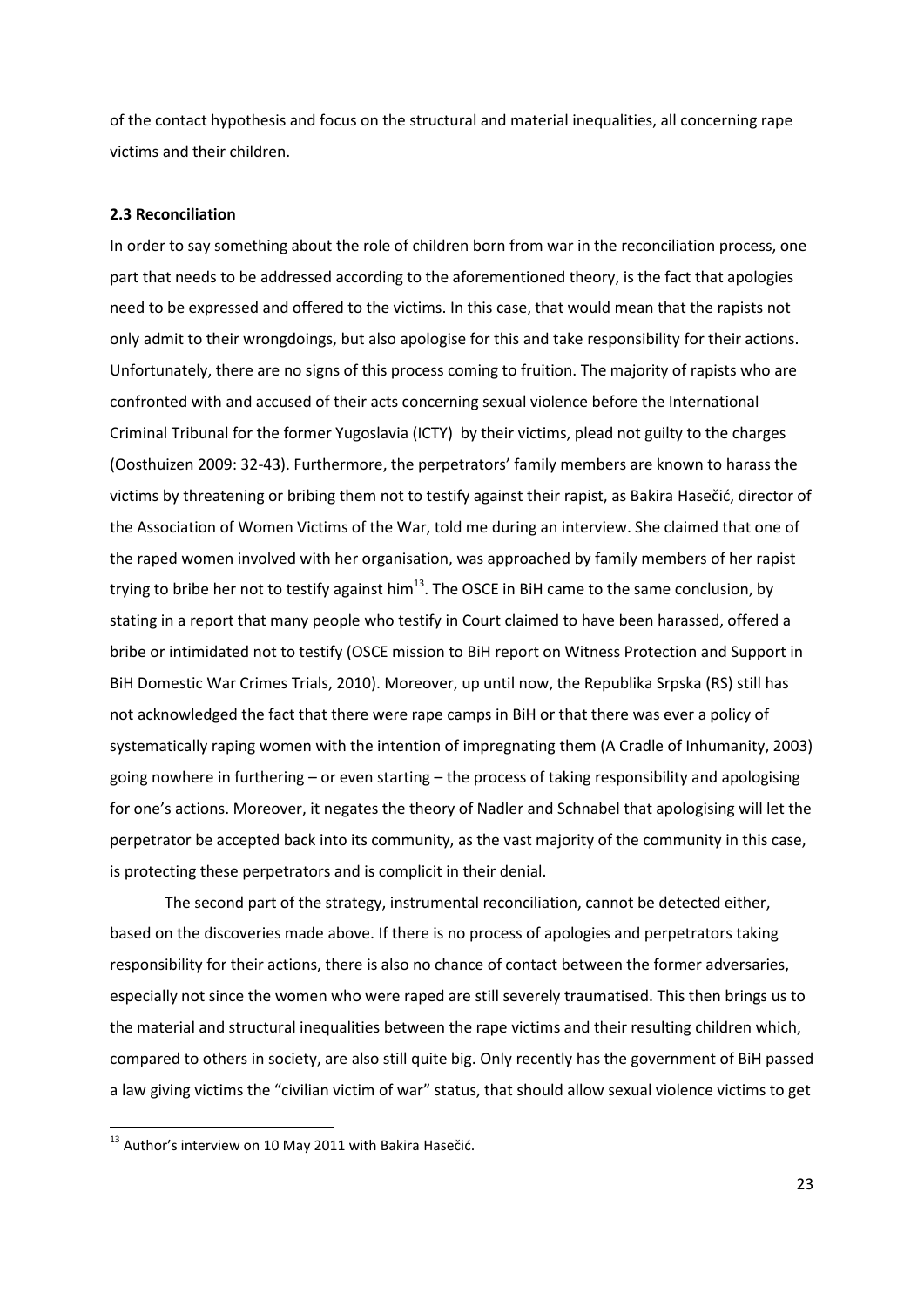certain social benefits. However, according to Amnesty International, because of gaps in the law and their implementation, a great deal of sexual violence victims do not receive them (Amnesty International report 2010: 7). For instance, in the FBiH a victim has to go through a lengthy process of telling her experience to a municipal officer who has no special training for this, making it difficult and embarrassing for the woman to endure, while in the RS every submission that was made after a certain date would be automatically rejected, even if women were unaware of this deadline (Ibidem). Moreover, women who had children as a result of the rape get no special attention or more compensation, nor do the children receive any help or compensation in an institutionalised way. All in all, it becomes obvious that at the moment, almost nothing is done concerning the reconciliation process between perpetrators and victims, regarding sexual violence. Moreover, the role of the children born from rape within this is even more unclear, as they were not victims of the violence, but merely a consequence of it. Before abandoning this angle of my research completely though, I wanted to explore the possible link between children born from rapes and those from mixed marriage, to see if that might offer some insights.

#### **2.4 The parallel between children born from rape and children from mixed marriages**

One of the main problems concerning children born from war rape, apart from the fact that their mothers were brutally abused and forced to carry their perpetrator's child, is that it is believed that ethnicity passes through the blood of the males, therefore making these children Bosnian Serbs, or Chetniks, which also became apparent from these children's self perceptions in chapter I. However, these children usually do not grow up with their biological father, but with their mothers – if they are kept – leaving them to be exposed only to their mother's religion. Moreover, the one girl from Erjavec and Volčič's study who was open about her identity, claimed she was of mixed heritage and mixed blood (2010a: 377) and did not regard herself as exclusively Serbian. To me, it seemed logical to therefore make a connection to children from mixed marriages, as they also come from parents who have different ethnicities – albeit the circumstances of conception were drastically different. Hence, I asked all the representatives from organisations I spoke to how society viewed these children from mixed marriages, the answers to which were to a certain extent quite surprising.

The main thing that seemed to keep coming up in the interviews was the fact that even though these children had issues, they also had an advantage over the rest of the population. First, I shall discuss the problems they encounter. After the signing of the Dayton Peace Agreement in November 1995, the current state structure was put into place, basically dividing the country's institutions along lines of the three ethnicities. Though at that time it seemed like the only way possible to stop the fighting, the consequences of this division is still noticeable in everything today,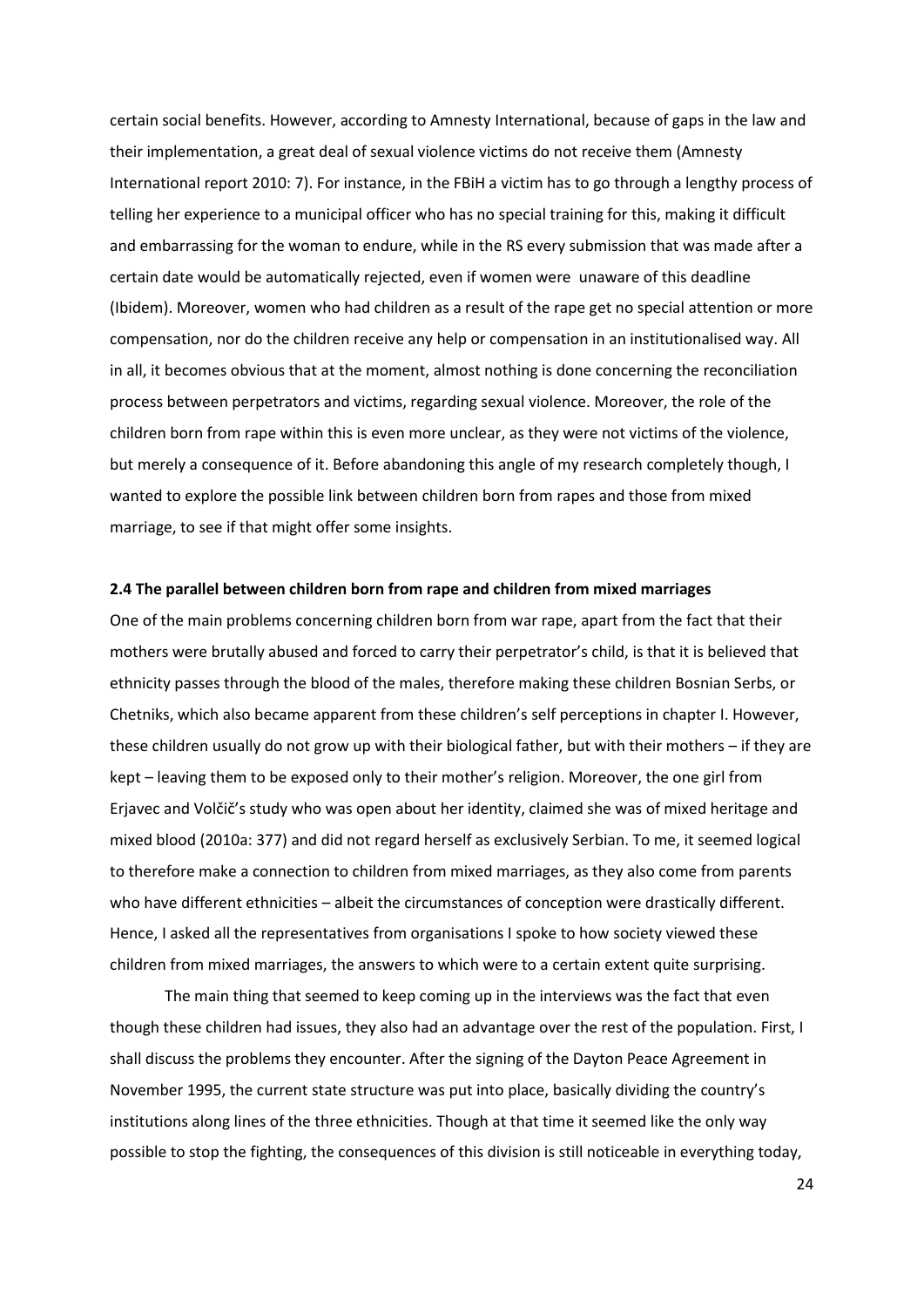ranging from the presidential seat, to the division in the schools and their curricula (Brunwasser, 2011). Consequently, it has become normal for one to identify themselves as a Bosnian Muslim, Serb or Croat and anything in between is practically non-existent. As one psychologist from Wings of Hope put it: 'Kids from mixed marriages are, unfortunately in this society, very often children who do not belong anywhere'<sup>14</sup>.

I also asked the three youngsters I interviewed about their views of children of mixed marriage, considering the fact that they might have friends belonging to this group and therefore could have a better idea of their problems or attitudes. All of them said that mixed marriage children themselves felt fine about who they were, but that that society tended to be not so accepting, depending on the generation (older or younger people) and the place you live<sup>15</sup>. One of them even said that 'when it comes to the community, there will always be comments like "oh that one". They call them... oh this is really terrible: "multi-vitamin". Because they're from different religions and different nationalities and they have all these... that's terrible'<sup>16</sup>.

However, being from a mixed marriage is often seen as something that can be beneficial as well. According to the director of an organisation that promotes civil courage:

'they're just more open minded [...] because they are raised very often in a small family environment, they're never poisoned by a hatred against the other ethnic group, which you can find among those students who belong to or came from the family with only one ethnic background'<sup>17</sup>.

The director of Wings of Hope echoes this statement, by saying that she sees 'these children as the most healthy in society and the society is crazy... definitely, they are definitely the most healthy children in society, they have the most liberal views'<sup>18</sup> even though she later added that

'you had tendencies during the war that they were pushed to go on one or another side, you have the tendencies as well that people change their names so their children don't get confused about their identity [...] for example I know to people whose mothers changed their names and religion so that the kids don't get confused by the identity'<sup>19</sup>.

 $\overline{\phantom{a}}$ 

 $14$  Author's interview on 18 March 2011 with Enisa Mešić, psychologist with Wings of Hope BiH.

<sup>&</sup>lt;sup>15</sup> Author's interview on May 7 with an anonymous girl and on 24 May with Jasmin Panjeta.

 $16$  Author's interview with anonymous girl.

<sup>&</sup>lt;sup>17</sup> Author's interview on 23 March 2011 with Svetlana Broz, director of Gariwo BiH.

 $18$  Author's interview with Maja Šarić

<sup>19</sup> Ibidem.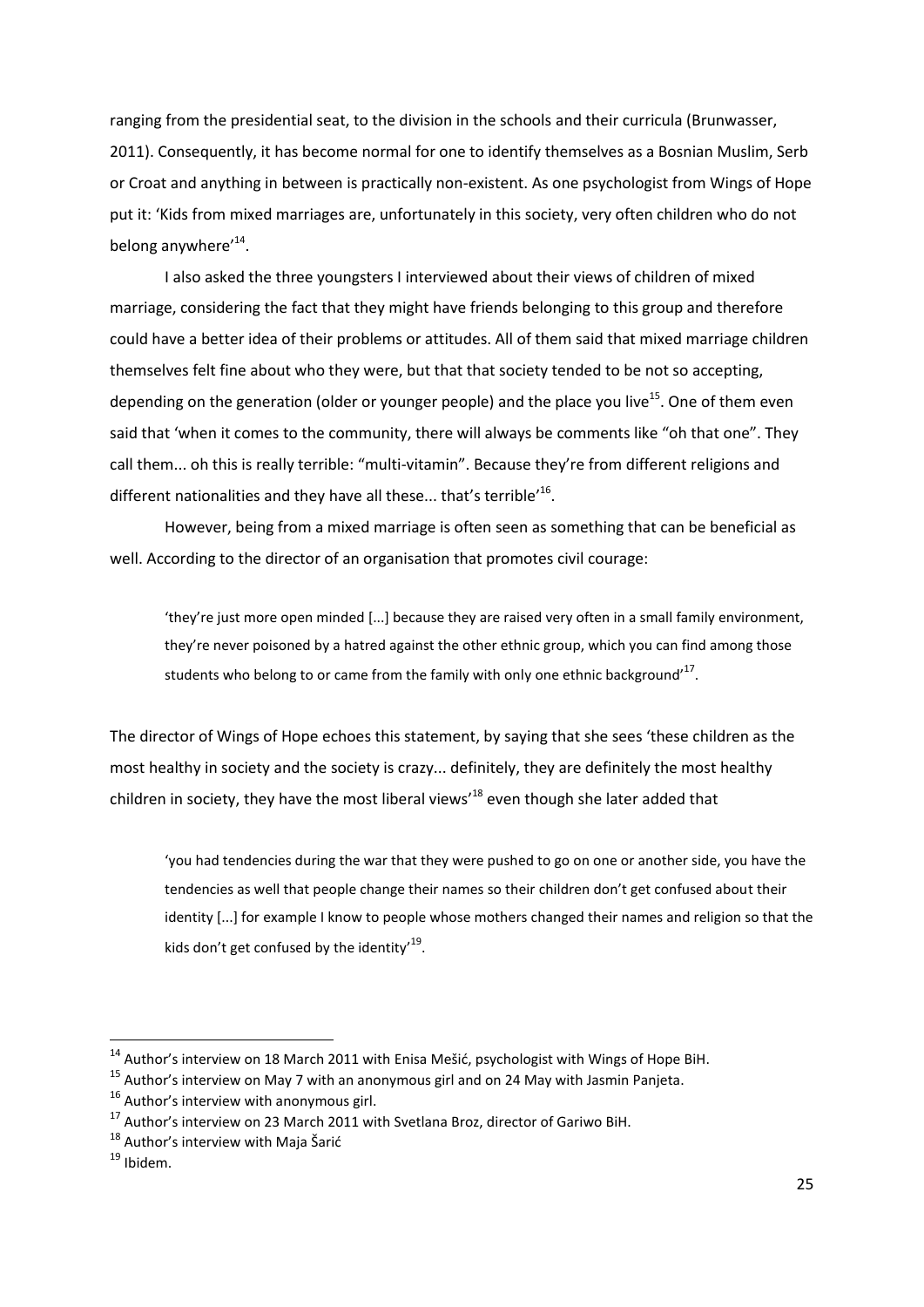A constantly repeated statement from the interviews that I conducted, was that a great deal about these children's self perceptions was dependent on their upbringing: if their parents taught them to appreciate their dual culture and heritage, their children would often not be bothered so much by nationalistic sentiments. Responding to the question of whether or not these children felt the same way, one girl answered that her friends from mixed marriages were in favour of a unified BiH and that she saw such children as the best proof that a such a multi-religious and multi-ethnic country can exist again and thought these children thought the same way about this<sup>20</sup>. However, another interviewee said that she once talked about this with a friend of hers who answered 'Nobody cares about me that much, so why should I be the one who's going to change something?'<sup>21</sup>. I also did not hear from anyone else I spoke to about any child born from rape or from a mixed marriage, who was actively lobbying for a reconciliation process. I must acknowledge in this respect though, that the current political division also makes this extremely difficult, if not impossible to break free from the set order that is imposed on everyone and noticeable in every aspect of daily life. All in all, a majority of my interviewees seemed to agree that the children from mixed marriages have the most potential to start to change things, but have public discourse and politics standing in the way of this.

### **2.5 Minorities in the reconciliation process**

When looking at it from a different angle, I wanted to see if these children were maybe not active agents in this process, but if they were then at least subjects of the reconciliation process. Considering the fact that both groups are not fully acknowledged members of any of the three major ethnic groups, I assumed they could be categorized as "Others", to which NGOs often dedicate programmes and projects. However, it seemed that yet again, interviewees mostly answered negatively.

The Centre for Justice and Reconciliation once had a project about minorities, in which they interviewed one person from the Roma community, one person from the Jewish community and one person from 'Others', in this case a girl who was from a mixed marriage, but besides this one time project, they do not consider it a special target group<sup>22</sup>, nor do any other of the organisations I spoke to. This is not to say that these children are not included or reached in projects or programmes focused on youth in general, as a few of my interviewees who work with children said they have such

 $^{20}$  Author's interview on 23 May 2011 with Aida Mutevelić.

 $21$  Author's interview with an anonymous girl.

<sup>&</sup>lt;sup>22</sup> Author's interview with Judith Schulte.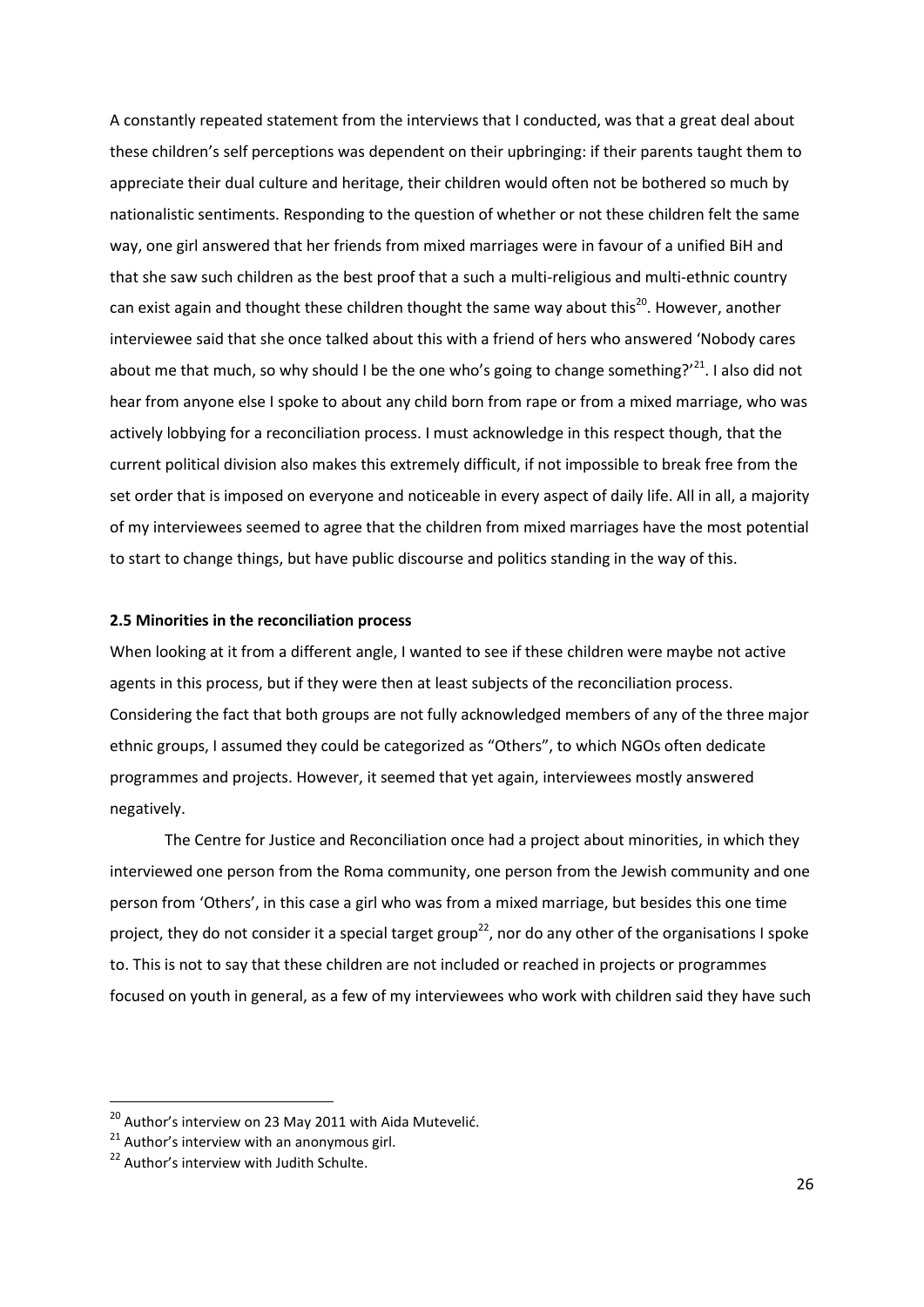children in their programmes<sup>23</sup> or that they are in therapy with them, though often this was not because they are from a mixed marriage<sup>24</sup>. However, none of these programmes or projects were aimed at reconciliation or community building in which a role for these children was put aside. The same is true for children born from rape: the only organisations that focus on these children, are the women's organisations who help women who were raped and consequently their children in coping with their trauma, such as Vive Žene and Snaga Žene in Tuzla, Medica in Zenica and The Association for Women Victims of the War in Sarajevo.

What is evident from the previous section, is that the children from mixed marriages are seen as being truly mixed, having a dual ethnicity. One can then wonder why it is believed that children born from rape are mainly seen as having the ethnicity of their father. My initial thought that there could be some sort of parallel between both these two groups of children seemed to be very farfetched, if not non-existent. Even though I brought up both these groups of children right after each other, not one of my interviewees made a comparison between the two and when I mentioned this to one of them, she commented that it would have never crossed her mind [to draw that parallel $1^{25}$ . In the same way, my thought that maybe one or both of these groups could be seen as good examples of the multi-ethnic society that once was and therefore fulfil a special role in the reconciliation process in the country today also seemed to be outlandish.

#### **2.6 Conclusion**

**.** 

When reviewing these results, it dawned on me that I was asking the wrong questions and that I should not focus on what could potentially happen at some point in time, especially when it seemed farfetched, but what was actually happening. Moreover, my question seemed to be too broad and the 'social learning' framework I intended to use to be unsuitable for my small target group. I realised it would actually be unfeasible to test my findings with reconciliation strategies when the existence of my target group is not even really acknowledged. What became clear to me, and as was mentioned earlier, is that in my search for answers to the question if these children could be a part of the reconciliation process, I noticed that NGOs did not focus on children born from rape at all, with the exception of a few organisations offering them counselling. I became increasingly curious about the reasons behind this, as it was clearly obvious that most of these children have severe psychological issues meanwhile suffering from stigmatisation and ostracism by their communities.

<sup>&</sup>lt;sup>23</sup> Author's interviews with an anonymous girl, on 1 April 2011 with Sabina Postrocki, project manager of International Multireligous and Intercultural Centre Sarajevo, on 15 April with Zilka Spahid-Šiljah, programme manager of TPO Foundation.

<sup>&</sup>lt;sup>24</sup> Author's interviews with Enisa Mešić and Maja Šarić.

<sup>&</sup>lt;sup>25</sup> Author's interview with Jasmina Redžepagić-Avdagić.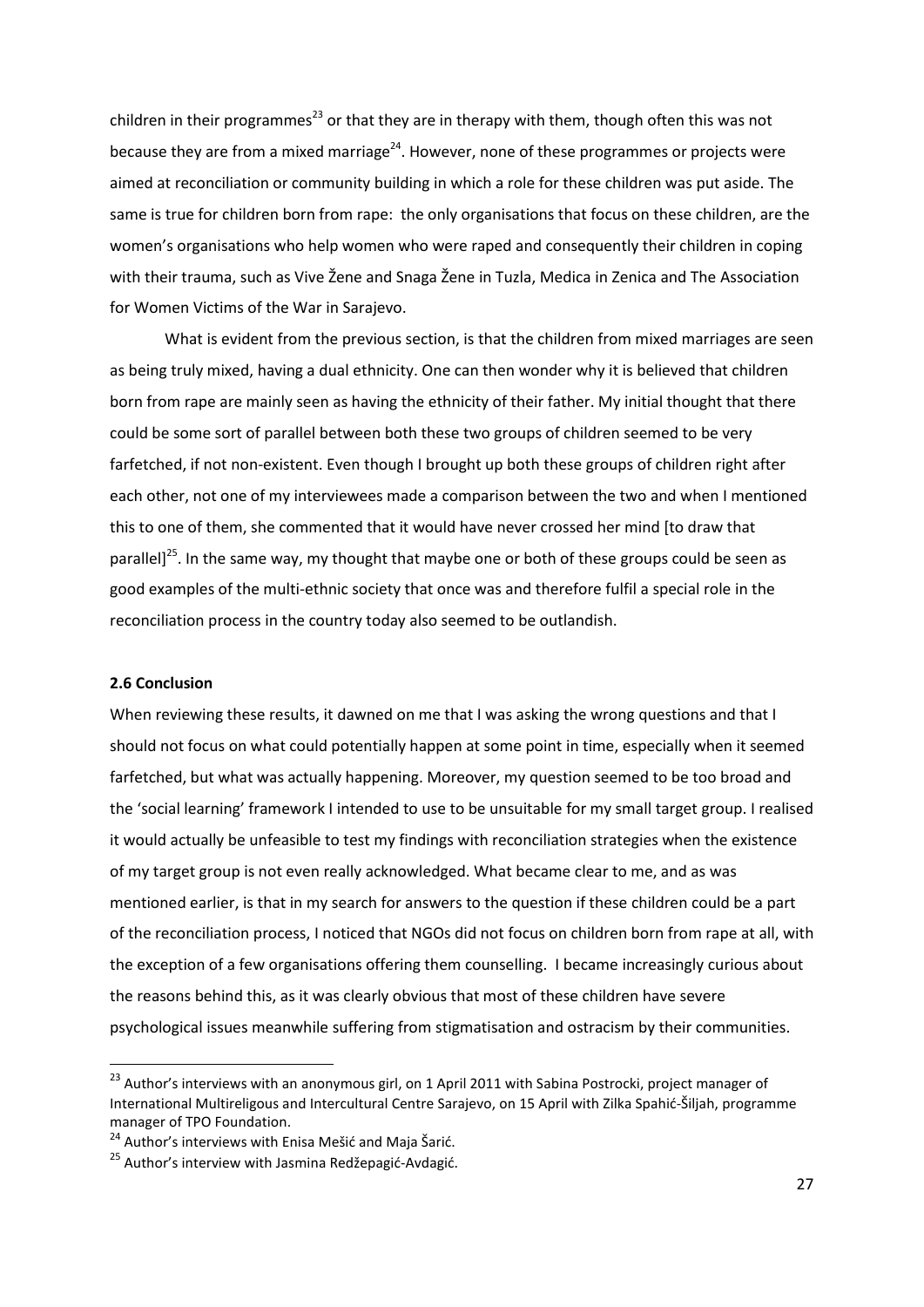Why then do local NGOs in the FBiH not pay any attention to these children, when NGOs are usually the ones standing up for the voiceless? I realised that this was a more valuable question to ask, one that would also generate clearer outcomes. This is why I chose to focus the rest of my thesis on answering this question, with a different framework as outlined in the next chapter, while keeping in mind the information I gathered through my initial questions for background information of the situation.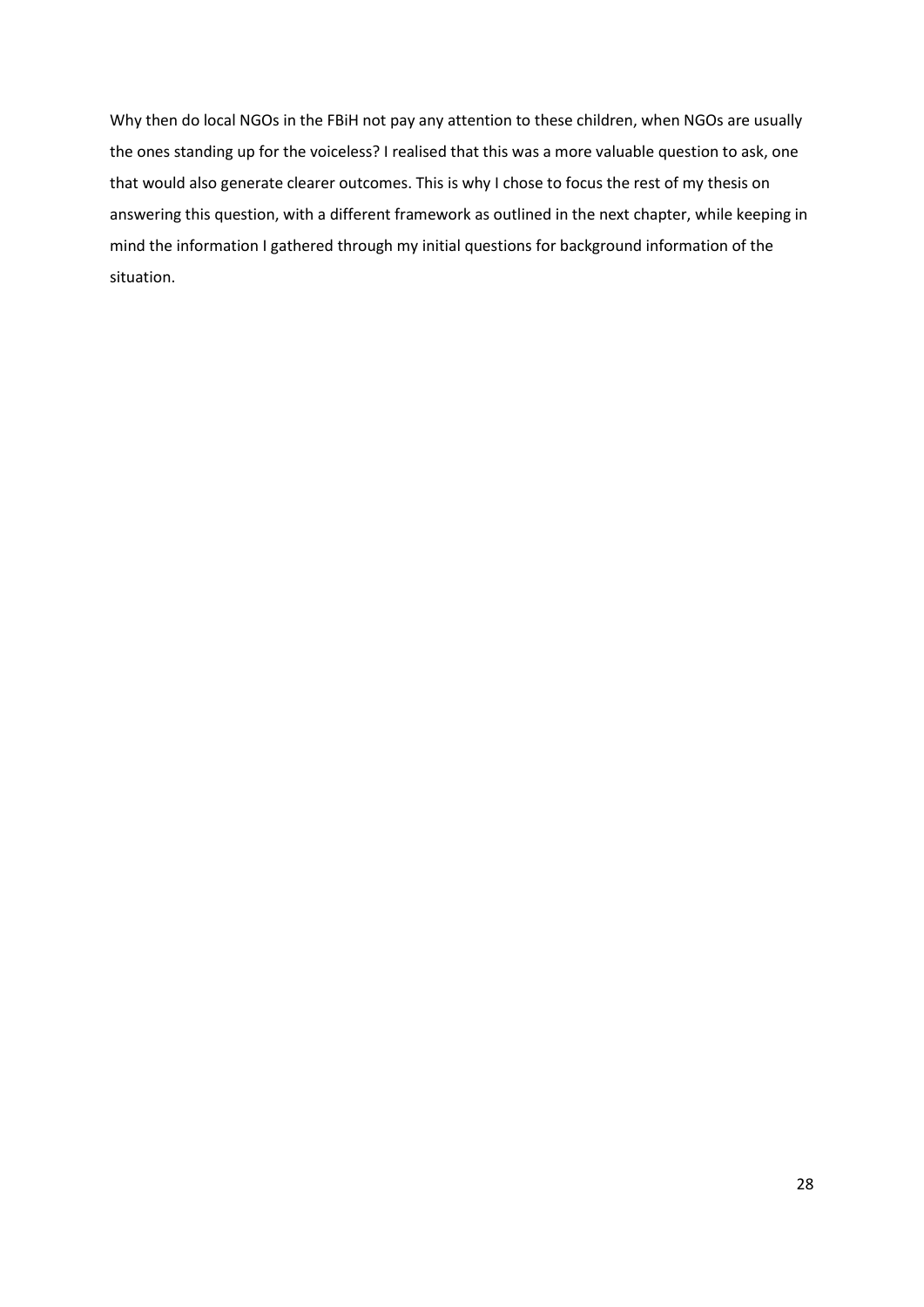## *3. Silence*

*"And the vision that was planted in my brain Still remains Within the sound of silence" ~* 

*Simon & Garfunkel*

#### **3.1 Introduction**

As the focus of my research changed, so did my main question. My main question now centres around the three most important reasons for NGOs in the FBiH not to dedicate any of their programmes or projects on children born from war time rape, which will be set out in this chapter and the following two. As was made clear in the methodology, these results are only based on my interviewees with the listed NGOs and do not reflect the opinions of all NGOs in FBiH. However, I chose these NGOs because they were closest affiliated with my target group and therefore consider their views on this topic of great importance. However, before setting out the theoretical framework I used to explain the three reasons that answer my main question, it is important to understand the climate that NGOs in BiH operate in. This will allow us to better comprehend their abilities and limits, hence why I shall quickly provide a brief overview of this.

#### **3.2 The NGO sector**

**.** 

After the Dayton Peace Agreement was signed, Non-Governmental Organisations rose out of the ground like mushrooms. Research showed that between 1992 and 2001, there were 8,000 NGOs registered (Sejfija 2006: 125), and several of my interviewees said that today, there were still about 10,000 – 15,000 NGOs in the country. However, it seemed to be common knowledge amongst my interviewees that only a very small number were actually active in their field<sup>26</sup> and one of them said that even sports clubs are being considered as NGOs. These discrepancies in the NGO sector in BiH make it more difficult to filter out the good ones that truly achieve something, from the ones who do not. Part of their effectiveness also comes forth of the funding they do or do not receive. It is known that most funding NGOs in BiH receive comes from international donors (Sejfija 2006: 133) and indeed, when asking my interviewees about the climate NGOs were operating in, nearly all stated

<sup>&</sup>lt;sup>26</sup> Author's interviews for instance on 23 March 2011 with Svetlana Broz, director of GARIWO in Sarajevo and with Branka Antić-Štauber.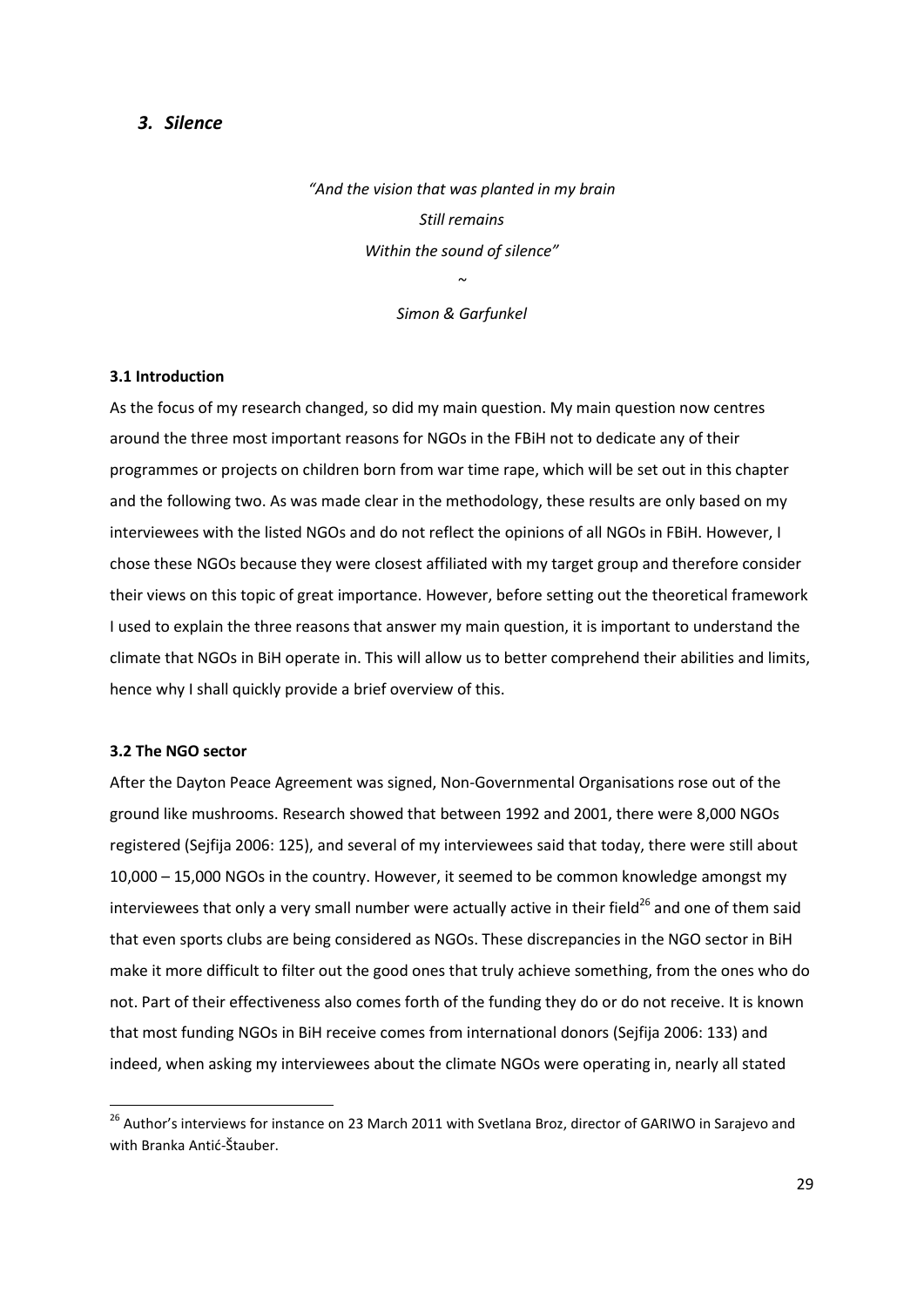that they received very little or no funding from local government institutions such as the municipalities or cantons and the state government. This means that the large majority of their funding comes from foreign donors, the consequences of which will be elaborated in the next chapter. Moreover, another problem with NGOs is that they lack sustainability: they are often very project driven, also termed as "projectomania" (Ibidem: 134). The consequence of this is that projects are designed for only a couple of months, after which it is shut down and reports are being written, which of course does nothing for the long term support that is often so very much needed. Many of my interviewees indeed backed up this statement<sup>27</sup>, expressing their frustration over the fact that there is only funding for small projects and that they would like to have longer lasting programmes to make their results more sustainable. All these conditions need to be kept in mind when reading the coming chapters, as it explains a great deal regarding NGOs focus' on specific kind of target groups.

#### **3.3 Theoretical framework**

**.** 

When it became clear to me that my new research question revolved around a non-occurrence of something, I realised that this was not only more tricky to research, but it would also be difficult to approach this from a theoretical point of view. Dealing with issues like silence, denial and stigmatisation, I found it difficult to find literature that deals extensively which this matter. That is, until I came across Eviatar Zerubavel's *The Elephant in the Room. Silence and Denial in Every Day Life* that examines this as a general phenomenon*.* He describes in the preface of his book how he became fascinated with "open secrets" and the social organization of silence and denial (2006: ix-x), themes that I felt were directly applicable to the situation BiH as well. There, everybody is aware of the fact that these rapes occurred and that children were born from this, yet nobody is speaking publicly about it, leading us to the 'nuanced tension between what is personally experienced and what is publicly acknowledged' (Ibidem: ix).

Significant research regarding the issues of silence and denial has been conducted among sexual violence victims, including those who were molested in their childhood, and their difficulties with speaking about their traumatic experiences. However, it was not until Zerubavel wrote his aforementioned book that a general theory of conspiracies of silence within a society were thoroughly explored. In my thesis, I want to explain the inactivity of NGOs concerning the children born from war and therefore, the silence and its origins surrounding this group need to be closer

<sup>&</sup>lt;sup>27</sup> Author's interviews with for instance an anonymous woman from an anonymous organization, and Goran Bubalo, Jasna Zečević and Sabina Postrocki.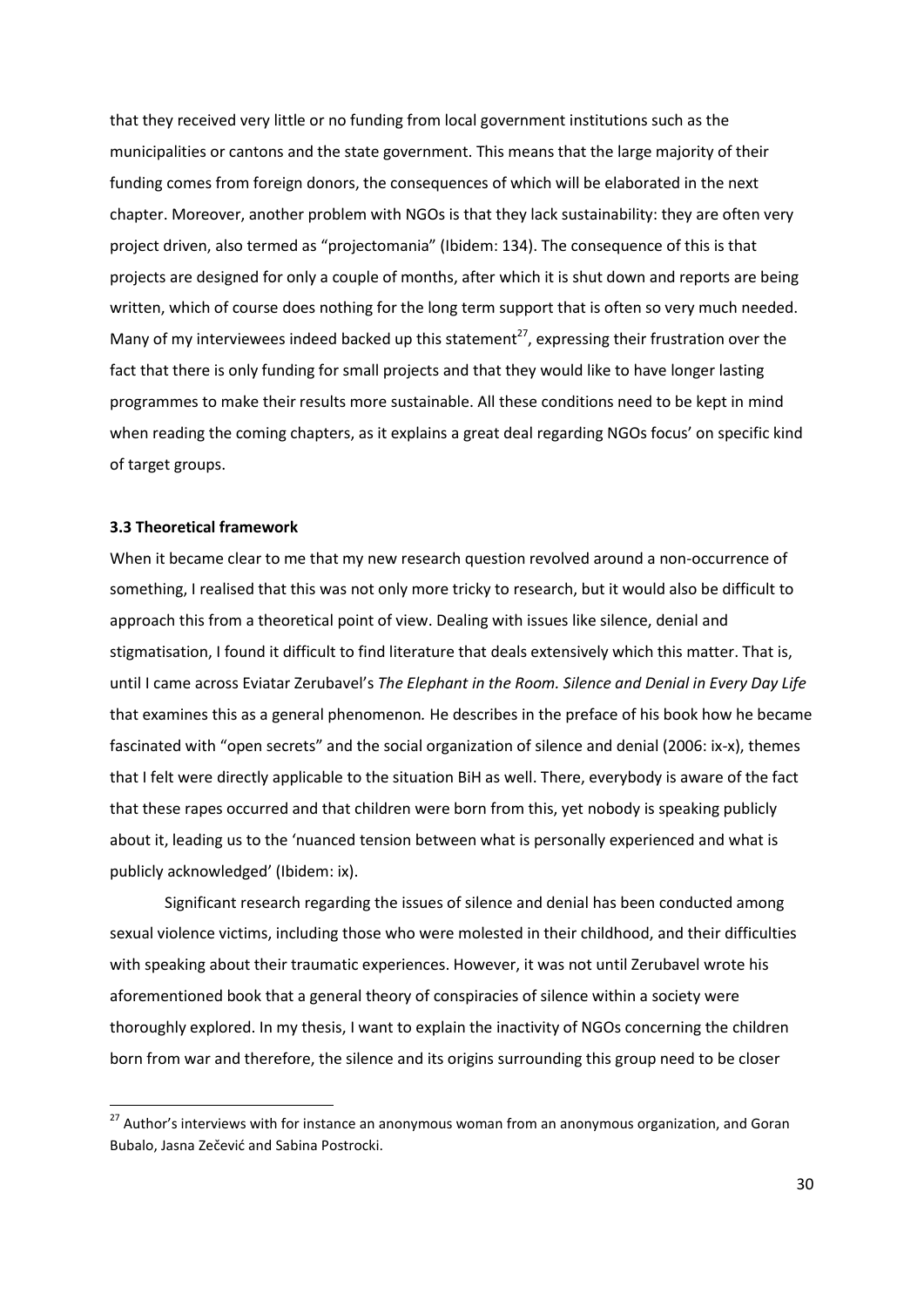examined. That is why I shall explain where this silence is coming from, why and how it is maintained as well as take a look at attempts that have been made to break this silence and what this has led to. I shall analyse this with guidance of the aforementioned book, which gives us a better understanding of why people always ignore the metaphorical elephant in the room. Zerubavel claims that silence comes forth out of denial, not only of individual, but also collective efforts (2006: 3). By using the word efforts, he already makes clear that he considers silence not to be something that is a coincidental occurrence, but a conscious effort by people not to speak about something. Terming it a "conspiracy of silence", he claims that the elephant is the object of these conspiracies, as it is so large and noticeable that when anyone fails to notice it, it is done with intent (Ibidem: 10-11). Now, I will examine in what way and to what extent my findings regarding children born from rape can be explained by Zerubavel's ideas on this concept.

#### **3.4 Taboo**

 $\overline{\phantom{a}}$ 

One of the main issues that I kept wondering about, was the issue of the origin of silence surrounding these children born from rape. Is the silence produced by the victims, to which society is responding by also keeping quiet, or is the silence coming from society not wanting to deal with it, to which the victims are responding with more silence? It seemed to be a vicious circle, one that I hoped my interviewees could help me with finding a starting point. However, it seemed as if they too were unsure of where the silence came from. Nonetheless, I shall first examine how the silence around these children can be explained and how it is sustained.

As Zerubavel notes, ignoring is not only something that we learn, but also something that we exercise within social traditions of paying attention, or, in this case, not paying attention (2006: 20). This seems to hold true in the case of BiH as well, since it is a known fact that people still live in a very patriarchal society, something that was echoed by a lot of my informants. Due to this patriarchal society, issues such as these which bring great shame upon men, families and communities are most often ignored. One of my informants claimed that

'the people here don't talk about it [children born from rape]. It's just something that also stayed from the past system, like if there was a crime, any kind of crime, or such rapes or murders or incest or stuff like that, it didn't come out to the public, it was kept away from the eyes of the public.<sup>28</sup>

In this case, the silence is produced by the people who hold the "secret" as a manner of speaking, because they know that it is socially undesirable to bring it up in public. So in this case, it can very

<sup>&</sup>lt;sup>28</sup> Author's interview with Jasmina Redžepagić-Avdagić.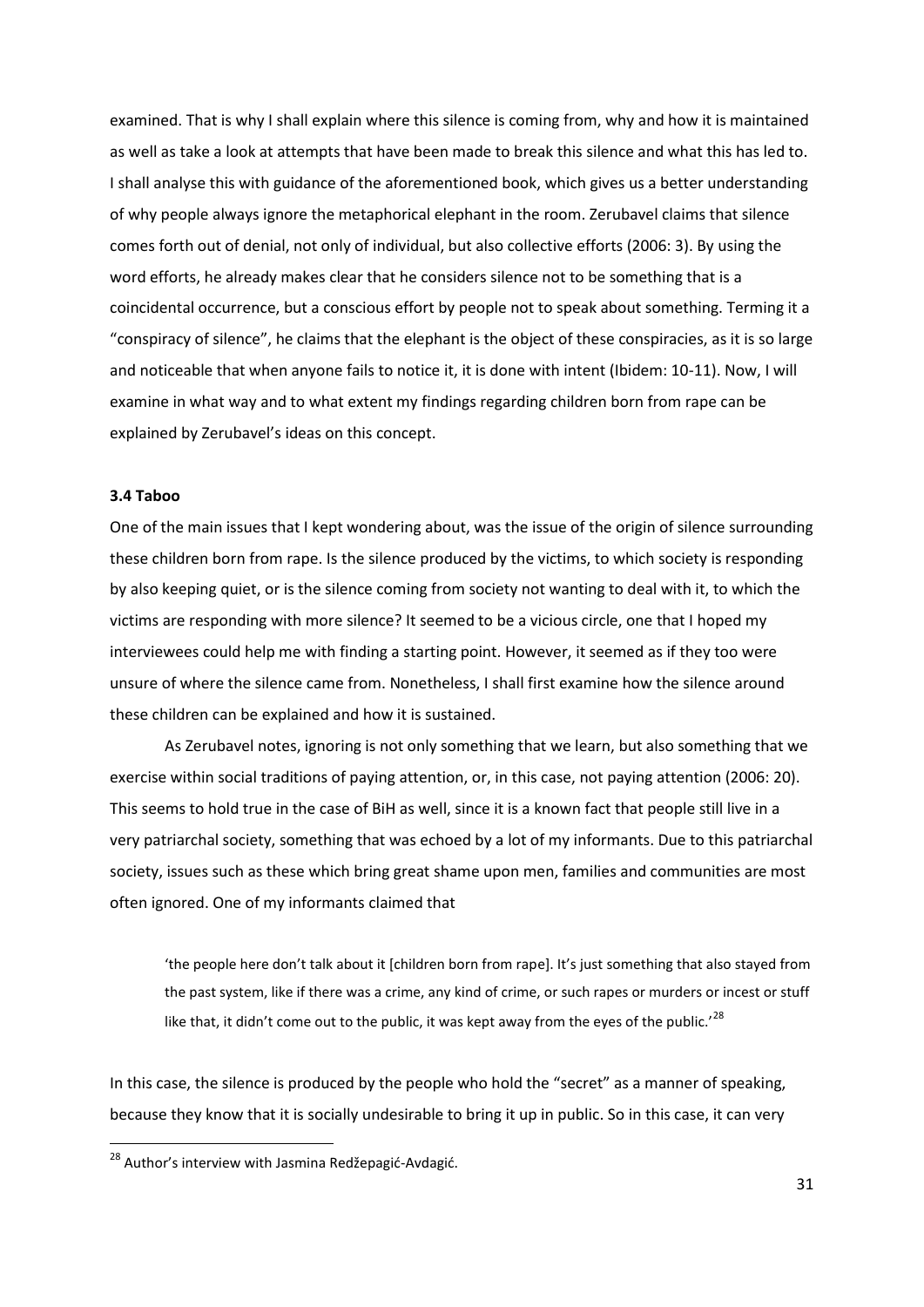well be said that 'The struggle of disclosure is thus complicated by the effects of trauma on memory and narrative, as well as perceptions about social acceptability of conveying certain disturbing thoughts and experiences' (Sorsoli 2010: 131). This then leads to something becoming a "taboo". By placing such a label on something, this subject is not supposed to be spoken about and can even leave the object of this taboo nameless (Zerubavel 2006: 26-27), which already showed from chapter I, where interviewees sometimes avoided actually saying 'children born from rape'. Because they are labelled as a taboo subject, it seems to me that people, both the objects and the subjects of this phenomenon, start behaving accordingly and therefore continue this taboo, though I wonder if this is really their intent, or done out of ease. However, to claim that something is a taboo seemed to be enough of an explanation for some of my interviewees as to why NGOs are not addressing this issue and why people don't speak about these children.

Besides the taboo, Zerubavel considers there to a milder form of this, the tact. Dealing with issues with tact constitutes dealing with them in a polite manner, usually along the lines of etiquette. This includes pretending to not see or hear things that are right in front of you or have actually been said, or to not ask questions that might be seen as inappropriate (2006: 29). As one interviewee remarked: 'everyone is "okay, don't mention it, that's terrible". I think people don't mention it out of respect when it comes to these women<sup>'29</sup>, which corresponds with the aforementioned sense of politely not mentioning something. Another interviewee remarked that in BiH, it is considered to be really rude talking about someone behind their back and he thought that perhaps that is why people refrain from talking about these children<sup>30</sup>. Therefore, it is plausible that apart from there being a taboo on this, it is also considered to be impolite to discuss such sensitive issues without the victims actually speaking about it themselves. This is then clearly a culturally engrained principle, since of course there is no actual law prohibiting people from speaking about this subject.

But if we would establish that these phenomena of tact and taboo are present in the society, is there then no way of tackling these? According to Zerubavel, what we must consider is that the social underpinnings of things we notice and ignore shift over time and can suddenly become of interest to academia (2006: 19). This can be affirmed from issues like for instance the health consequences of smoking that have not only generated increased public attention, but also caused public condemnation. In BiH, it could be said that similar progress is happening. For instance, even though homosexuality is still very much a taboo subject in the country, one of my interviewees commented that whereas people used to react by saying they should keep these things to themselves, she noticed that with television and projects aimed at raising tolerance towards

<sup>&</sup>lt;sup>29</sup> Author's interview with an anonymous girl.

<sup>&</sup>lt;sup>30</sup> Author's interview with Jasmin Panjeta.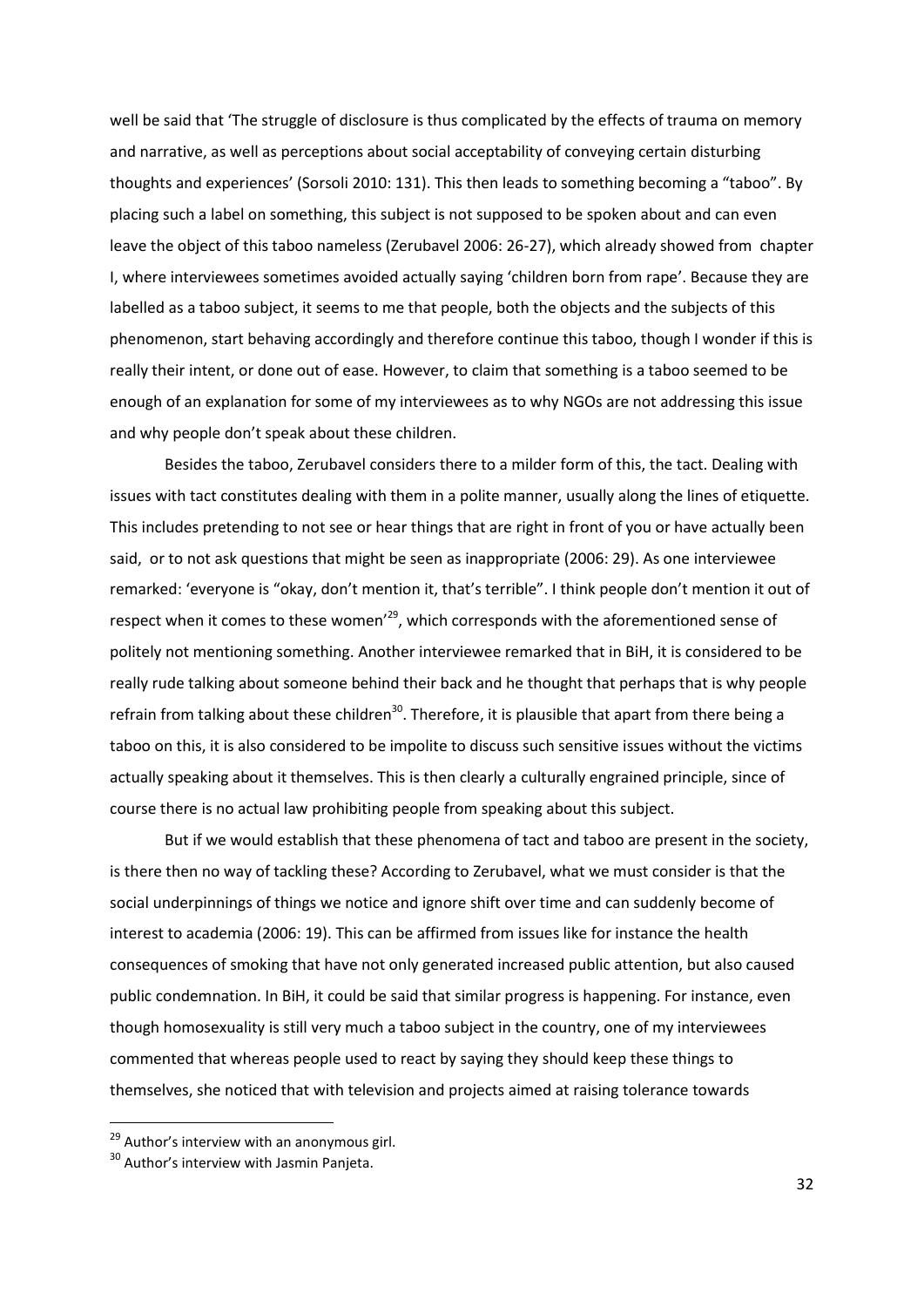homosexuality, even in schools, the subject has actually become popular with many children now declaring themselves to be homosexual<sup>31</sup>. On a more related note, Medica Zenica's director pointed out that at first, female rape victims also were an invisible group, but now there is a large dialogue between them and NGOs and that is more or less accepted in society now, so she thinks the same could happen for children born from war rape<sup>32</sup>. Therefore, one can hold out hope that this currently taboo subject can one day become an openly discussed topic. When this time will or should come, is something I shall return to in the final chapter.

Concerning the interest of academia, we can slowly but surely see a change in this as well. Ten years ago, even though people were aware of these children's existence, there was hardly any academic research on this topic. Now, even though it is relatively still considered a small field, there is a lot more international academic interest in this topic, mainly from R. Charli Carpenter, showing from her continued publications on this in the last decade (e.g. 2000, 2007a, 2007b), but also from researchers like DeLaet, McEvoy-Levy, Goodhart and Daniel-Wrabetz (all 2007), and more recently from Erjavec and Volčič (2010a). The effects of this, however, are still questionable because up until now, this increasing attention from international academics has not led to any concrete measures in this field in BiH.

#### **3.5 Attempts to break the silence**

When considering all the above, it seems as though nothing has ever been publicly said about these children. Of course, this is also not exactly the case. In 2006, a movie called *Grbavica* was released, which I consider to be an attempt to break the silence. The movie is about a woman, Esma, who was raped in the war that resulted in a daughter, but she never told her. When the daughter had a school trip coming up, she asked her mother for the declaration that her father was a *shaheed* – a martyr so she can get a discount for the amount of money needed for school trip. However, when the daughter finds out that her mother paid the entire sum of money, she confronts her mother, that leads her to tell her daughter the truth in an emotional standoff. The daughter is clearly upset and shaves off her hair – her mother told her once that she had her father's hair – before proceeding to go on the school trip, singing songs with her classmates, where the movie ends. The film has been widely acclaimed, receiving numerous awards abroad and was even the official entry for BiH at the 1997 Academy Awards. Since it was publicly screened in Sarajevo, one could say the conspiracy of silence was momentarily broken, equalling noticing the elephant and making it part of public discourse (Zerubavel 2006: 63). However, the movie was not shown in cinemas in the RS, nor did

 $31$  Author's interview with Jasmina Redžepagić-Avdagić.

<sup>&</sup>lt;sup>32</sup> Author's interview with Sabiha Husić.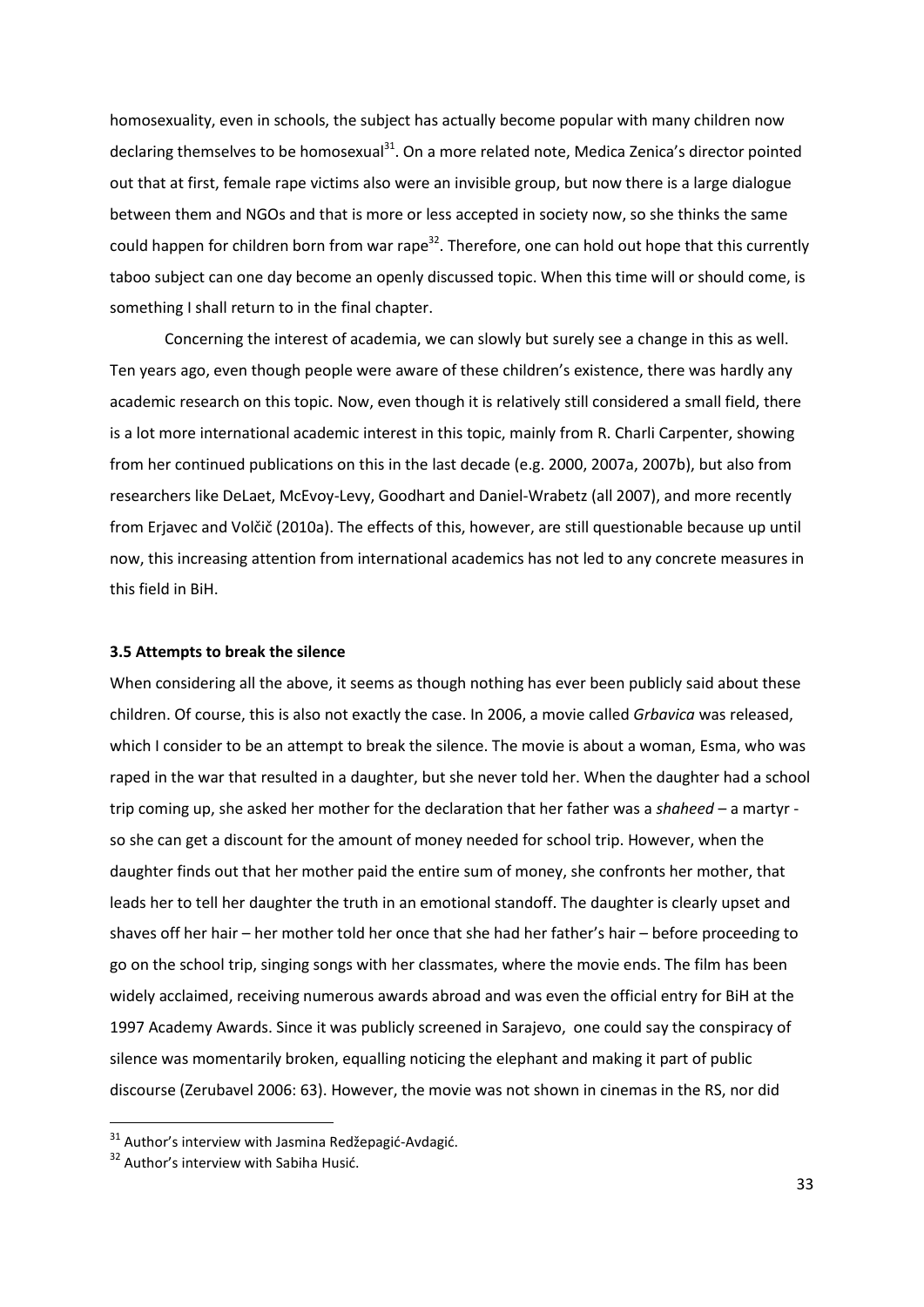anything regarding these children change in the public discourse: there was still silence. What was the goal of the movie then?

In a statement made by the director of the movie, Jasmila Zbanic, it becomes clear that she sees truth as a main theme in the movie, which she regards as a 'cosmic power necessary to progress, and very much needed by society in Bosnia and Herzegovina who must strive to reach maturity'(Jasmila Zbanic Director's statement). Obviously, it was her intention to make an impact on society, which it certainly did. In most of my interviews, the movie was discussed. Twelve interviewees brought it up themselves when I asked about children born from rape, and I asked four others about it, who were all aware of the movie and its content. When I asked about society's reactions to the movie, I often heard that a lot of people in society started speaking about the issue and became aware of it. In that sense, it can be considered a small breakthrough in the silence surrounding the topic. However, as quickly as the topic came to be in the spotlight, it immediately disappeared again according to my interviewees, who all said the talk about it died down again not long after the movie was released.

This is not surprising, according to the justice journalist I spoke to, Denis Dzidic: 'Well yeah, that's the problem, but that shows you that people are ready to talk about it when you bring it to the front, like the movie Grbavica did and then people started talking about it. And of course it died down, because there wasn't anyone in power who said "okay, this is an issue, we should make it institutionalised to try and solve something"<sup>33</sup>. However, one tangible result of this topic being in the spotlight because of the film, is the aforementioned law that enabled women to get social benefits, which was adopted in 2006 after the government felt pressured from all attention the movie garnered and UN Resolution 1325 being promoted everywhere (Bhatti and Kocaoglu, n.d.). Unfortunately, this did not benefit the children born from war rape in any way, which would correspond with what one of my interviewees remarked, that after the movie the discussion was not so much about the children born from rape, but more about the fact that there were no reparations mechanisms for rape victims.<sup>34</sup> On a smaller scale, the Balkan Investigative Reporting Network in BiH has a feature called *My Story*, where they give a victim a chance to tell their story. Once, a young woman told her story in this feature, who was raped and got a child out of this<sup>35</sup>. But even though several articles have appeared on their website about the lack of justice for female rape victims, I was unable to find articles specifically about the children born from rape, showing a lack of

<sup>&</sup>lt;sup>33</sup> Author's interview with Denis Dzidic, Justice Report Journalist with Balkan Investigate Reporting Network BiH.

 $34$  Author's interview on 10 May 2011 with Gorana Mlinarević, academic tutor at the Gender Studies department of the University of Sarajevo.

<sup>&</sup>lt;sup>35</sup> Author's interview with Denis Dzidic.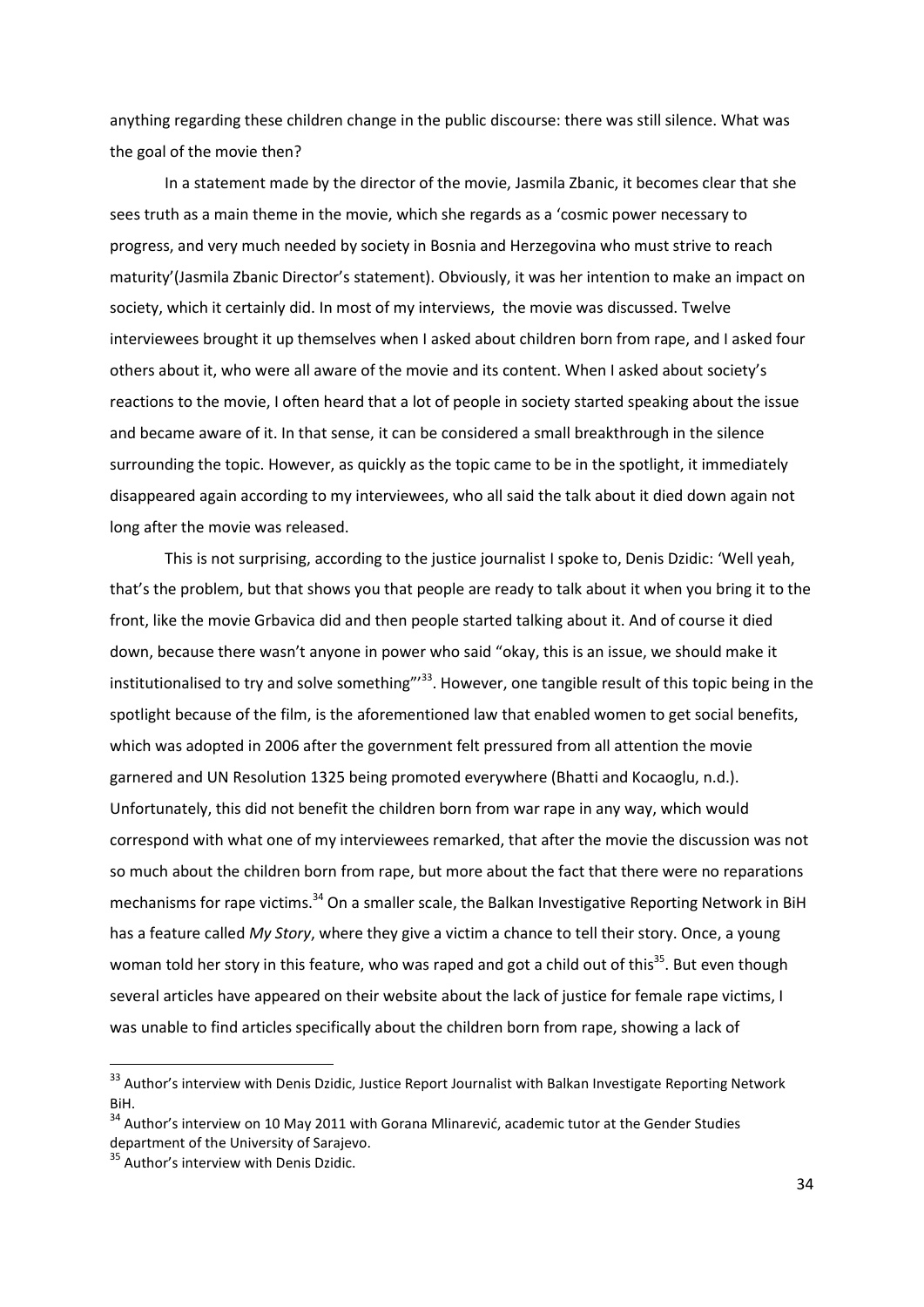awareness of their presence in today's society. All in all, even when there were breakthroughs, small as they may have been, nothing was done with this momentum by anyone and therefore it has been covered with a cloak of silence again over the past couple of years.

## **3.6 Conclusion**

Taking all this into account, we can see that one of the three main reasons for NGOs in the FBiH that I spoke with not implementing a programme or project focused on children born from rape, is because they do not know how to overcome the silence surrounding the topic and the taboo that is associated with these children. Even though I certainly do not doubt the difficulties that arise from dealing with such sensitive issues, one must not forget that sensitive issues too can eventually become more accepted, as was shown from the examples mentioned earlier. Moreover, a small step towards breaking this taboo has been taken when the movie Grbavica was released, perhaps having provided the first few bricks for paving the way towards more acceptance and aid for the children born from war rape. However, this still does not explain who actually produces the silence and who returns it, a question that perhaps the next chapters might shed some more light on.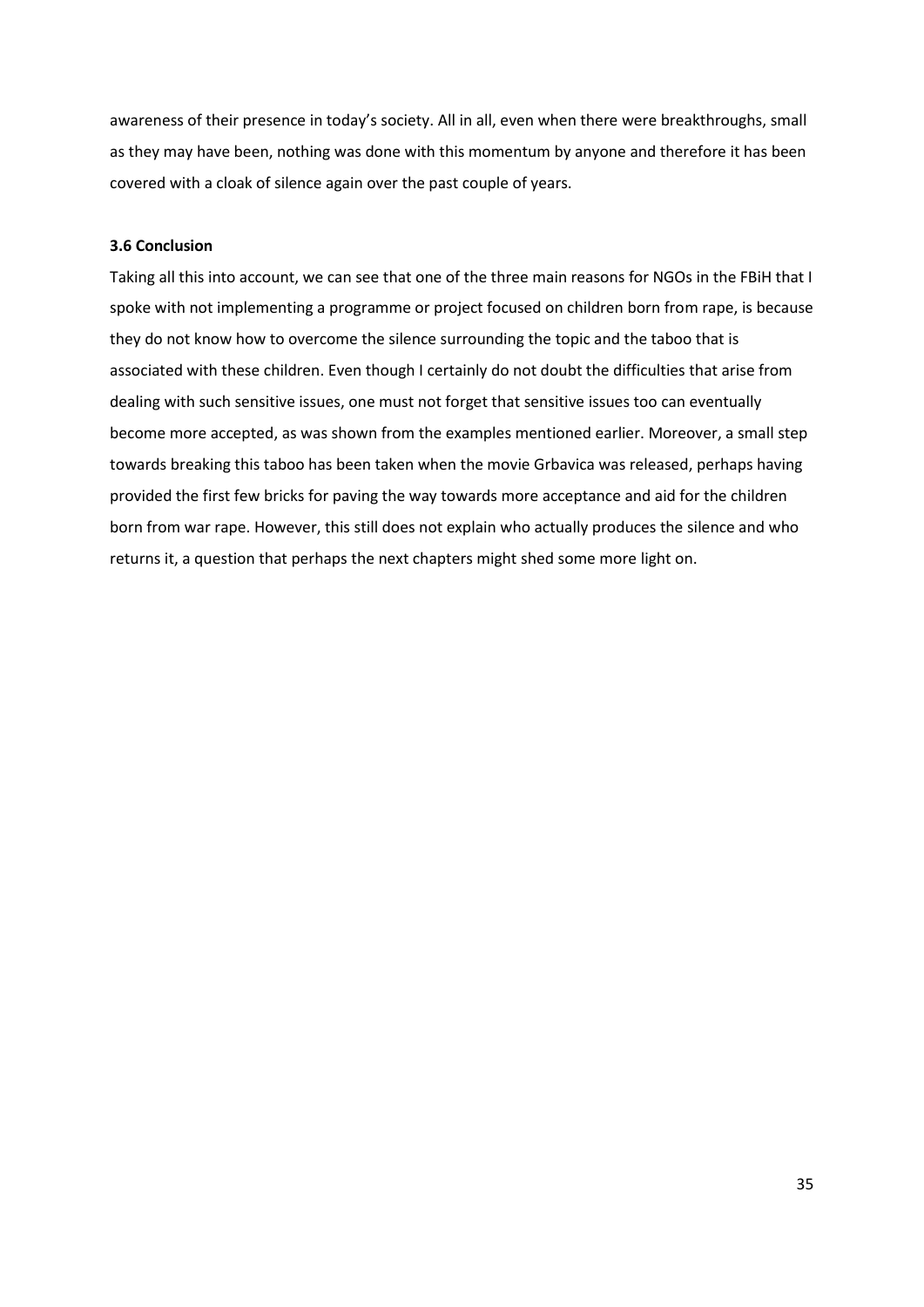## *4. Invisible Group*

*"Setting goals is the first step in turning the invisible into the visible."*

*~ Anthony Robbins*

#### **4.1 Introduction**

After having discussed the intentional silence that is surrounding the children born from rape, another thing that was often brought up by my interviewees, was their invisibility, or the fact that they " just did not come up". Before I went into the field, I assumed that this group was intentionally being ignored, the reasons for which I wanted to know. However, some of the responses I was given surprised me. A psychologist I spoke to, said to me 'when you mentioned it yesterday, I hadn't heard the topic in a long time'<sup>36</sup>, a sentiment that was echoed by the president of a children's organisation: 'In Tuzla, I never thought about it. I heard about the movie [Grbavica], but I never thought about or heard about these children<sup>37</sup>. Even someone who formerly worked for an NGO that focused on children and said that they touched upon issues such as stigma, said the children born from rape never came up. When I asked why that was, she seemed to be unsure of it herself: 'It's just... I don't know. I didn't... It wasn't in my mind before<sup>38</sup>. These answers made me wonder why this topic does not seem to be in the spotlight: can it really be seen as ignoring, or would failing to notice be a better description? What reasons are there for this? And what are the consequences hereof? This is what I intend to set out in this chapter.

#### **4.2 Lack of attention**

If NGOs are not noticing this group, what are the reasons for this then? Is this because there is nothing to notice – no media attention for instance – or are they 'pressured to actively disregard it' (Zerubavel 2006: 23)? Firstly, as was mentioned in the previous chapter, there was at least one movie that made a big impact on society that left people talking about it, but that was released five years ago and the attention was not sustained. On other fronts, it is also remains quiet around these children, even within the courts in BiH. According to Denis Dzidic, a justice report journalist in Sarajevo, only the State Court in Sarajevo, the District Court in Banja Luka and the Sarajevo Cantonal

<sup>&</sup>lt;sup>36</sup> Author's interview with Enisa Mešić.

<sup>&</sup>lt;sup>37</sup> Author's interview with Jasmina Redžepagić-Avdagić.

<sup>&</sup>lt;sup>38</sup> Author's interview on 12 April 2011 with Larisa Kasumagic, English teacher at Sarajevo University.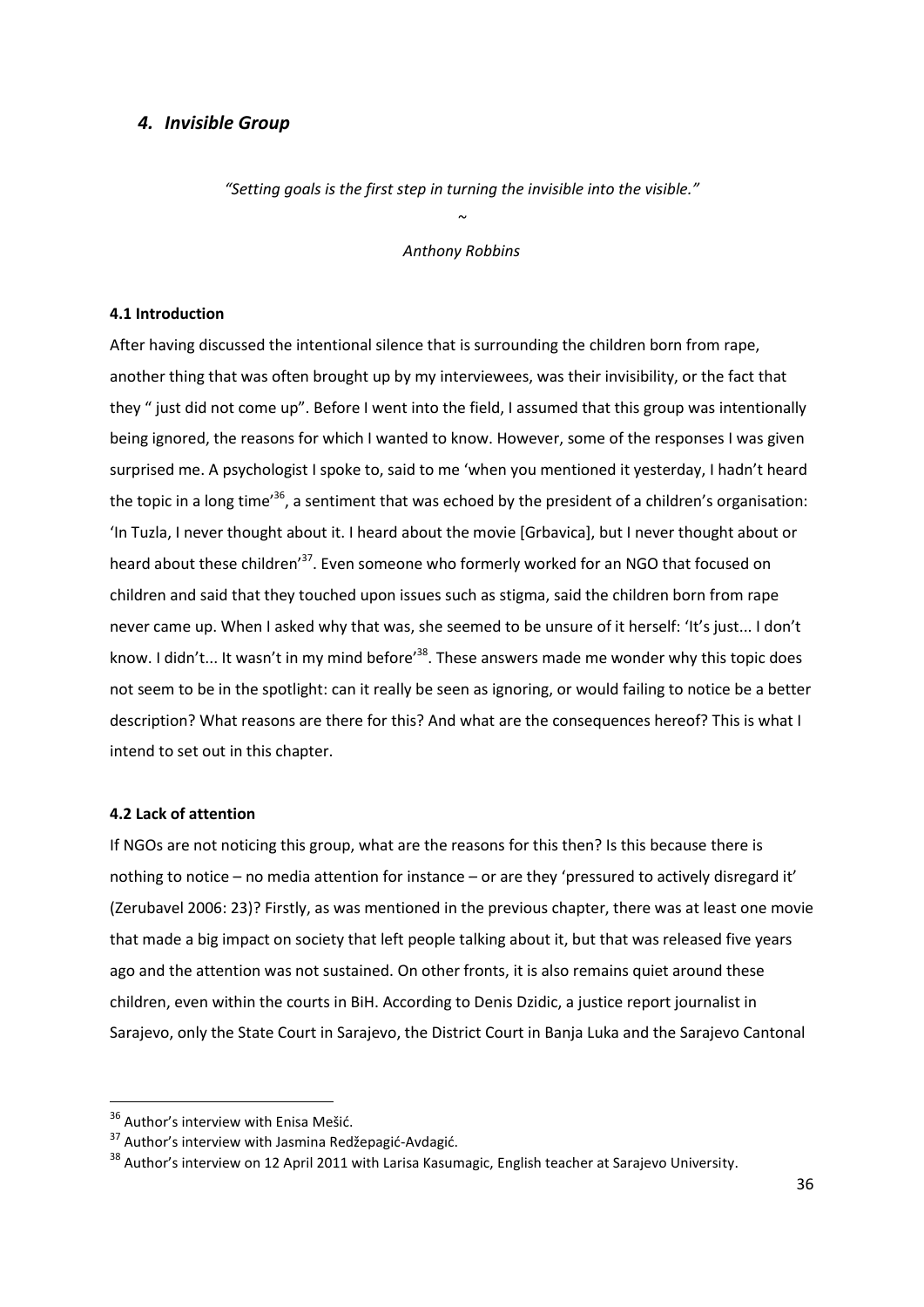Court can ensure protected witness testimony<sup>39</sup>, which does not give women who were raped a lot of chances to safely tell their story. Moreover, I am not aware of any cases that were brought before the Bosnian Courts that have verdicts including the acknowledgement of children being born from rapes. Though the reasons behind this can be explored in studies by itself, as I am sure they will be at some point, considering the many studies so far on children born from rape's human rights violations<sup>40</sup>, I only touch upon this to show that also in court rulings and the consequent reports on this, these children are not mentioned.

Within the political sphere and the laws of BiH, the issue is not addressed either. One interviewee's reasoning behind this is that

'in respect to the state, they think that if they take it up, they'd have to take responsibility and it's gonna be... it's easier not to... that would be another problem to create within the entire so complicated state here at the moment'<sup>41</sup>.

Whatever the reason – another study could be devoted to this, too – the fact remains that the RS still has not acknowledged the large amount of rape victims and the children that came forth of this (A Cradle of Inhumanity, 2003), which contributes to the off chance that the state government will initiate a strategy for these children. In general however, my interviewees from NGOs stated that the government did not care about their work, as they were only concerned with themselves. This thought is echoed by Gajo Sekulic, a professor of Philosophy at the University of Sarajevo, who claims that ethno political and civic aspects of society are not compatible in BiH, as nationalist elites do not want to grant civil society too much freedom for fear of losing their control over the public, media and the economy (Sejfija 2006: 132). By looking at it from this perspective, one could argue that the topic children born from rape is not specifically avoided, but merely caught up in the general lack of interest that the government has for civil society and NGOs' work.

Lastly, I think it is important to highlight the lack of attention given to this issue by the international community. Even though a great deal of newspaper articles and reports have been written about Bosnia's children from war rape, no large international NGO has put them on their agenda. Puzzled by the global lack of this issue's – worldwide - emergence on the advocacy agenda of major organisations, R. Charli Carpenter analysed the reasons behind this. She claims that a large organisation such as Children and Armed Conflict (CaAC) has not recognised children born from rape

<sup>&</sup>lt;sup>39</sup> Author's interview with Denis Dzidic.

 $^{40}$  See for intstance: Goodhart 2007, Carpenter 2007, McEvoy-Levy 2007 (not a conclusive list).

<sup>&</sup>lt;sup>41</sup> Author's interview with Gorana Mlinarević.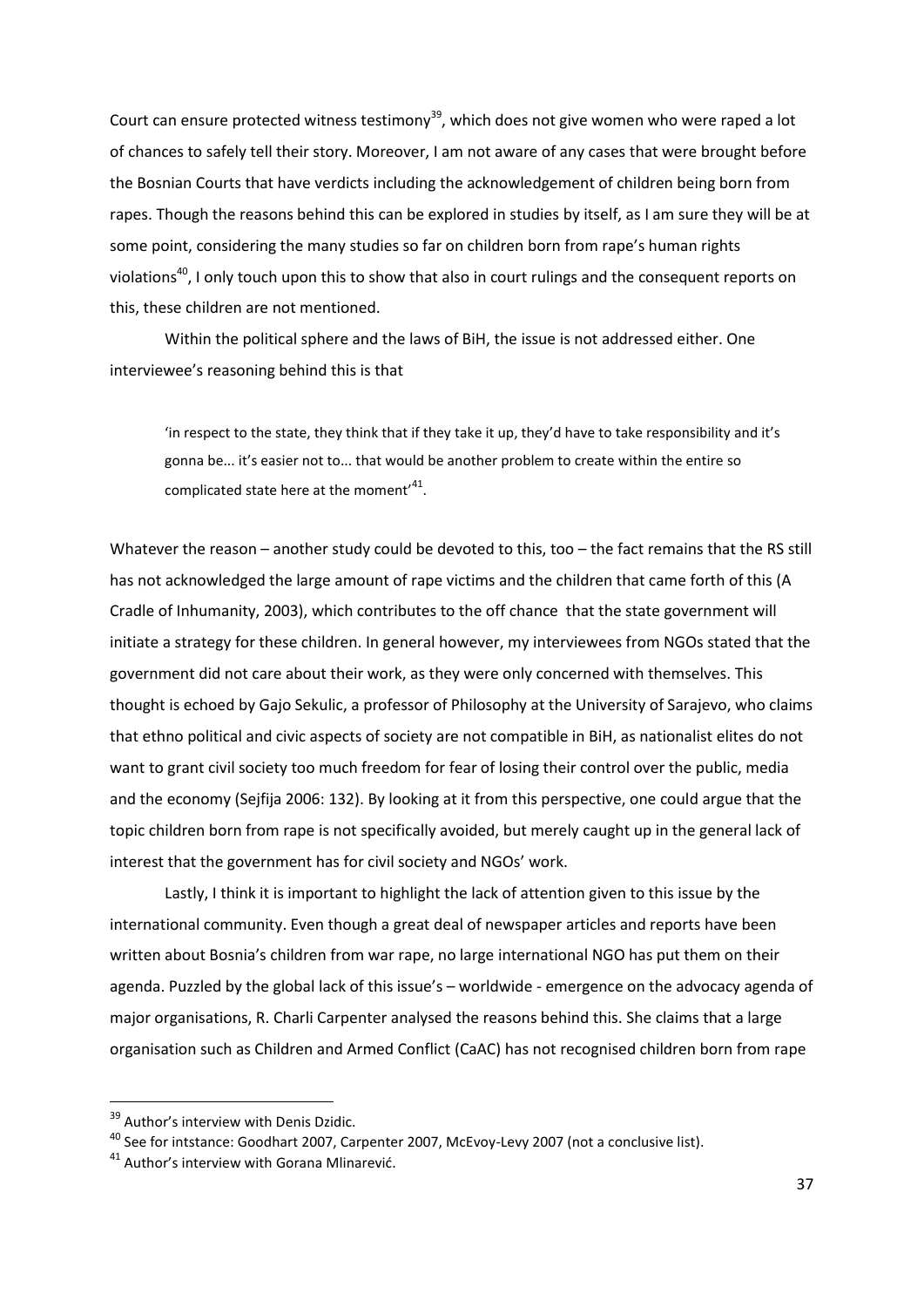anywhere in the world as a category of concern (2007b: 100) and points out that it is unclear why this topic does not generate as much interest as others. After having analysed the CaAC's guidelines concerning which groups they advocate for, she concludes that their reasons for including certain groups in their programmes actually apply less to the groups that are currently their focus (such as child soldiers) and more to children born from rape, as they better fit the so called profile a group needs to match to generate advocacy (Ibidem: 111-112). This clearly shows that on an international level, where actors can be the gatekeepers of various emerging national issues, that the issue of children born from war rape remains hidden.

When reviewing all these actors – media, courts, politicians and the international community – it becomes clear that they have certain power positions. As Zerubavel sees it, the ones in power are able to control or at least influence the range of other people's attention to a certain topic. A large element of this is "the agenda", already referred to in the international context, and the topics that are on here: the ones who control the agenda, decide what is important enough to deal with, and in that manner can also intently steer away from things they do not want to deal with (2006: 36). Again, we can ask ourselves the question if in this case, the issue is steered clear of intentionally, by all actors and gatekeepers involved, or because it has not been noticed yet as an issue that deserves attention.

#### **4.3 Overburdened country**

As was established, the children born from war do not constitute a group that receives a lot of attention or help and people seem to not even think about them. Usually, quickly after this fact was recognized, the next argument would come, almost apologetically sounding: the country had many other problems. This can indeed not be denied. With a decentralised government, two different entities, a segregated school system, unemployment rate of approximately forty per cent (Brunwasser, 2011) and now a lack of a state government since elections in October 2010, there are indeed many other issues that need to be addressed. This is most certainly an argument I heard from a lot of my interviewees, as one of them commented that ' the problem with BiH now is that it's completely concerned and absorbed with surviving as a state<sup> $42$ </sup>. Four other interviewees agreed by saying that the country was overburdened with problems and that these children born from rape were just one of the categories of people who were traumatised and needed counselling or another form of help<sup>43</sup>. Even though I can see the reasoning behind this, I was still surprised to hear this, since to me it seems that these children truly have immense problems, as they were not only born from a

<sup>&</sup>lt;sup>42</sup> Author's interview with Gorana Mlinarević.

<sup>&</sup>lt;sup>43</sup> Author's interviews with Jasmina Redžepagić-Avdagić, Sabina Postrocki, Enisa Mešić and Maja Šarić.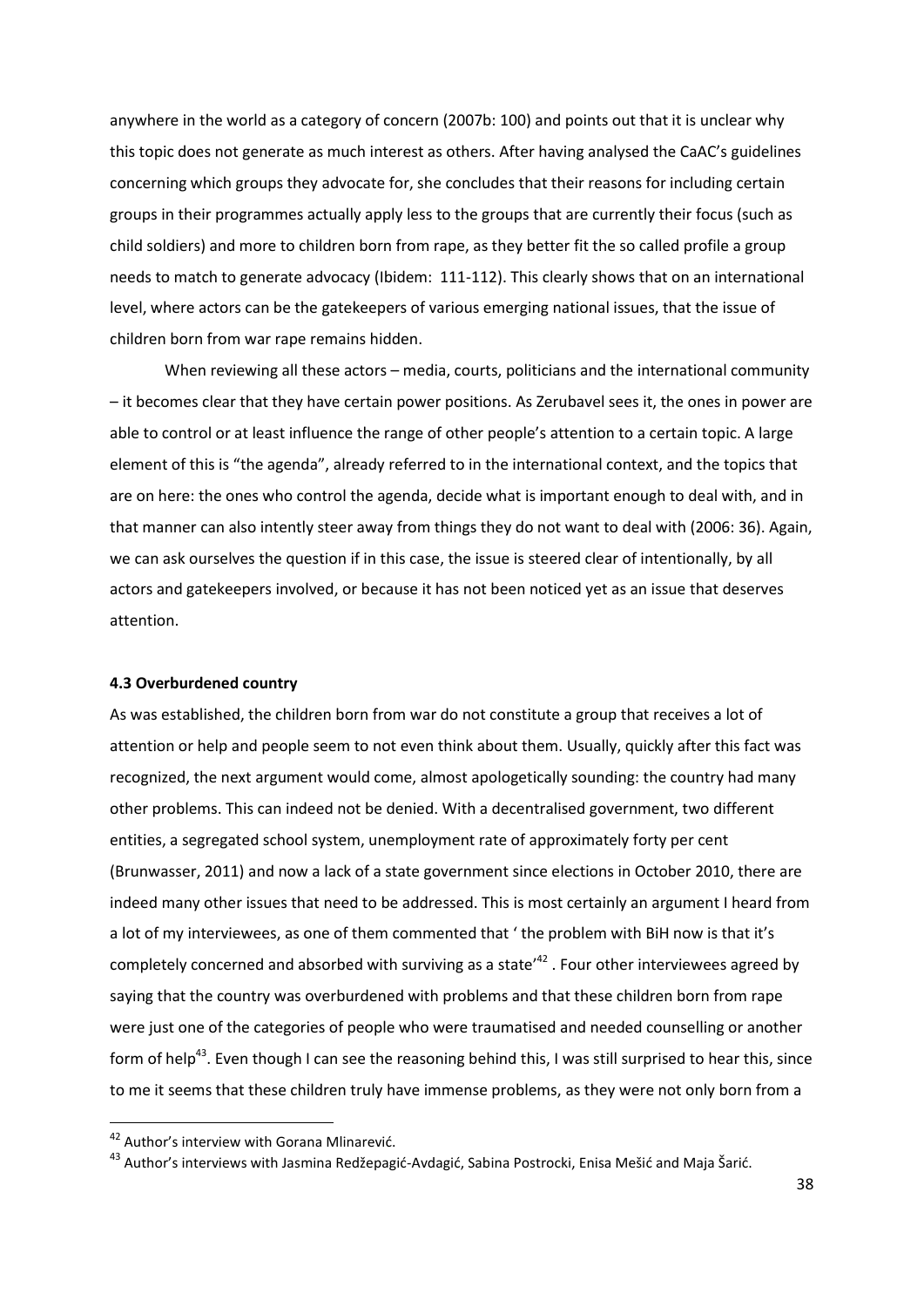horrific act, they now also have to struggle with an identity issue and apart from that, are one of the most neglected groups in society. Furthermore, it must be noted that even though not thinking about these children could still constitute as failing to notice it, by saying that many other issues need addressing, we are back to ignoring.

Here again, we can see the "agenda issue" coming up, but this time centred around the national NGOs. Besides the fact that the children born from war rape are seen as a relatively small group – though due to the lack of statistics, there is no way of really knowing – that is not the only group that deserves attention, there were some other reasons I heard that explained NGOs lack of focus on them in their projects and programmes. One of my interviewees stated that 'I think it still has not been addressed really as a field that you can work on' and that

'the field of minorities has just started. [...] Activities in the field of Roma minorities, for example. You have lots of organisations dealing with that, but you hardly have any that are touching upon new stuff, because of the financial situation'<sup>44</sup>.

This financial situation that not only she referred to, but many other interviewees as well, has to do with the donors' funding. As was made clear before, the NGOs I spoke with mostly focused on social integration of marginalised groups, women, youth or supporting a dialogue within the community. What was conclusive from both my interviews with them and their websites, as well as from the previous chapter, is that the gross of their funding was received from large international organisations, embassies and foreign ministries. The issue with such foreign funders however is, that they only provide funds to NGOs based on certain criteria they have set and the NGOs have to adhere to. The main problem with this is that these funders are usually not well acquainted with the situation on the ground and therefore impose NGOs to work in fields that might not currently be in need of funding, leaving the staff without the possibility to provide input (Sejfija 2006: 134). In addition to this, an interviewee who works a lot with NGOs in BiH stated that funders tend to provide money for the so called "hot topics", which basically means that money is provided according to what is trendy to be spending money on during that time<sup>45</sup>, leaving the ones that do not comply without the necessary funds even though it could actually be an essential programme. When asking about this problem in my interviews, all interviewees were aware of this and agreed that it was a problem, but by far most of them claimed that their organisation was lucky and did not have to adapt

<sup>&</sup>lt;sup>44</sup> Author's interview with Judith Schulte.

<sup>&</sup>lt;sup>45</sup> Author's interview on 8 April 2011 with an anonymous woman who works for a large organization that shall also remain anonymous.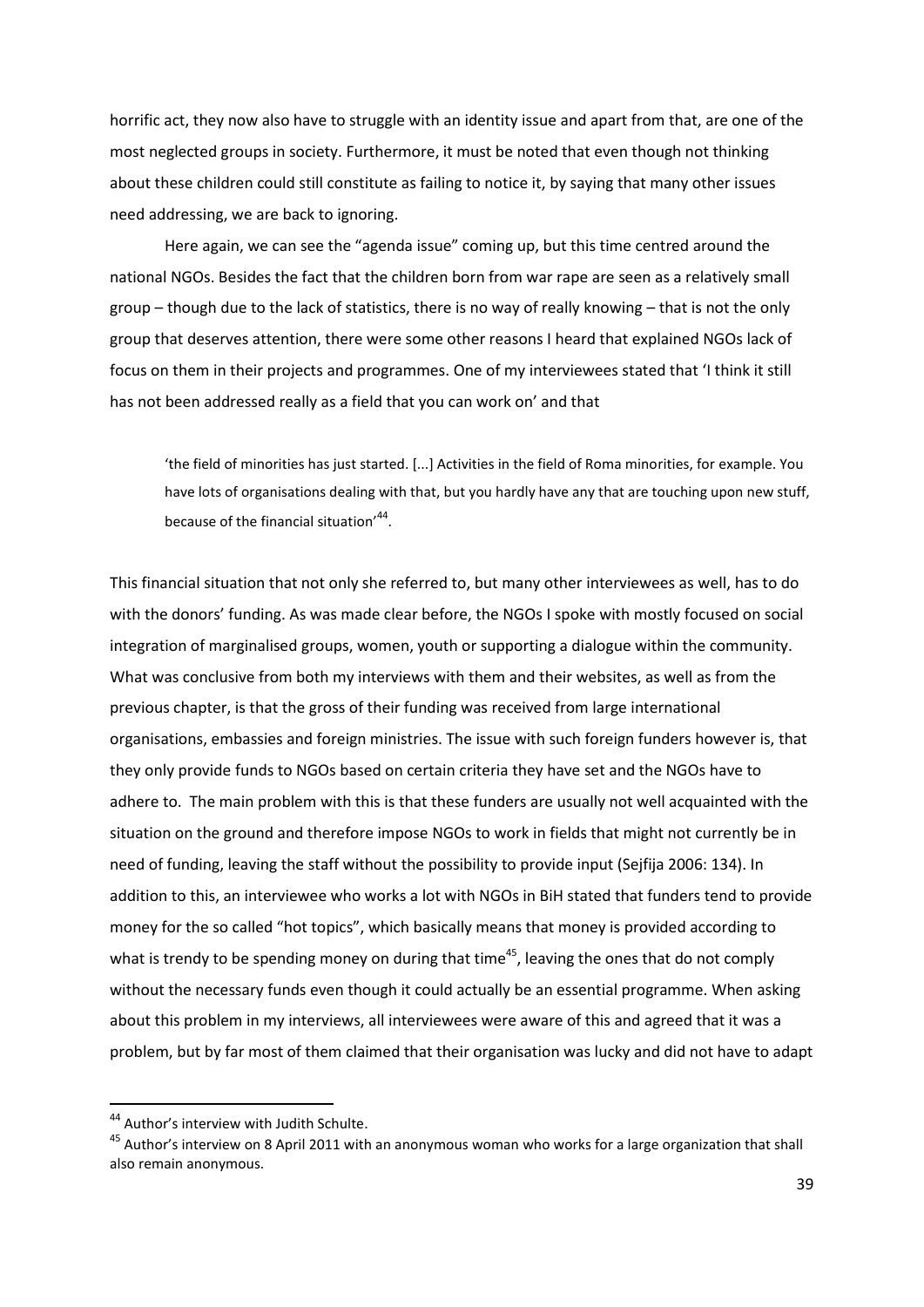their programmes or projects to their funders' wishes. What has to be recognized in this respect though, is that I mostly spoke to well established NGOs, that have made a name for themselves and were situated in larger cities in the FBiH, which could account for their relative freedom in deciding their focus, especially since all their programmes and projects stayed close to their core issue of concern. This then poses the question whether or not local NGOs would be capable of presenting this category of children born from rape to their funders as a group in need of help and attention, or if the large international organisations should put it on the agenda: basically the debate between top down, or bottom up approaches.

#### **4.4. Another silenced group**

1

When considering the above, it is evident that there is a fine line between failing to notice something and intentionally ignoring it. Even though it might seem as if this particular topic is not noticed, the fact that people commented that there were plenty of other issues to deal with in the country, and the fact that there has been a movie concerning this that was widely viewed in the country, leads me to believe that perhaps the not noticing actually comes forth out of the silence, which is in fact intentional. In a similar way, though not completely fitting, I would like to draw a parallel to the issue of male victims of rape. Over the last decade and especially the last couple of years, there has been a huge upsurge in the amount of attention female victims of war receive, especially as victims of abuse and rape in conflict. UN Resolution 1325 for instance states that all women and girls must be protected from gender based violence and particularly rape, but men are not mentioned (UNSC 1325, 2000). UN Resolution 1820 also constantly mentions women and girls, but not males (2008). This lack of attention too is striking considering the fact that males are also often victims of rape.

In an article that recently appeared in The Guardian, it became clear that there are many male victims of rape currently in East Africa and the Congo, but throughout history, victims are also known to be found in other countries like Chile, Kuwait and the former Yugoslavia (Storr, 2011). The author of this article also reiterates the conspiracy of silence as both perpetrator and victim do not ever admit to what happened, considering the patriarchal societies that most of the victims live in. This topic at the same time is gravely under-researched and not addressed by any aid providing NGOs in the countries that their atrocities happened in (Ibidem), which includes male victims of rape in BiH. Only two of my interviewees mentioned the fact that there were male victims of rape in BiH and only one of them, Bakira Hasečid, said that she even had some male victims of rape who joined her association. The other one commented that 'this is the category we *definitely* do not talk about'. <sup>46</sup>

<sup>&</sup>lt;sup>46</sup> Authors interviews with Bakira Hasečić and an anonymous woman working for an anonymous organization.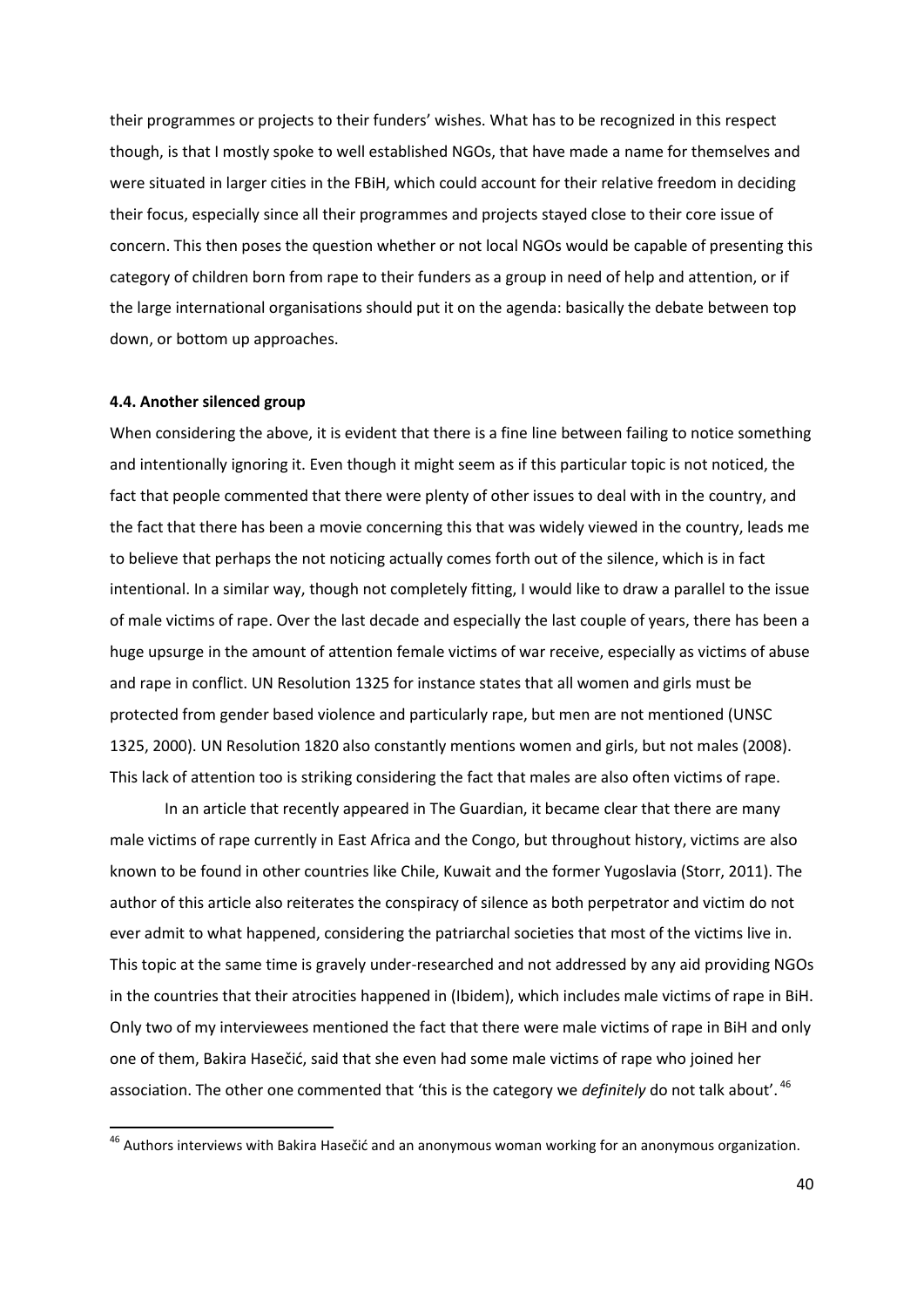The article referred to above even claims that 'a study of 6,000 concentration-camp inmates in Sarajevo found that 80% of men reported having been raped' (Storr, 2011), which shows us how great the number in BiH is, and nothing being done about it. What struck me most about the article was the following statement made by the Refugee Law Project's director in Kampala: 'It's systematically silenced. If you're very, very lucky they'll give it a tangential mention at the end of a report. You might get five seconds of: "Oh and men can also be the victims of sexual violence." But there's no data, no discussion' (Ibidem), which pretty much sums up what is happening to the group of children born from war rape in BiH. I do not mean to imply that these two groups are exactly the same, after all: these men are direct rape victims whereas these children are secondary rape victims, which is a big difference. Moreover, the gender roles ascribed to men and women are very different and therefore so are societal reactions. What I do want to point out however, is that, even though this topic additionally needs to be researched further for me to really substantiate my claims, but from what I can tell so far, it seems as if my target group and the male rape victims share the fact that society and institutions are ignoring their problems. It seems that the awareness is there within certain circles, but is pushed back and is not acted upon due to the undesirability of addressing the issue, which then leads to both more silence and invisibility and probably also more unawareness.

#### **4.5 Conclusion**

If we now return to Zerubavel's explanation of the intent behind not noticing things, or rather ignoring them, we must ask ourselves which one is really the case in BiH. Having reviewed the lack of attention given to the group in question by several powerful actors, it seems like the government does have its reasons to not to bring up the subject, whereas in the case of the media, the courts and the international community, I cannot be too sure. It is difficult to know what their reasons are for not covering this topic – and warrants further research – and therefore makes it almost impossible to say that all actors in power are actively ignoring this group, or whether they are truly failing to notice it. What is safe to say however, is that not everyone is unaware of the problems regarding my target group and by not acting upon this, silence is only reinforced and will continue to exist. In this way, it is strongly connected to the outcomes of the previous chapter. As this was the second part of the trilogy, the upcoming chapter will provide us with the third and final reason given to me by NGO staff about why they do not address this issue.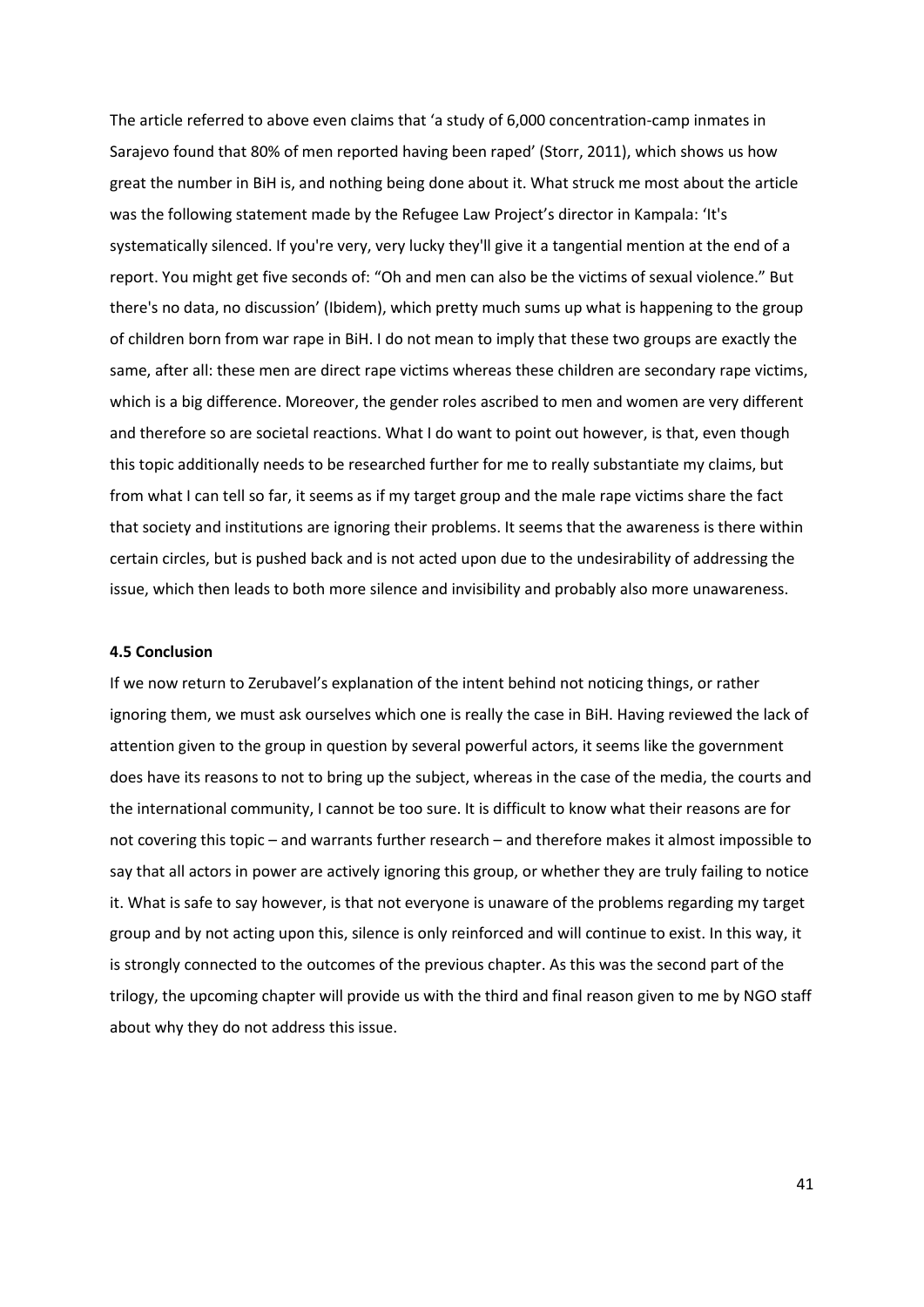## *5. Victims should come forward*

*"If we're growing, we're always going to be out of our comfort zone."*

*~ John Maxwell*

#### **5.1 Introduction**

The last reason that my interviewees occasionally gave me for their non-involvement with children born from war rape, was that they were waiting for the victims themselves to come forward. This is made more complicated by the fact that while my main focus is on the children born from rape, it is almost impossible to see them as separate from their mothers – if they still live with them. Considering the fact that most of these children do not know about their origins, as many people who work with rape victims told me, their mothers will not come forward with their stories. In case the children are in orphanages, there is a big chance that neither they, nor their care takers know about their origins, even though they could suspect something. Lastly, in case the child was adopted, there is an even bigger chance that they do not know and, depending on their living situation, could be better off this way. But if we examine why victims are not coming forward, in most cases we tend to come back to the situation of the mother and their children. Therefore, I would first like to explore why mothers and children do not come forward and ask for help and then connect this to the NGOs passive attitude towards the problem.

#### **5.2 Reasons for not coming forward**

As mentioned before, BiH is a very patriarchal society, in which rape is even a more sensitive subject than in other societies. This act is considered to be so horrible that it is too difficult to speak about. As a psychologist told me: 'so dealing with that, sometimes, I'm not saying it's good, but for a person to survive, it's hard to see all that, it's easier to deny and to avoid it<sup>147</sup>. However, Zerubavel thinks trauma is not the only factor that produces silence: 'Indeed, most conspiracies of silence are generated by the two main reasons we actually use euphemisms, namely fear and embarrassment' (2006: 6). Fear of society's reaction and embarrassment over what happened may indeed be very strong motivators for women not to go public with their stories. This holds true especially if you regard his theory that silence comes from both ways: the generator of the silence does not speak about the elephant, whereas the recipient refrains from asking about it. This actually

<sup>&</sup>lt;sup>47</sup> Author's interview with Enisa Mešić.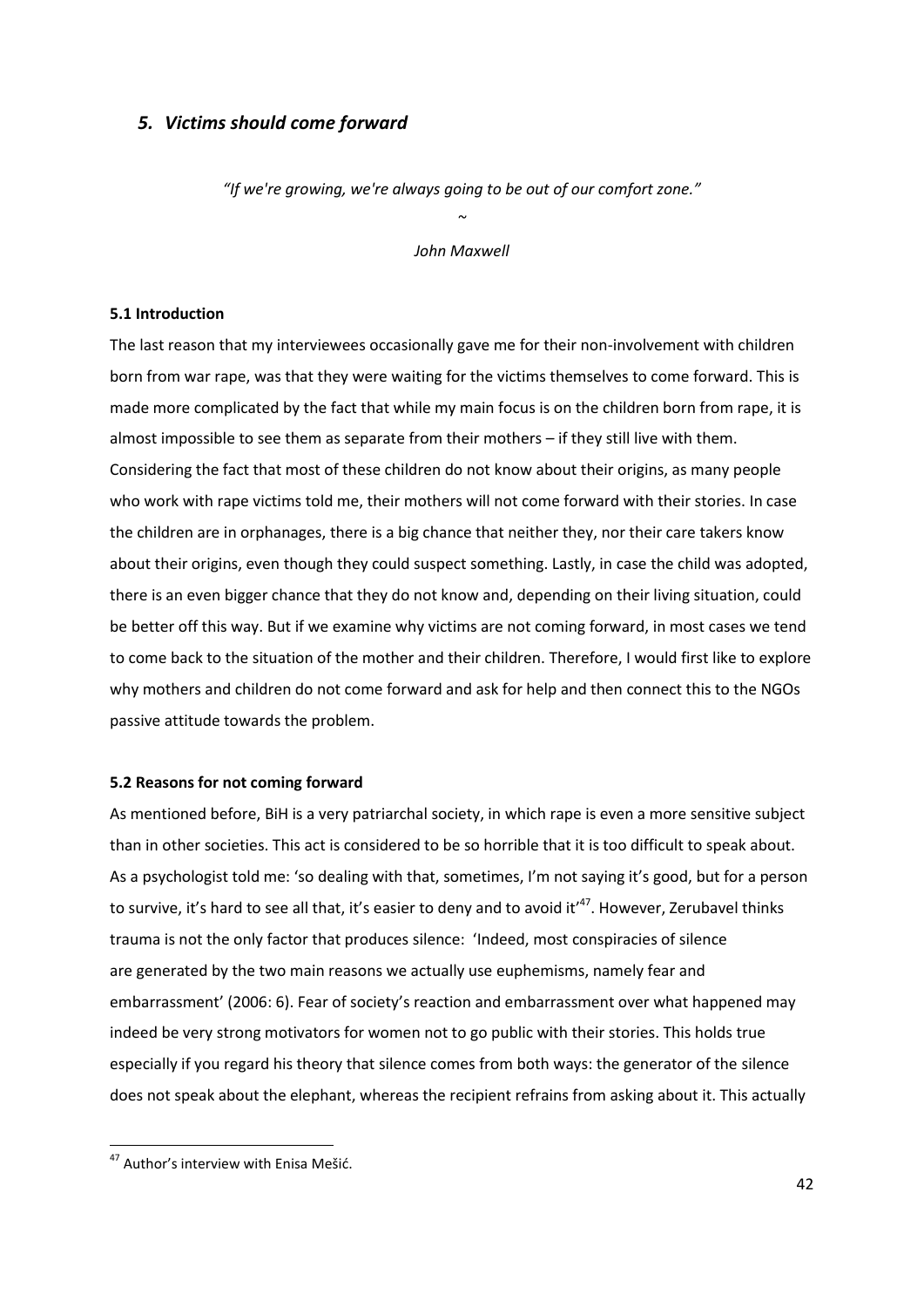holds true not only for the victim and the community, but also for the victim and her child. Zerubavel for instance claims that many Holocaust survivors do not tell their children about what they have gone through, because they think it is too painful to deal with and therefore keep it surrounded by silence (2006: 6). This is similar to what Vive Žene's director told me about one mother of a child born from rape: 'And she said to us openly that she will never tell him. But he knows, because everyone knows in the village, everyone in the school knows, and he knows he is...<sup>148</sup>. However, it appears as if he never directly confronts his mother with this knowledge, therefore keeping the silence between them. Even though this is just one case, several other interviewees that worked with these mothers and children told me that they think the children on some level know, as became clear throughout this text.

Why then, are these mothers, even in cases where their children are aware, not asking for help? Apart from what I discussed before, the denial and the silence surrounding them, there is another related concept that is applicable in this case, namely stigma. A large part of fearing society's response, in my opinion, comes from the stigma that is placed upon these mothers to an extent, but even more so on the children. Many of aforementioned academics who did research on the topic of children born from war mention the stigma that is on them (DeLaet 2007, Erjavec and Volčič 2010a, Daniel-Wrabetz 2007, R.Charli Carpenter 2000) and so did a couple of my interviewees.<sup>49</sup> However, where I see concepts as silence, denial and stigma connected to each other – perhaps because I immersed myself in the heart of this topic – Zerubavel does not mention the word "stigma" even once in his book. This struck me as odd, considering that a well known definition of stigma is 'the situation of the individual who is disqualified from full social acceptance' (Goffman, 1963 cited in Barreto and Ellemers, 2010, p.431), which is closely connected to issues such as denial and silence. In the case of children born from war rape, you could most certainly say they are not completely socially integrated.

But what then is the reason for their stigmatization? After all, apart from having been born into this world, these children could not be judged for any of their actions during the conflict, as they were generally born during or after this. I was curious if this group therefore had the outcast status because they came forth of the violation of their mothers' bodies, or if it had more to do with their perceived mixed ethnicity. It is because of this question I asked myself, that I attempted to draw a parallel between them and children from mixed marriage in chapter II, from which became clear that people in BiH – or at least the people I interviewed - do not see similarities between these two

1

<sup>&</sup>lt;sup>48</sup> Author's interview with Jasna Zečević.

<sup>&</sup>lt;sup>49</sup> In five of my interviews, it was mentioned by the interviewee that there was a stigma on these children. These interviewees were with Maja Šarić, Enisa Mešić, Sabina Postrocki, Judith Schulte and Larisa Kasumagic.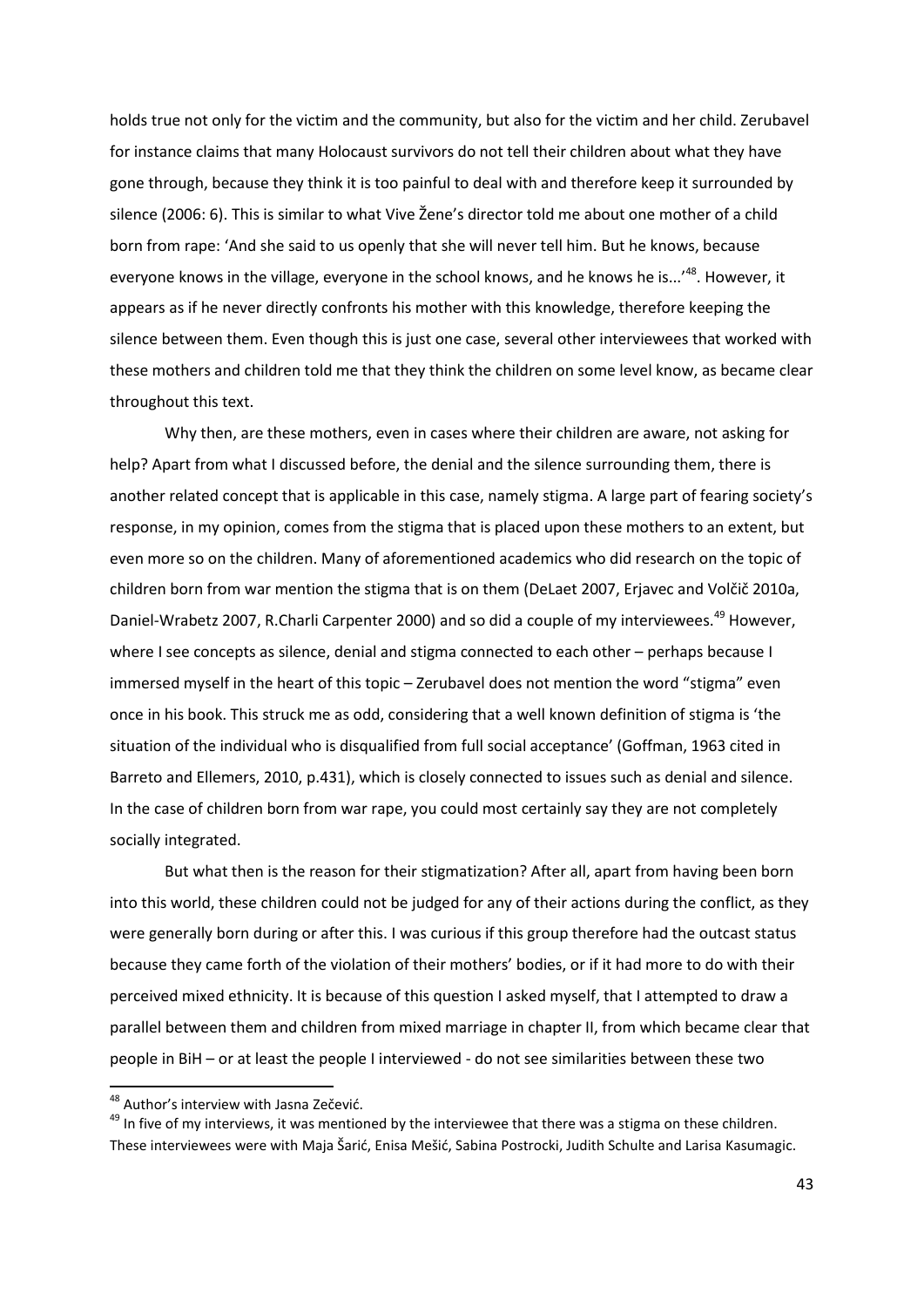groups of children. Therefore I thought it may have had less to do with the mixed status, but more with the fact that they were born from rape. However, the fact that these children are sometimes referred to as *Chetniks*, as showed from chapter I, shows that the identity issue truly is also of significance. Therefore, I was unable to find out which of the two weighed heavier on them, but it could also be the combination of the two that makes this a sensitive issue. However, I got the feeling that my interviewees themselves also had difficulties in deciding where the stigma came from. The director of Wings of Hope said that they have an identity issue because they are born from a perpetrator and a victim<sup>50</sup>, but she did not mention the role of ethnicity in this. One of the teachers I spoke to said that, without wanting to compare people's suffering, she regarded the stigma of these children as any other kind of stigma, and that the concept itself should be addressed in general $^{51}$ . Taking into consideration these discrepancies in views on the stigmatization of these children, I think it might be very valuable to do a study on where exactly this stigma comes from, so that can also be addressed in a better way.

When looking at existing literature on stigmatization, one can see that a lot of research is done on the more "known" stigmatized groups, for instance people with HIV/AIDS, children who have a handicap, people who are black and rape victims. However, I could not find any study being done particularly on the origin of the stigma that children born from rape suffer from and ideas on how to address this. To me, this does seem to be crucial, because it has been said that 'a first aspect of the interactive nature of social stigmatization is that changes in the characteristics of the target as well as changes in the views held by the perpetrators can modify how and when prejudice is expressed' (Kaiser and Wilkins, 2010 cited in Barreto and Ellemers, 2010, p.435). However, I think it is safe to say that changes in views of the perpetrator of prejudice and stigma will not happen on its own, something must be done to make them change their perceptions. In a study done by Tarrant and Hadert, they discovered that when participants of the study read a scenario about a member of a stigmatised group telling about their experiences, the participants would empathise more with the target, which would then also lead to more positive attitudes towards that group (2010: 1635). I think it would be very interesting to do a study like this regarding my target group, considering there are of course specific circumstances surrounding them in the post-war society of BiH. Moreover, if this would also hold true for my target group, it could be used as a starting point for sensitizing society without having to make examples out of actual individuals. This would not only protect the victims' privacy, but would also confirm NGOs' role in initiating this, contradicting their current stance that those victims should come forward. However right now, this is still guess work and

 $50$  Author's interview with Maja Šarić.

<sup>&</sup>lt;sup>51</sup> Author's interview with Larisa Kasumagic.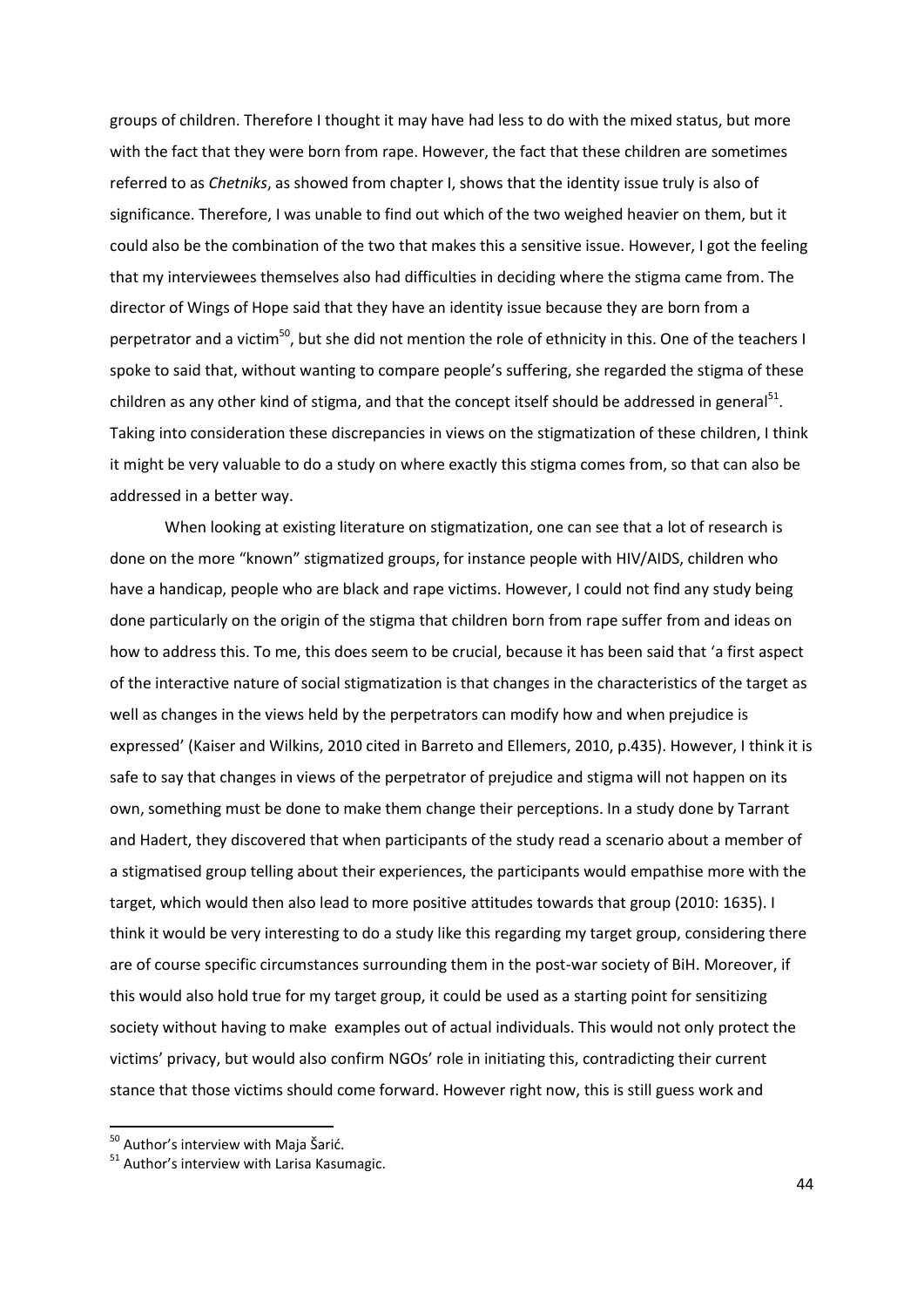therefore needs to be further researched as it could contribute greatly to future policies regarding these children born from rape.

#### **5.3 Fear of the truth**

Having determined that social stigma on these children exists and explored the ways of dealing with this, we are still left with the fact that currently, many children have not been told by their mothers about their origins, making them unable to ask for help. However, the fact that these children are growing up, getting older and start asking questions makes it more difficult for the mothers to keep their secret, leading to another greatly feared problem: how to tell them? As became clear in chapter I, most girls who found out about their origins had their world turned upside down in a negative way and did not have a chance to receive help with processing this new information. Vive Žene's director commented that

'Like you have any other books and professional articles written, like which intervention to use when she's raped or not, but there is no research in the world that discusses about the issue "when". If you have to tell, when to tell and how to tell. That is why everyone is avoiding that.<sup>52</sup>

Moreover, she pointed out that in the end it is the mother who decides if she will tell her child or not, so basically if she can find the strength to break the silence. It is this that some organisations are waiting for, as the program manager for Nansen Dialogue Centre told me: 'There is readiness in local CSOs to help, but everything depends on the will of the victims, it's up to them when they will start to talk. You can't force someone to tell'<sup>53</sup>.

The academic tutor from the gender studies department told me that she did not consider the topic of rape itself as a taboo, and mentioned a study she had done to find out why the women who were raped did not like to talk about being raped:

'either they were tired because they were speaking to whoever wanted to listen to them immediately after they left the camps of imprisonment, but they were really abused by the media in the sense that their stories just went into the ether and they were never provided proper help in the sense of psychological assistance, something they would feel like justice. And another reason is that there are

<sup>&</sup>lt;sup>52</sup> Author's interview with Jasna Zečević.

<sup>&</sup>lt;sup>53</sup> Author's interview on 20 April 2011 with Mustafa Cero, programme manager with Nansen Dialogue Centre Sarajevo.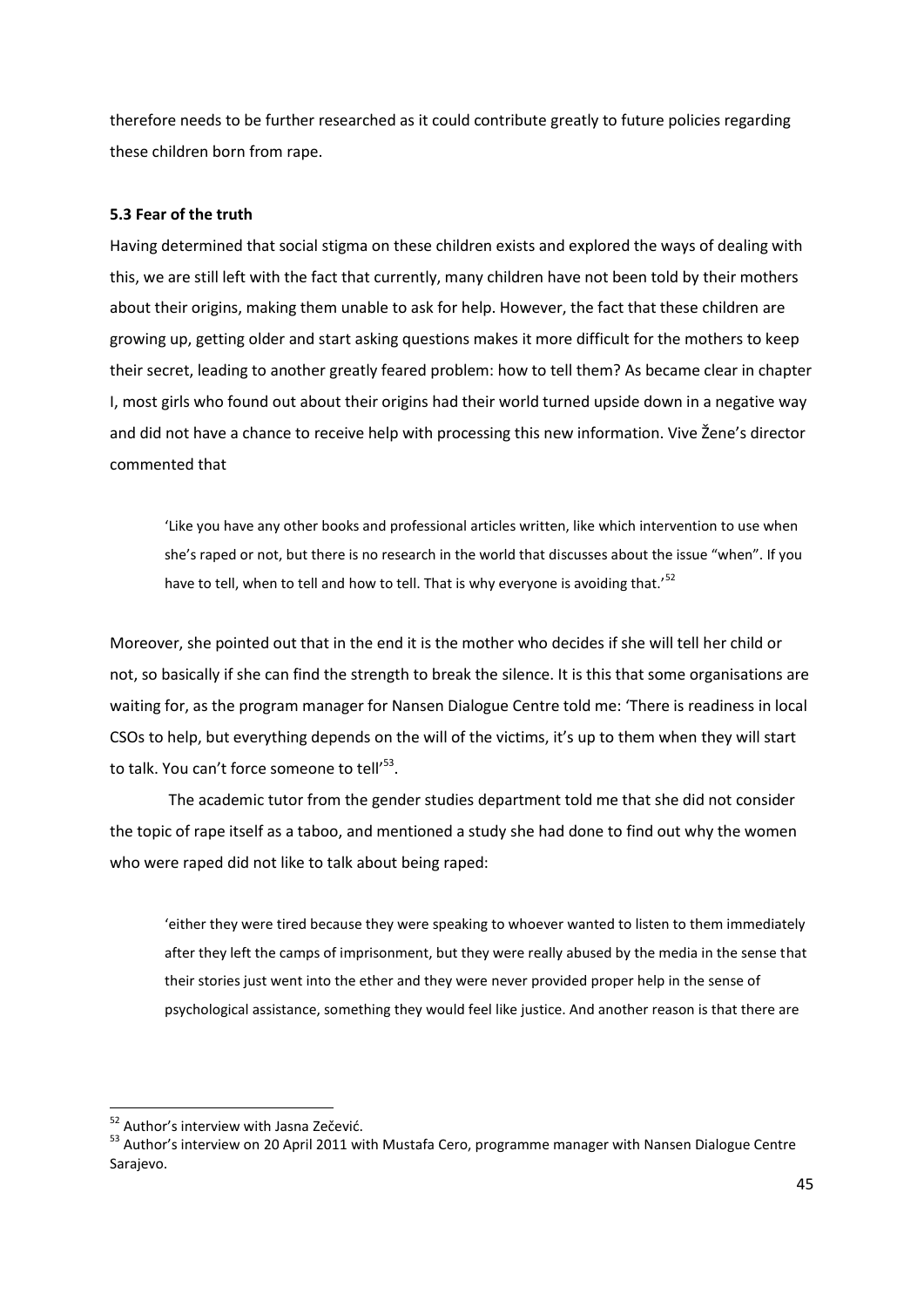other traumas connected to war in the family, so they just don't speak about war or their experiences.<sup>54,</sup>

These reasons were also mentioned by the programme manager of Žene Ženama, a women's organisation in Saraievo<sup>55</sup>. This does not reflect any fear of society's reaction, which gave me some hope, until I mentioned the children that were born from these rapes, to which Ms. Mlinarević immediately answered that that was indeed a taboo, because society did not know how to deal with that<sup>56</sup>. If this is really the case, in my opinion this could be the cue for NGOs to help society deal with this, which will be further discussed in the next chapter.

Despite these findings that leave little to stay positive about, there are some cases in which both rape victims and their children are already getting some form of help. Confirmed from my interviews with the directors of Vive Žene, Snaga Žene and Medica Zenica, all three organisations provide not only psychological and psychosocial help to rape victims, but also to their children, even if in some cases these children are not completely aware of the underlying reasons for this. Bakira Hasečić, a rape victim herself who now heads the Association of Women Victims of the War in Sarajevo, told me that within her organisation, there are fifty-two women with children born from rape identified, and none of them have told their children about their origins, even though she says one boy probably suspects this. He was not accepted by his half brother and sister which was why he did not live with them, causing the association to help take care of them by providing clothes and money<sup>57</sup>. So we can see that on a small scale and individual basis, these children are getting some help, though it is clear that this reaches only a few people.

This then leaves the children - either living with their mothers or in orphanages - who are aware of their origins, but are not receiving any help, like the ones from Erjavec and Volčič's study. Since in my study, it was hard to get any information about them and I did not personally speak to them, I cannot draw any conclusions on why they are not coming forward or seeking help from any organisation, although some of the reasons named earlier could be an influencing factor. Therefore, I think it is crucial to conduct more studies like the above one, specifically aimed at examining their views on what kind of help they would like and in which way to receive this, so that if any policies are adopted, they are not imposed from above but truly customized to the wishes of the victims.

<sup>&</sup>lt;sup>54</sup> Author's interview with Gorana Mlinarević.

<sup>&</sup>lt;sup>55</sup> Author's interview with Maria Theresa Maan Besic.

<sup>&</sup>lt;sup>56</sup> Author's interview with Gorana Mlinarević.

<sup>&</sup>lt;sup>57</sup> Author's interview with Bakira Hasečić.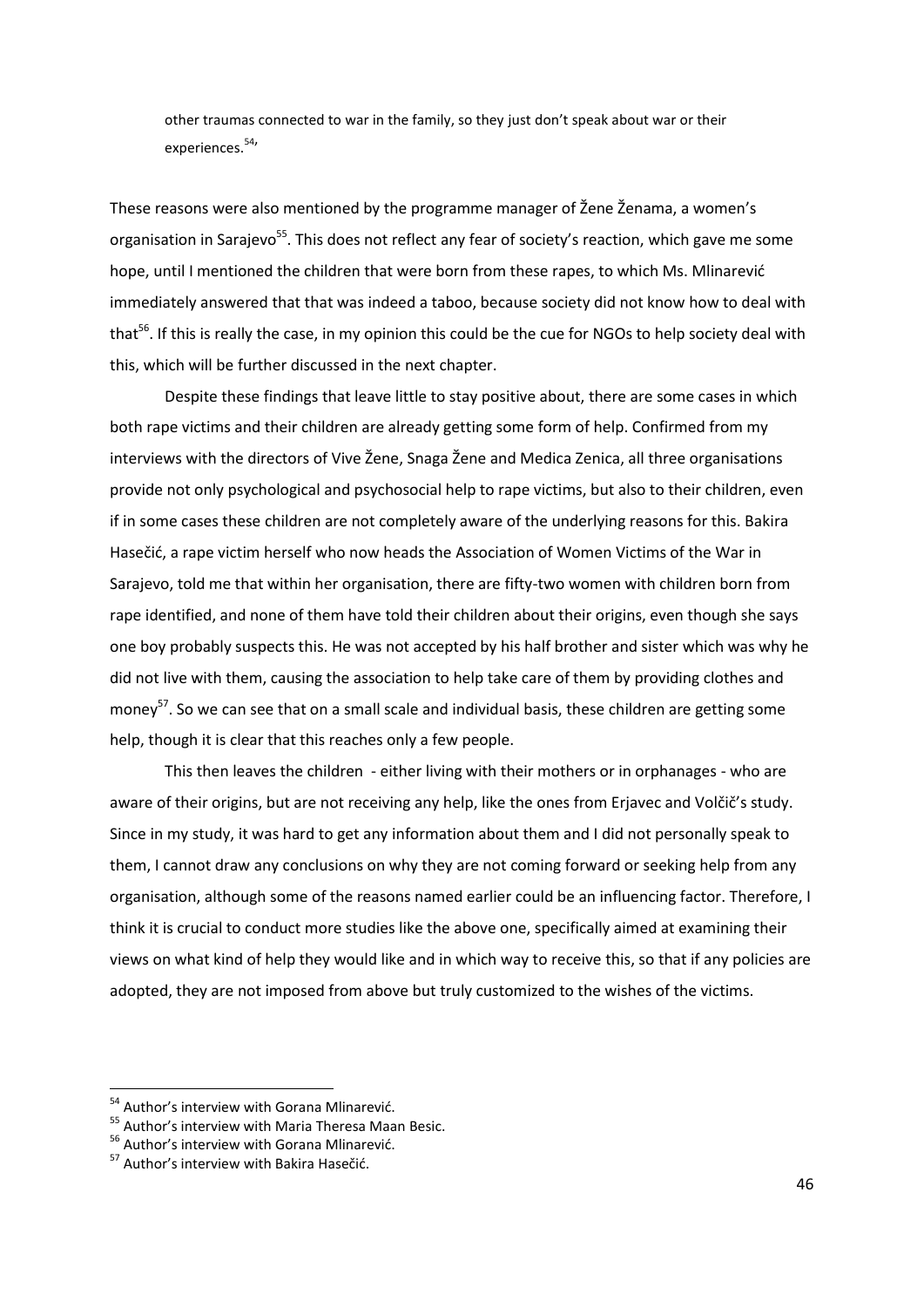#### **5.4 Conclusion**

Reviewing all the above, it brings us back to Zerubavel who believes that there must always be one person to break the silence, who then has to lead a whole group of conspirators to doing the same (2006: 61). It is clear that some NGOs assume that this is supposed to be done by the victims themselves, which would make them the whistle blowers of their own "public secret". Since they are currently not doing this, perhaps it can indeed be said that the silence is produced by victims in the first place, but right now, it seems unrealistic that this will change anytime soon. To me, this appears to be because society is putting a stigma on them, that is keeping victims from breaking the silence. Therefore, it seems odd that NGOs are waiting around for victims to come forward, as they could possibly play a role in first addressing the stigma surrounding them, in order to give the victims a chance to break the silence. Having said that, the next and final chapter of this thesis will provide a look into the future, by examining in which way it would be best to deal with the children born from war rape and help them in a way that does not victimise them any more.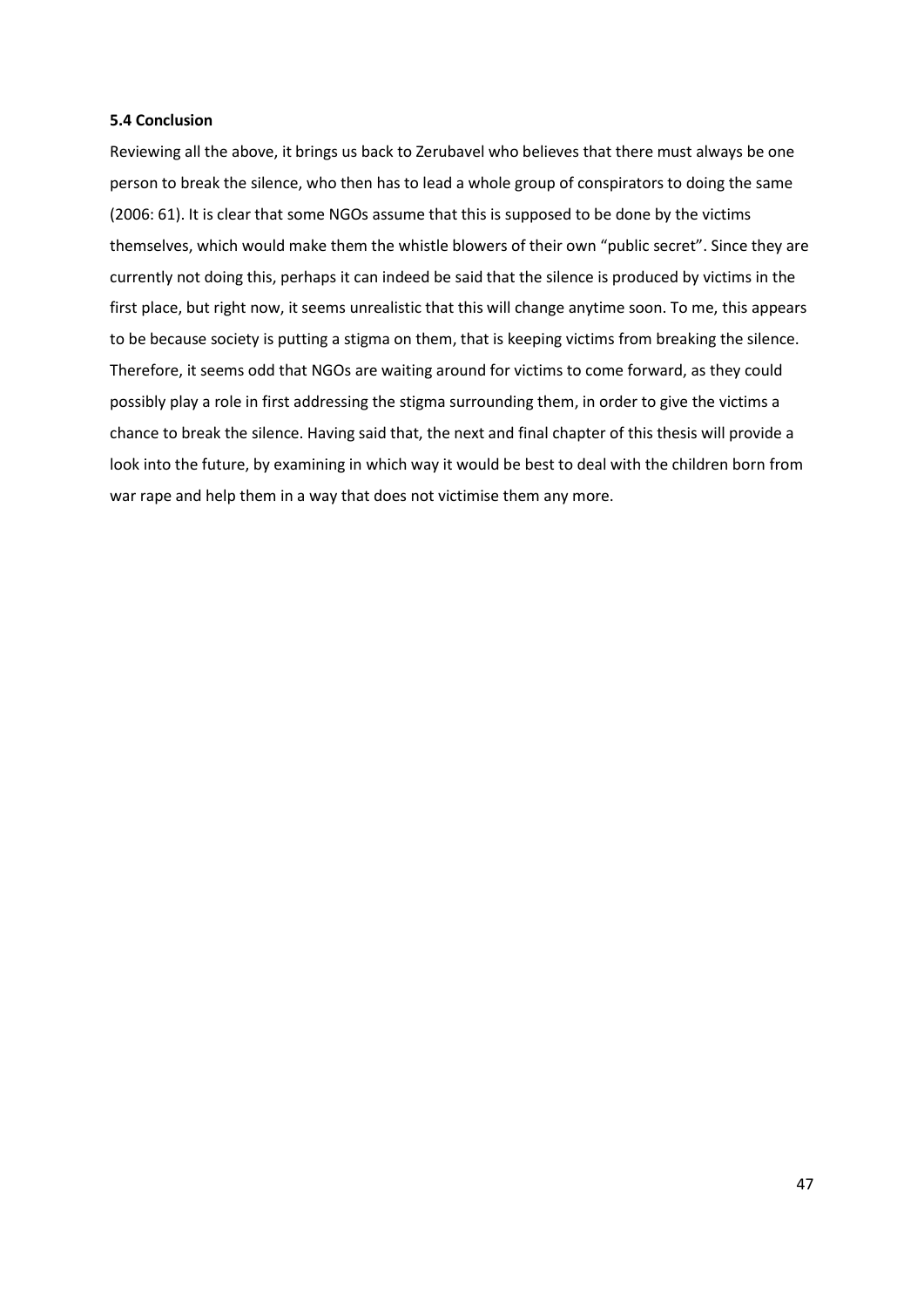## *6. Future policies*

*"Desire is the starting point of all achievement."* 

*~*

*Napoleon Hill*

#### **6.1 Introduction**

After having reviewed the three most heard reasons from my interviewees for the lack of focus in their programs and projects, it is imperative that we look at the future. In my interviews, I asked my informants what they thought would be best for these children, based on their experience with working in such a complex post-conflict society. Should a dialogue be opened in society to sensitize people to this topic, or should the government initiate strategies to support these children? Would more media attention be desirable, like in the case of the movie Grbavica? Or should help be provided in small circles, on an individual basis and only in familial circles? Or should nothing be done while the country waits for the victims to come forward and ask for help? Is this likely to happen? When would be the best time to act on this? It all basically comes down to a simple question with an unimaginably difficult answer: where to go from here? I do not aim to pretend I have discovered all the right answers after this study, this chapter merely serves as an exploration of what could possibly be done to ensure this group of children receives more help and understanding from the society they live in, without hurting them in the process.

#### **6.2 Desire for a policy?**

To start, I think it is important to explore whether or not a policy by NGOs focused on children born from rape is actually wanted, since we first and foremost have to think about these children's wellbeing. One interviewee was very clear in her opinion about this: 'I think it is too early for them, even if they know, for insiders to try to talk about it. I suppose that it should pass a period of time, that they should become forty or fifty for them to start to talk about it publicly. [...] It is too private, too intimate, and according to me, too early<sup>58</sup>. However, she was only one of two<sup>59</sup> who was so adamant against outside meddling at this moment. Truthfully, the concern about their age and being vulnerable right now did come up in several interviews, but one can wonder whether their young and

<sup>58</sup> Author's interview with Svetlana Broz.

<sup>&</sup>lt;sup>59</sup> The other being Judith Schulte, who also considered it to be too early to intervene.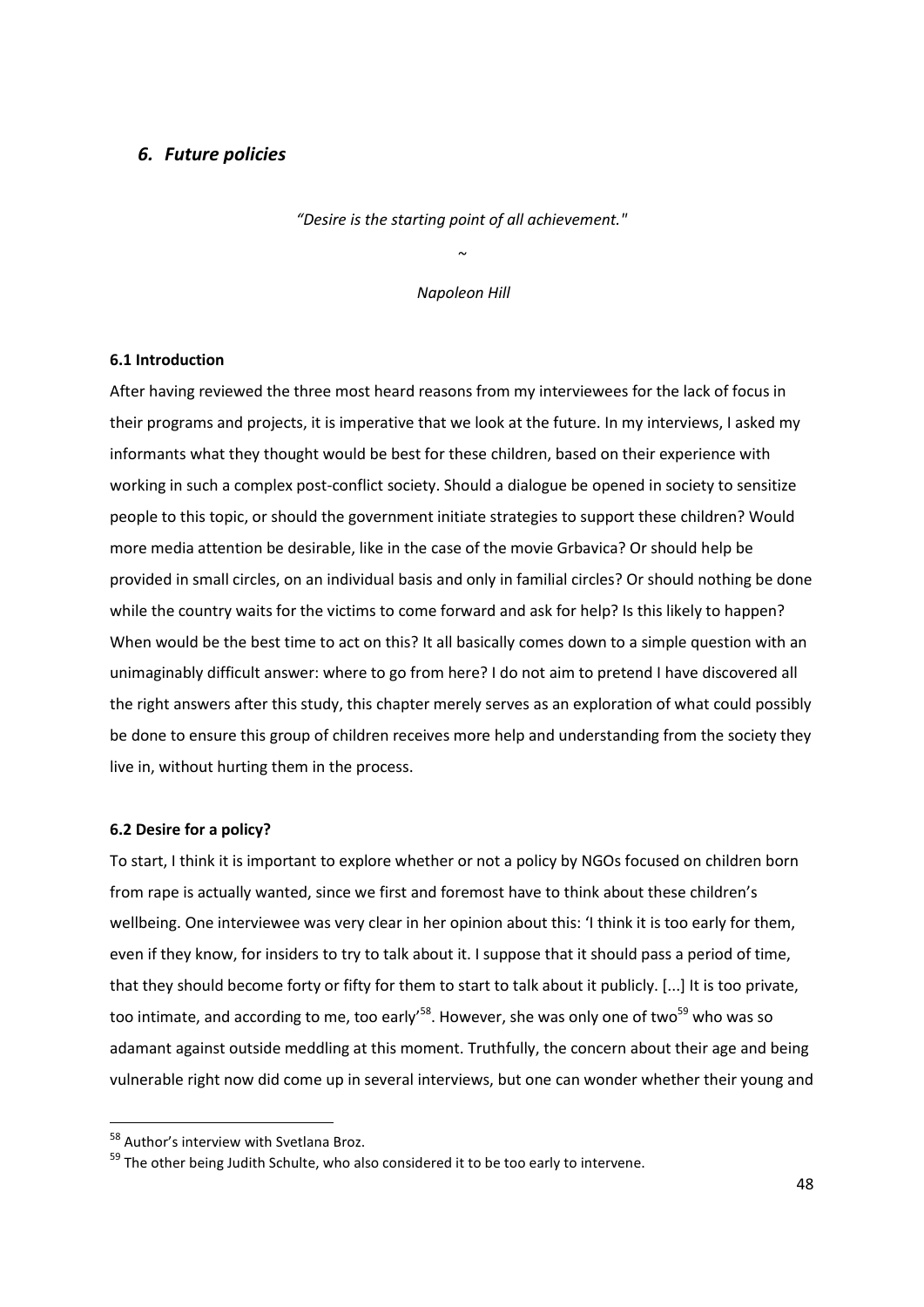influential age is a positive or a negative thing. This was also pondered by an anonymous woman who works for a large organisation that mostly deals with justice issues. Even though here she refers to the general process of dialogue and reconciliation, the thought behind it is striking: 'The more time goes by and the more time people live in their exclusive communities, the less incitement they have to actually make this dialogue work. So I don't know if time works for us or against us, right now I think against us<sup>'60</sup>. According to Zerubavel, this makes sense as he reasons that the longer silence exists, the heavier it can become and the harder to break, as silence tends to be self-reinforcing (2006: 58).

If we merely look at what is good for these children, other NGO workers I spoke to were clear about the fact that now was the time to intervene and that we should no longer wait because as a journalist I spoke to told me, he saw no point in dealing with the issue of these children in fifty years, as they would be either very old or most likely dead $^{61}$ . The programme manager of the Nansen Dialogue Centre also agrees their young age is a positive thing 'because they are still in the process of development, physical and psychological development, and we have to intervene somehow'<sup>62</sup>. Moreover, apart from looking at why it would be positive to address this issue now, we must also look at the consequences of what will happen if the issue is not addressed in a timely manner. Zerubavel points out that while conspiracies of silence might offer some advantages in the short term, it often creates even bigger problems in the long run (2006: 79), as Vive Žene's director aptly explains:

'Because they will become drug abusers, they will become domestic violence perpetrators, criminals, because they have a problem, they have to have a problem, because they have trauma inside them. And if they don't heal that trauma, and their mothers', we will face a new problem. And a new problem could be a new war after twenty years again. Because then they will start to hate, to hate the people who raped their mothers, the people who killed their fathers, or whoever. So if we don't discuss this problem very very soon...'<sup>63</sup>

Even though my main focus is on the wellbeing of the children born from rape, I also briefly want to examine the consequences of whether or not the issue is addressed on the society and its future. What effects do conspiracies of silence have on post-war countries, in this case, on BiH? The justice

 $^{60}$  Author's interview with an anonymous woman with an anonymous large organisation.

 $61$  Author's interview with Denis Dzidic.

<sup>&</sup>lt;sup>62</sup> Author's interview with Mustafa Cero.

 $63$  Author's interview with Jasna Zečević.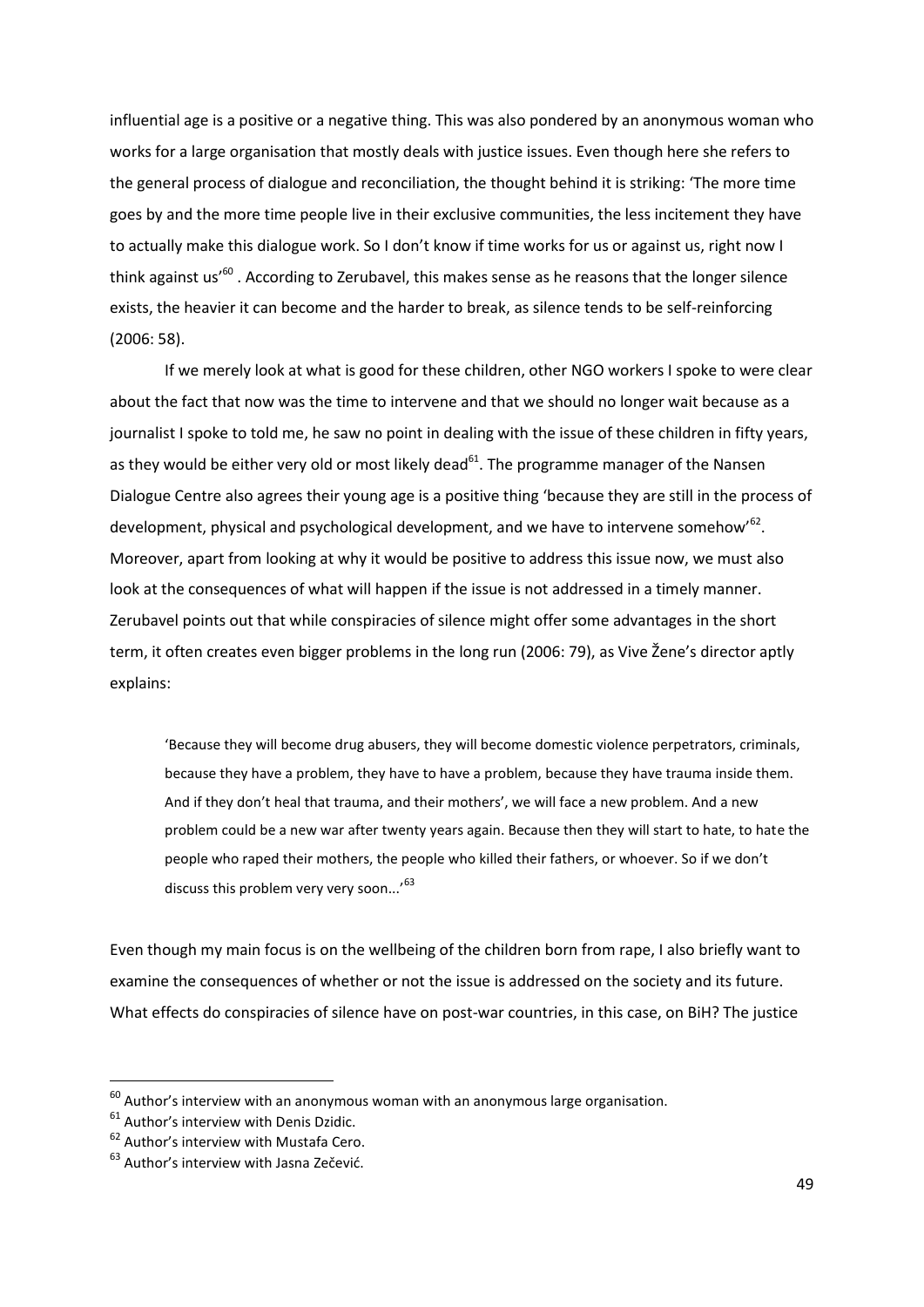report journalist I spoke to was convinced that silence was never the answer. He explained about the situation in BiH after the second World War:

'And if we learned anything, it is that the way the communist party dealt with that by saying "no, nothing happened" or "whatever happened, it's just in the past and now we're all equal" [...] doesn't work. People need to feel that justice has been done, people need to feel that they've somehow reached an end where they're recognised as victims, where there are memorials forever to stand, to see, that there are victims, and then they can move forward. Because if you don't do the entire process, you can't build anything on that, not a country, not a society, you'd just be fundamentally flawed and it would be shaky, and any time there'd be some political unrest, you'll always have the possibility of it leading to conflict.'<sup>64</sup>

The programme manager of a large women's association in Sarajevo shared his idea, by saying 'you're resolving one issue from a part of the system, so solving it can help a lot, to change the whole system of BiH'<sup>65</sup>. This shows that for society, it is also important to deal with silenced issues, if it wishes to build a strong foundation for the country's future. However, one must remember that there will always be people unhappy with breaking the silence, as well as with people who break it. Carpenter reminds us that silence not only protects victims, but also perpetrators and that speaking about such things could actually help reduce the stigma they suffer from (2007: 14). But who would those people be, who would or should break the silence surrounding this topic? This is the question I will focus on now.

#### **6.3 Initiators**

**.** 

In case it is deemed necessary to break the silence in order to address the issue, the question then is, who should do this? If help would be provided to these children, who should initiate that? I asked this question to my interviewees and as expected, I got quite a wide range of answers from them. Sabiha Husić, director of Medica Zenica was very clear about who she thought should address the issue of these children, namely NGOs, institutions and also international organizations together $^{66}$ . Two of the youngsters I spoke to both commented as well that they thought it should be a joint effort of the government, NGOs, experts and the international community to make a difference<sup>67</sup>. According to Zerubavel, to counteract silence, strength indeed lies in numbers since it is nearly

<sup>&</sup>lt;sup>64</sup> Author's interview with Denis Dzidic.

<sup>&</sup>lt;sup>65</sup> Author's interview with Maria Theresa Maan Besic.

<sup>&</sup>lt;sup>66</sup> Author's interview with Sabiha Husić.

 $67$  Author's interview with Jasmin Panjeta and Aida Mutevelić.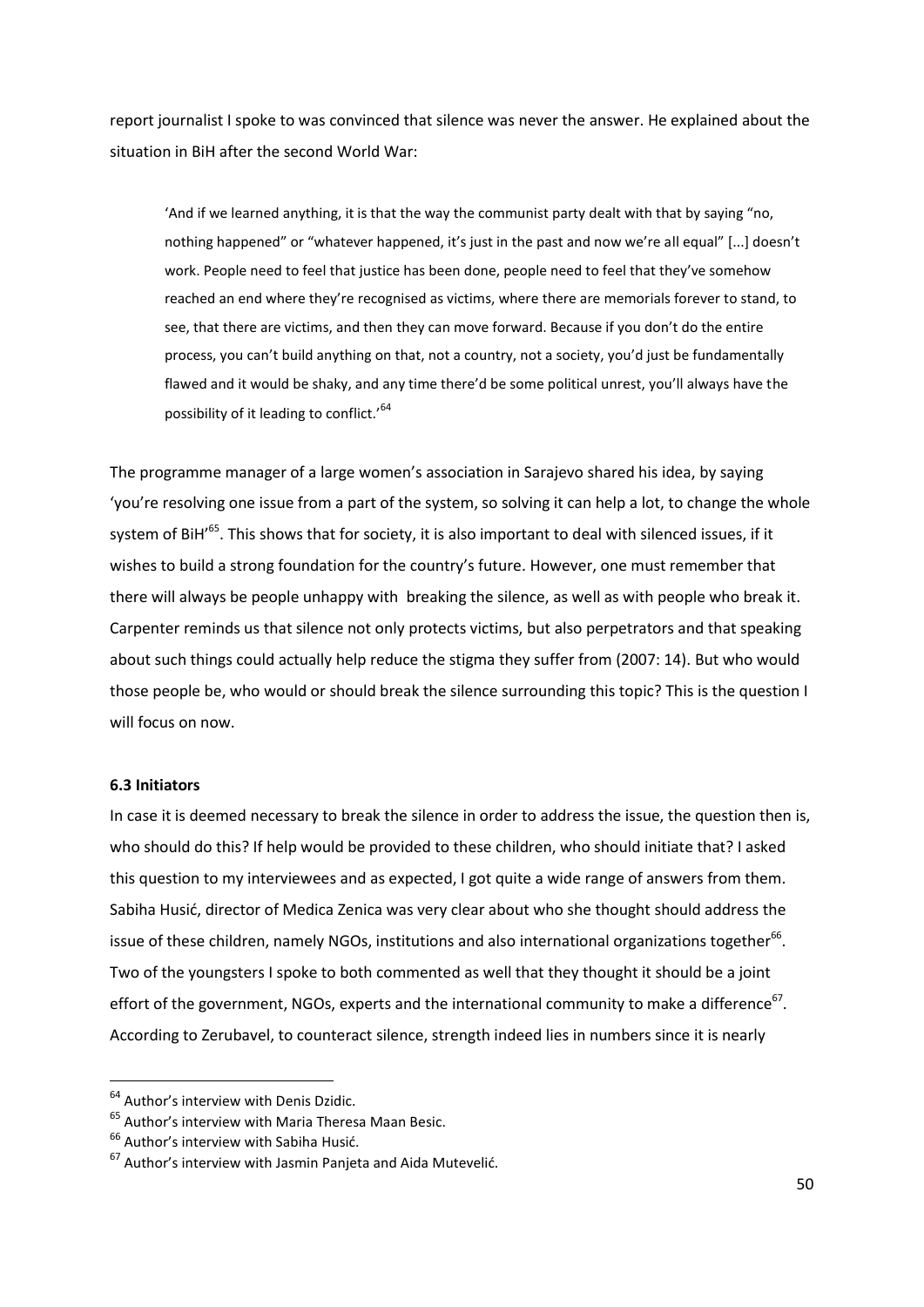impossible to ignore a combination of bodies speaking out, rather than just one organization or person (2006: 69). Moreover, when more actors join the minority, he predicts there will emerge a tipping point from where social pressure becomes so heavy that it outweighs the pressure to keep denying the elephant's presence. Even though I doubt that this last part of the theory will happen anytime soon in BiH, I do believe that many different factions are needed to have more of an influence.

However, other interviewees thought the government is the one responsible to act on this, as they are on the top level and responsible for everything that goes on in the country. Whether or not they actually would start this, is a whole different matter, as a lot of my interviewees severely doubted their motives and desire to act on this. But Vive Žene's director thinks there is also a special role for the international community to play in this, as they have a certain influence in the country:

'So the power that the international community has, is that they, our politicians, have to listen to them. So if they said "you have to start this topic, and for this topic you can consult, I don't know, Medica [Zenica], Vive Žene, Ministry of whoever". So that is the network that needs to be established between the international community [and the government]'  $^{68}$ ,

a sentiment that was backed by the programme manager of Žene Ženama. Another informant however pointed out that the international community should not keep doing these things, as BiH would never learn to stand on their own feet, but also admitted that right now, they alone were probably incapable of starting anything from the grassroots level $^{69}$ .

It must also be noted, with regards to the government, that up until now, they do not have the most impressive track record when it comes to implementing new laws or strategies concerning women's issues and gender based violence. According to Daniel-Wrabetz, the government claimed that these children must be doing fine, since they did not hear any messages that claimed otherwise (2007: 26). The three courts in the country that offer protected witness testimonies were implemented only on the urging of the international community<sup>70</sup> and according to an Amnesty International report, the government is failing to ensure sexual violence victims have access to the highest standards of mental and physical care, as well as neglect to provide NGOs with resources to offer these women psychological help (Amnesty International report 2010: 7).

<sup>&</sup>lt;sup>68</sup> Author's interview with Jasna Zečević.

<sup>&</sup>lt;sup>69</sup> Author's interview with Gorana Mlinarevic.

<sup>70</sup> Author's interview with Denis Dzidic.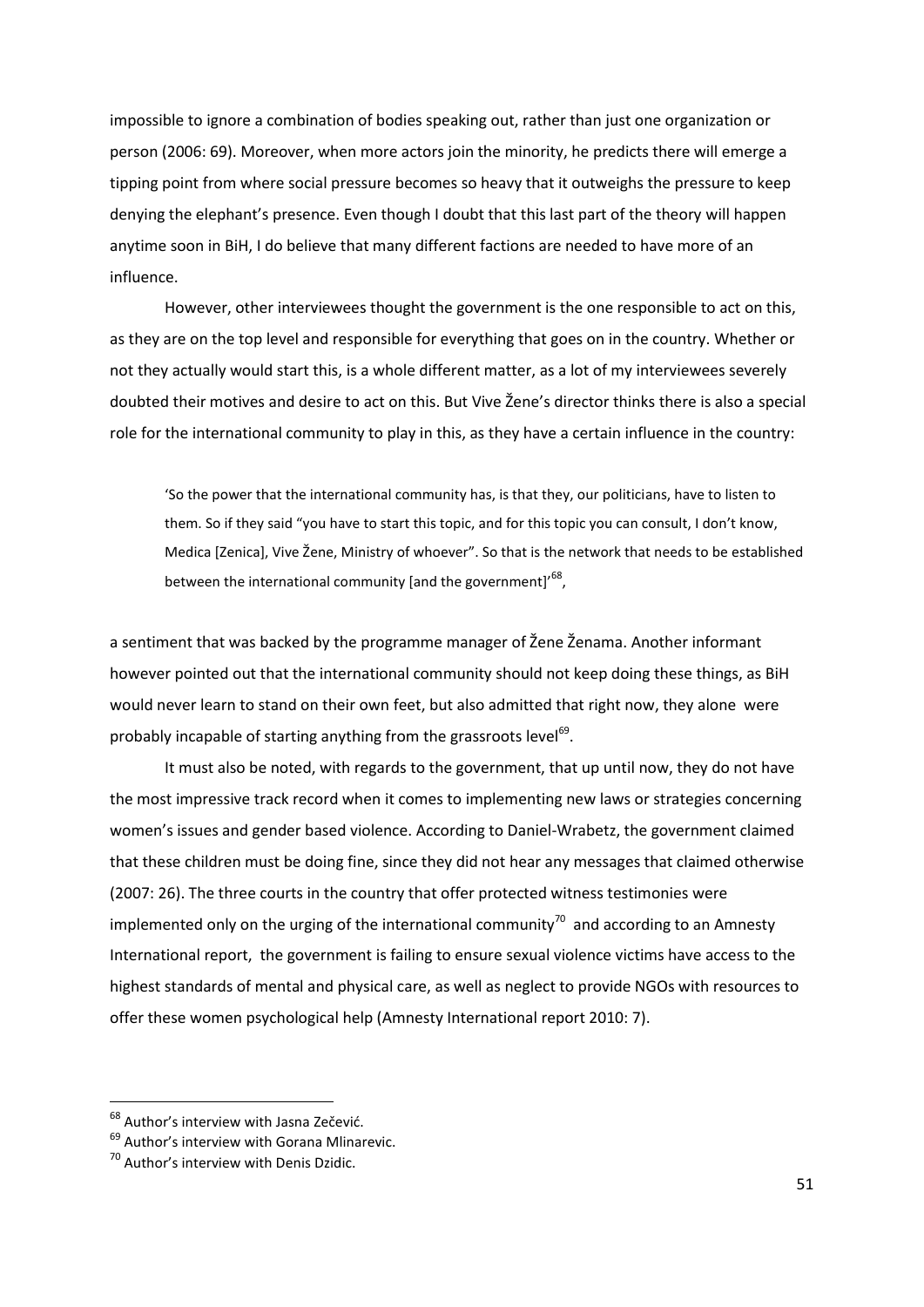This is not to say that the government should not be involved in initiatives regarding the children born from war rape, on the contrary, but I think we must be realistic in our expectations from such a government, that currently seems to be more occupied with the internal divisions in parliament than with stigmatized groups. Moreover, due to the sensitivity of the project, it can very well be the case that the government does not want to initiate anything regarding this, since one of the three parts of it would most likely have reason to prevent them from doing so<sup>71</sup>. Actually, as Zerubavel reminds us, there will always be opponents to breaking conspiracies of silence. Not only can the government choose not to break the silence itself, but it can also purposefully choose to ignore the ones that do try, because they are the ones in power (2006: 71). Perhaps this is why Ms Zečevid suggested the international community urge them to act, so they are pressured into "unveiling the elephant".

However, as multiple interviewees pointed out<sup>72</sup>, if you want society to be involved, the victims still would need to come forward so that the people around them would be able to grasp the struggles they go through, but only more silence comes from these women and children. Combining this with chapter V, in which it became clear that NGOs were waiting for victims to ask them for help, it becomes evident that victims themselves can also be seen as an important initiator.

#### **6.4 Design of programmes and projects**

**.** 

I also asked my interviewees in case programmes or projects would be implemented, what these should look like? This holds a close connection to the previous part of this chapter, as the way something is approached obviously is dependent on the implementer. Therefore, some answers might seem obvious, though they are not less important in gauging their opinions on what is needed for these children.

A few of my interviewees<sup>73</sup> feel that these children should not be treated as an exclusive group, taking into account both their privacy and society's reactions, but should be in outreach projects together with other children who have problems working through their issues and try to come to terms with them. However, if this is done, one must realise that the silence will not be broken and the way people in society view children born from rape will most likely not change. The

 $71$  As mentioned before, not only the Bosnian Serb Army was responsible for the rapes, but they did have rape camps and are currently denying this, as stated in chapter IV. Moreover, the RS considers the Bosnian War Crimes Court to be partial in favor of Bosniaks and against Bosnian Serbs, as showed from the referendum they wanted to hold. Source: Ian Traynor, 2011. 'Bosnia in worst crisis since war as Serb leader calls referendum'. *The Guardian*, 28 April. [Online] available at: <http://www.guardian.co.uk/world/2011/apr/28/bosnia-crisisserb-leader-referendum > [Accessed on 9 July 2011].

<sup>72</sup> For instance Mustafa Cero, Goran Bubalo and Judith Schulte.

 $73$  For instance Sabina Postrocki, Jasmina Redžepagić-Avdagić and an anonymous girl.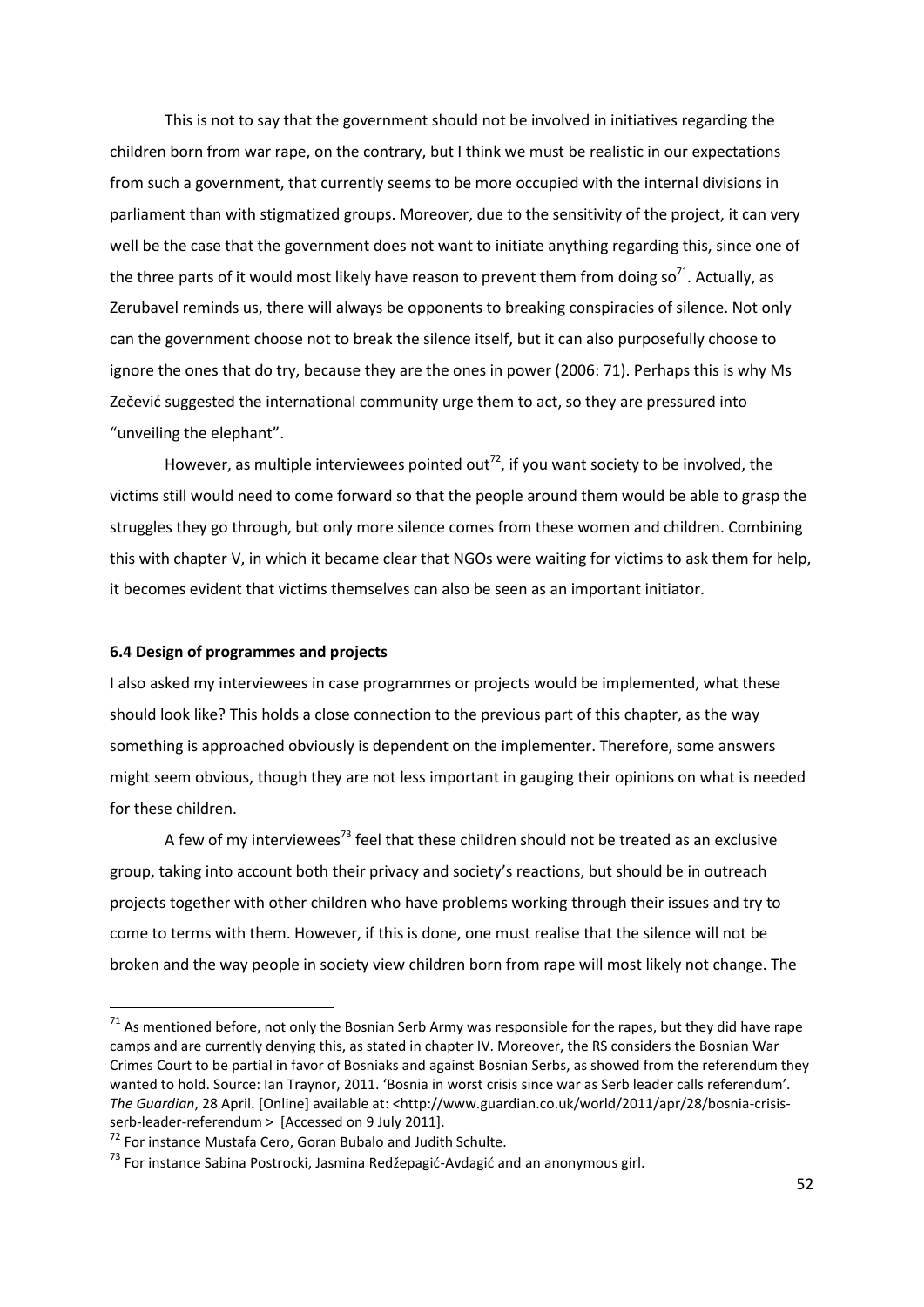same can be said for the ones who consider it to be best for these children to only receive psychological and psychosocial help, as the psychologist from Wings of Hope and the director of Snaga Žene think is best.<sup>74</sup> In a similar fashion, Denis Dzidic remarked that there are some things that only governments can provide, such as reparations for victims that he felt are necessary<sup>75</sup>, something that is backed up by several other interviewees<sup>76</sup> and Mustafa Cero, who thinks the state should provide funding and a system of support for these children to overcome this critical period of their lives<sup>77</sup>. He furthermore adds to this that 'even if it's some really small activity in some local community in BiH, but it's a step forward. So we must not wait for others, we have to take things into our own hands, we have to work on it together', even though he did not elaborate on what kind of activity he exactly envisaged.

Besides providing funding, the director of Vive Žene thought it to be important to bring this issue out in the open:

'But you see, if you think of the benefit for the children, I think it will be better to discuss openly, because according to all this that we do and read all these years, anything that you suppress will come again to you.'78

Even though she is not sure how this approach should be formulated, she is convinced that a network between several NGOs in BiH, the international community and the government has to be put in place, to discuss how to best deal with this. This is exactly how Medica Zenica's director feels about the issue, as she also called for a strategy to be developed amongst local NGOs, institutions and also international organisations<sup>79</sup>. TPO's programme manager also thought a dialogue should be started in society to sensitize people, so they would be accepting of these children, but she was clear about the fact that no actual persons should be involved in this, in order to protect them<sup>80</sup>. This last sentiment was echoed by a girl from the target group youth, who works for a children's NGO. She furthermore suggested that a questionnaire or something should be held among the children who know of their origins, to see how they feel about  $it^{81}$ , which I also suggested earlier.

<sup>&</sup>lt;sup>74</sup> Author's interview with Enisa Mešić and Branka Antić-Štauber.

<sup>&</sup>lt;sup>75</sup> Author's interview with Denis Dzidic.

 $^{76}$  Author's interviews with Bakira Hasečić and an anonymous woman.

<sup>77</sup> Author's interview with Mustafa Cero.

<sup>&</sup>lt;sup>78</sup> Author's interview with Jasna Zečević.

 $79$  Author's interview with Sabiha Husić.

 $80$  Author's interview with Zilka Spahić-Šiljah.

 $81$  Author's interview with Aida Mutevelić.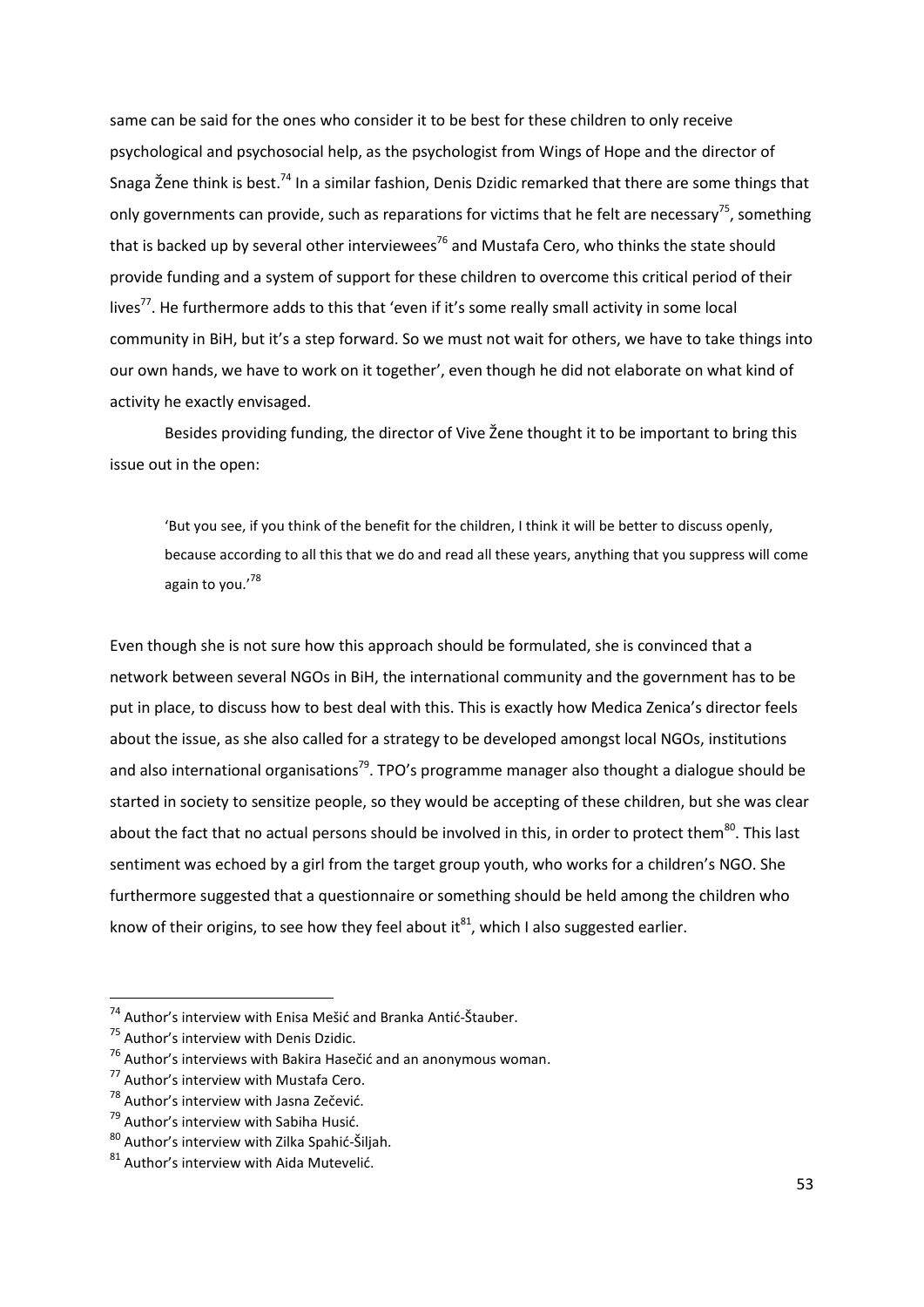#### **6.5 Conclusion**

To conclude, I think it is important to acknowledge that there is no single way to best handle this issue, most importantly perhaps because of the great diversity within the group children born from war rape. Due to their different circumstances, and different upbringings, I think it is of the utmost importance to be sensitive to this. In the end however, if the goal is breaking the silence, the issue – and its solving – needs to become part of public discourse, because only one or two people acknowledging the elephant cannot count as breaking conspiracy of silence (Zerubavel 2006: 62-63). One could argue that this is indeed the aim since a society needs to deal with its issues to create a stable foundation to build on, but it is also pertinent that research is done on whether these children, and when applicable their families, actually want this because their wellbeing comes first. Unfortunately, there is no evidence we can draw on to support or discourage making this subject publicly debatable, as this has not happened yet in any of the countries where children born from war rape make up part of the population. However, I do think Zerubavel has a good point when he claims that 'in fact, we often view conspiracies of silence as far less threatening than the efforts to end them' (2006: 78). One way or another, I think one of the few things that was agreed upon by my interviewees, is that these children – and their mothers – should receive adequate psychological help, as soon as possible, to help them cope with their situation. Most importantly, think that to be able to reach anything, one must have the will to start something.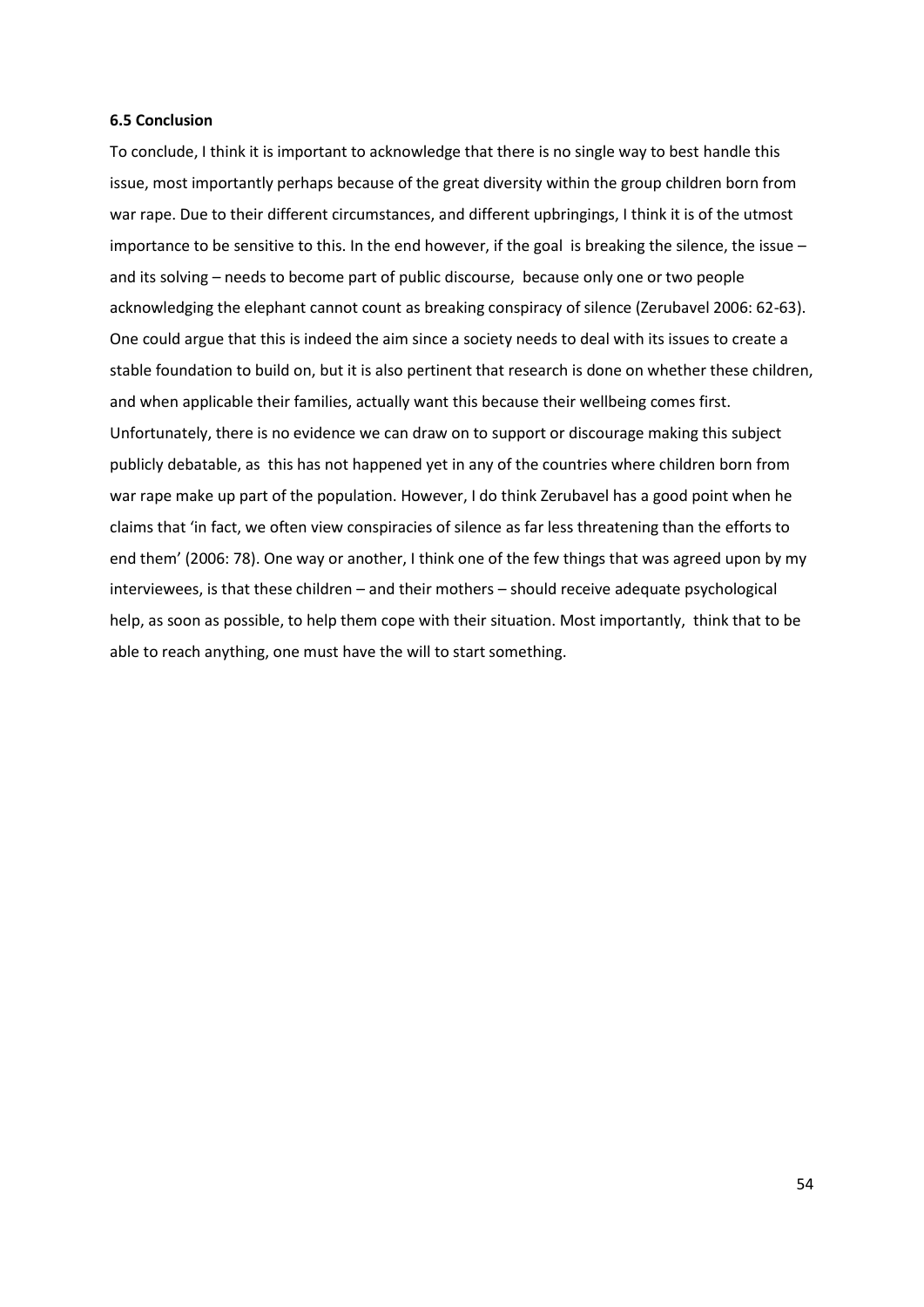## *Conclusion*

Firstly, I have to make clear that this study in no way can be seen as a conclusive overview of NGOs view of and lack of focus on children born from war rape in BiH. This is evident from my lack of knowledge of the Bosnian language, the relatively small amount of interviewed NGOs and the fact that I only conducted my interviews in three cities in the FBiH. Moreover, I want to point out that a great deal more research is needed in order to gain a better understanding of the vast problems surrounding these children, as I made clear throughout my thesis. Having said that, I do think my study can make a humble contribution to existing knowledge and perhaps be a starting point from which other scholars can build, adjust and perfect the theories, thoughts and ideas that I have come up with and are reflected in this thesis.

As stated before, drawing conclusions about these children and possible ways to improve the quality of their lives, is made increasingly difficult by the lack of statistics on them, great variety of their living situations and their awareness of their origins. Not only are they judged by the society around them and suffer from that, they also have severe psychological problems as a consequence of becoming aware of their origins, as showed from Erjavec and Volčič's study. Moreover, interviewees from NGOs who worked with children born from war rape stated that even if they did not know, they also were aware that something was not right and often suffered from physical abuse and/or had psychological problems.

When it dawned on me that no NGO in the FBiH actually had a specific focus in any of their programmes or projects on these children, I became curious about their reasons. Of course I assumed it was because of the highly sensitive nature of this, but considering the fact that there were in fact organisations that helped women who were raped – and were known for this – I thought there might be more to it. I was able to categorise the answers I got from the people who worked at the NGOs into three main reasons, that together seem to have caused – and still maintain – this lack of focus on this particular group. The first one, which is the most obvious one, is the silence that surrounds these children. This silence is purposefully maintained by both the victims and the society and thrives from the denial of the issue at hand. This has led to the topic becoming a taboo, which has become a reason for NGOs to avoid the subject: it seems they do not want to be the ones who break this silence. However, in a way, if imagined as an egg shell, the conspiracy of silence has already shown a little crack. By having produced the movie Grbavica, attention was drawn to the fact that there were children born from rapes in a very public way, making it difficult to ignore the issue. However, since nobody capitalized on the captured attention, it disappeared again with no signs of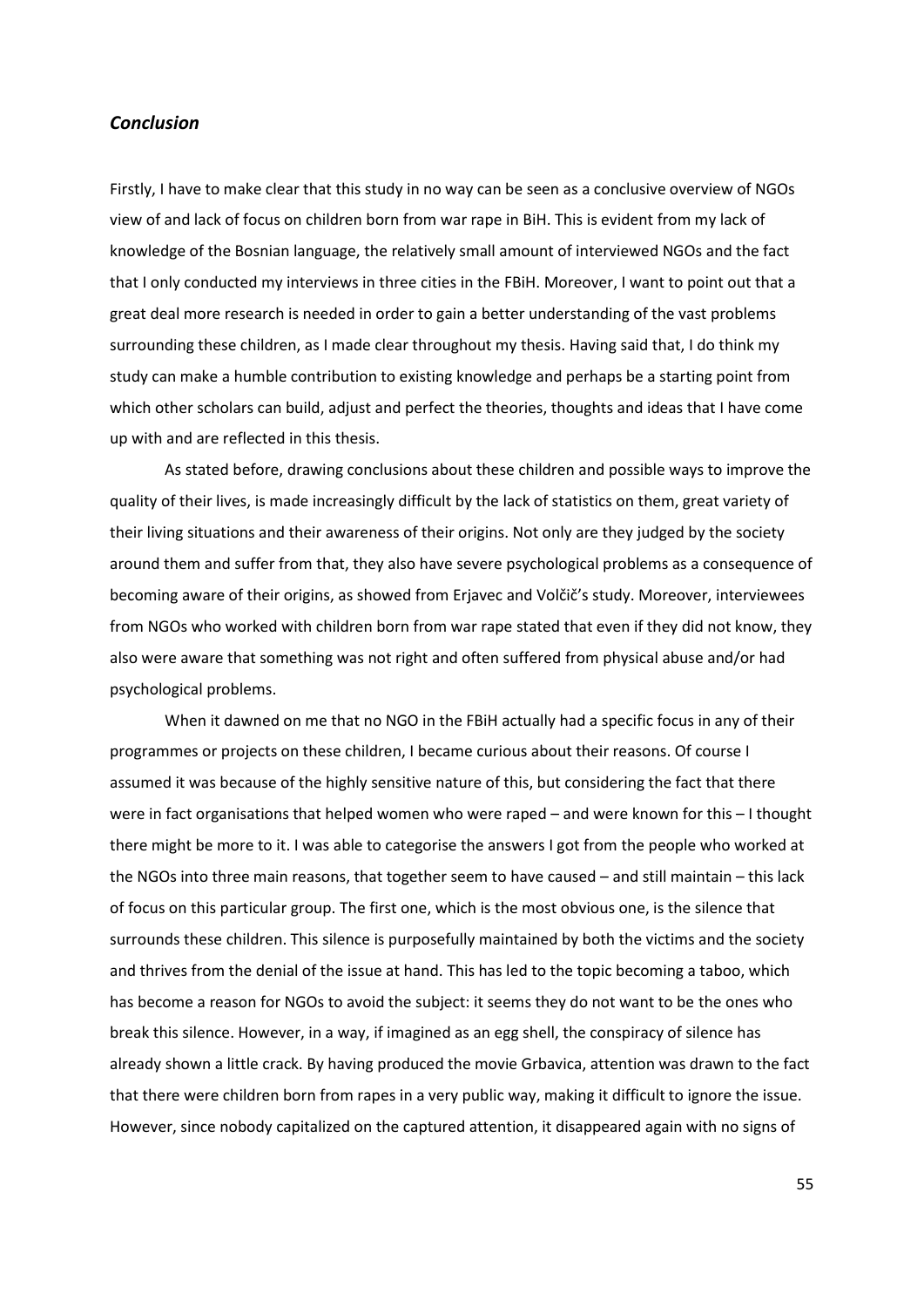resurrection. In my opinion, it did show that it is possible to break this silence, perhaps for good, as long as it is done in a careful and well planned and executed way.

The second reason seemed to be in slight contrast with the first one, namely that the group just went unnoticed. Some NGO representatives commented that they had not thought about these children in years before I came to interview them, and others seemed to be preoccupied with the groups they were already supporting and incorporating in their programmes and projects. This can partly be explained by the lack of focus on these children by other bodies such as the media, the War Crimes Court and to some extent, the international community as well. However, whether their lack of focus on this group is intentional ignorance or not is difficult to say and warrants another research study. However, a few interviewees commented that they did not think that these children specifically should be a priority to receive some help, as there were many more issues that deserved NGOs' attention. This clearly shows that for several bodies, it might just be easier to leave well enough alone and not attempt to think of a strategy to help these children, which goes back to an unwillingness to break the silence again.

The last reason that some of them gave to me, was that they thought the initiative should come from the victims themselves – mothers or children. Even though this reasoning is difficult to explain according to Zerubavel's theory, it is clear that NGOs place the ball in the victims' court and expect them to break the silence when they are ready. However, it can also be said that the reason these women – and their children – stay silent, is for fear of stigmatisation. Therefore, even though it might be the victims' task to break the silence, NGOs could at least address the societal stigma on them. This does not mean that some women and their children have not received psychological help yet from various women's organisations, but this has certainly not reached the majority of them. Having taken these answers into consideration, it dawned on me that the more I knew about the topic, the harder it became to say something sensible about it. Even the answers I got regarding what they thought would be best for this children were ambiguous, although it can be said that most of them by far agree that psychological help should be offered to them.

This, however, brings us back to the even more difficult question, whether or not the issue should be publicly debatable. Many have expressed their concern over the wellbeing of these children if the topic were to receive more attention, particularly keeping in mind that they might be re-traumatised. This is only made more difficult by the fact that by far, not all children born from rape know about their origins and a lot of people seem to think it is better for them not to know. I want to make clear that I am not suggesting that these children should suddenly all be told the painful truth, but I do want to point out that these children are reaching an age where they begin to ask more and more questions about their heritage and it will become increasingly difficult to keep

56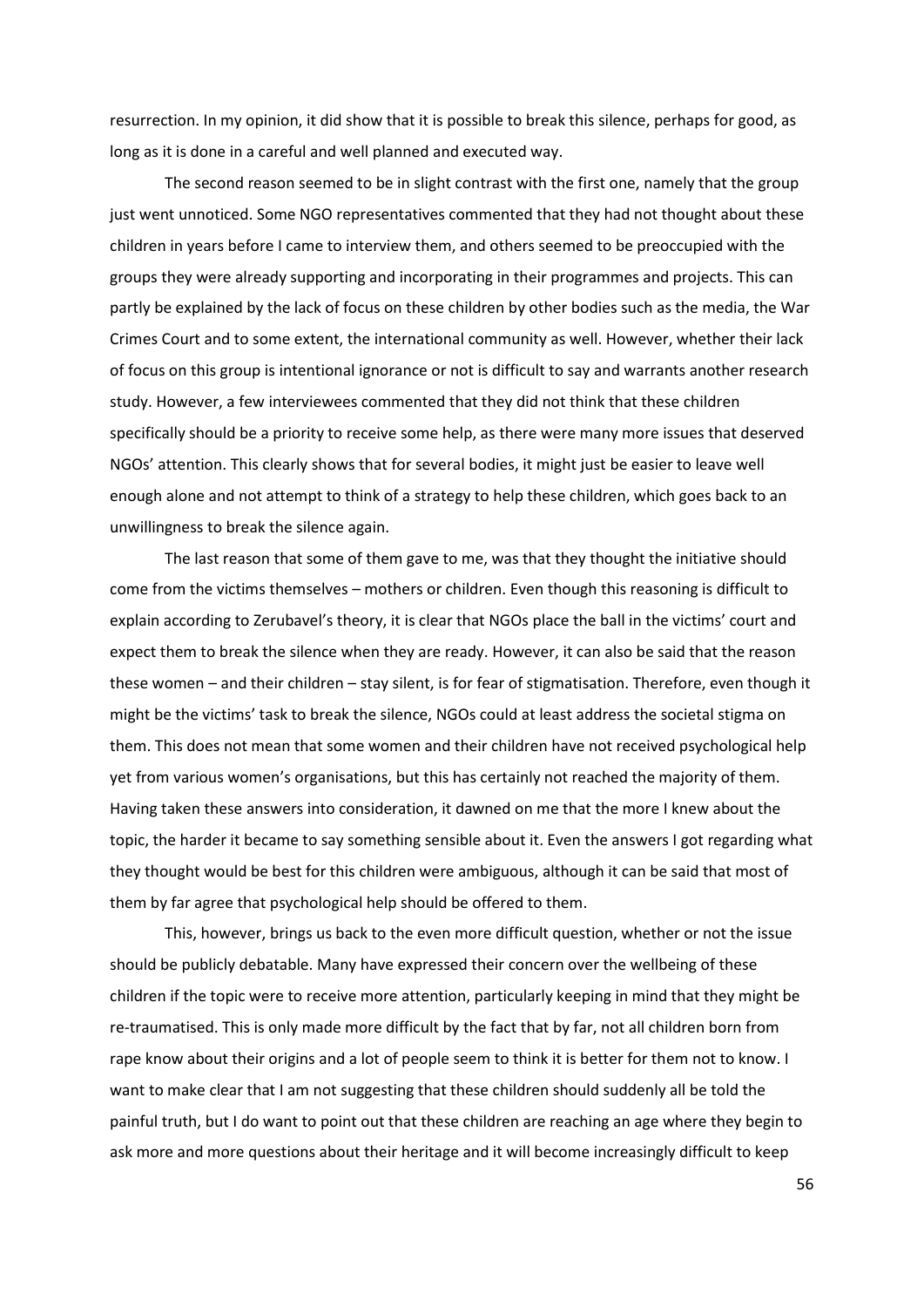lying to them. In my opinion, if these children come to find out, it is essential that they are taken care of in an appropriate way and that there are people ready to step in and help them overcome their trauma. However, at the moment, not only are both the state and the NGOs unable to provide the necessary mental help for all these victims at the moment, but is society also still not accepting these children as true victims.

Therefore, I consider it to be essential for several NGOs who have experience in dealing with the mothers and their children and those who are motivated to become involved to come together to think about a strategy on how to deal with this issue as they are the ones who know best what is helpful. However, I am aware of the fact that NGOs will need both support and funding in order to make any kind of real difference and would therefore need to involve the international community and/or the state government, which is also the more tricky part. Part of the strategy should entail sensitizing the society to the issue of children born from war rape, without revealing their identities to ensure their privacy. Moreover, we must remember that even though these children are often linked to their mothers, they are in fact separate victim groups with different problems and needs and we should treat them accordingly.

By presenting my recommendation like this, I realise it might come across as simplistic, but I am certainly aware of the fact that this is anything but simple. Having said that, I do believe that in order for a society to become healthy and well functioning again, it needs to have addressed all the issues that are present within its borders. Moreover, for a stigmatized group to feel like full and worthy citizens, they need not only be accepted by themselves and their family, but also by society as a whole, even though this will most likely be a long term process. The biggest challenge then to me seems to be to find a few brave souls who are willing to penetrate the vicious circle of silence so that the proverbial elephant can start to shrink and hopefully, in time, disappear.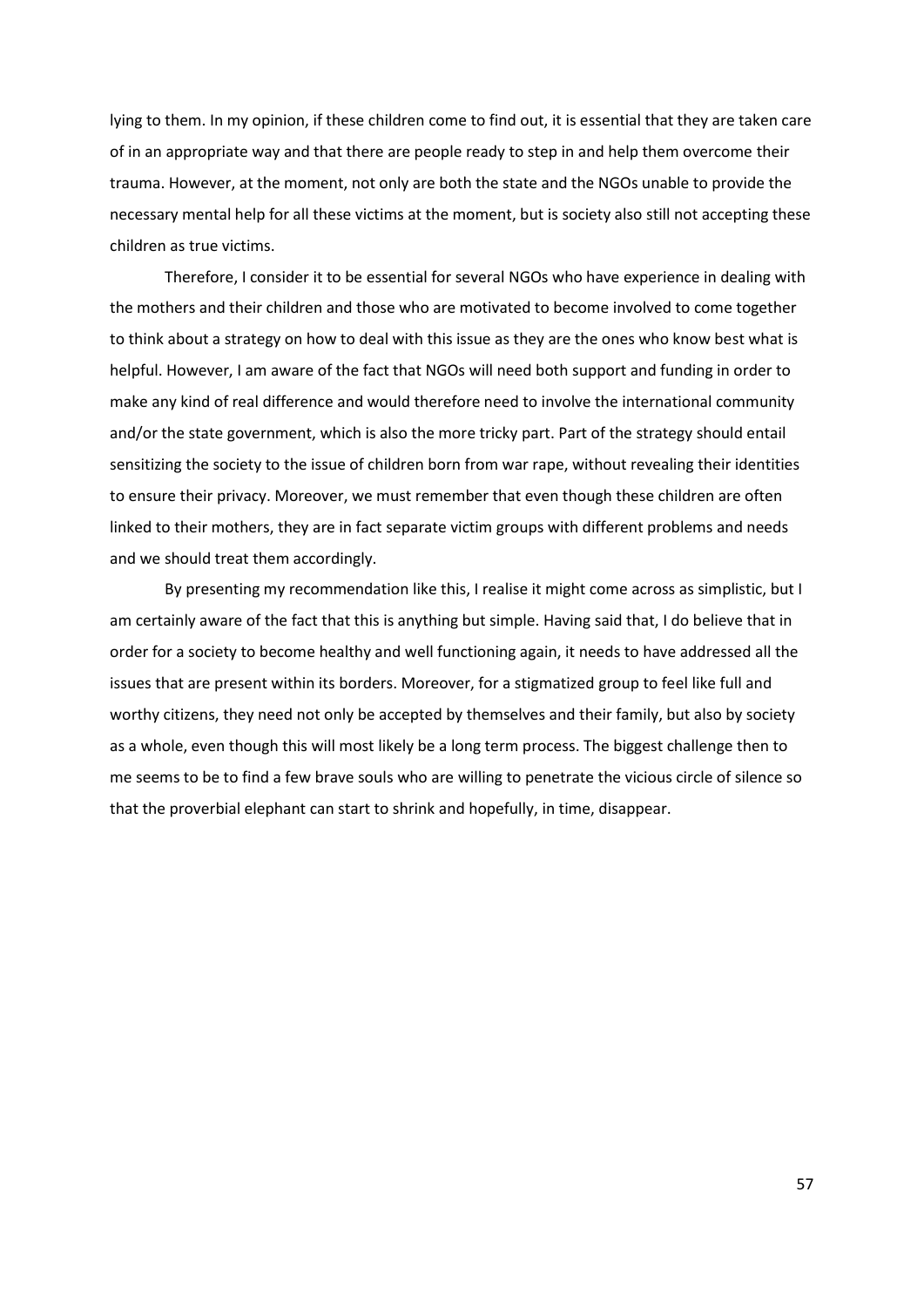## *Bibliography*

## *List of interviewees*

- 10 March 2011 Interview with Sabina Čehajić-Clancy, director of the Balkan Institute for Conflict Resolution and Reconciliation in Sarajevo.
- 17 March 2011 Interview with Maja Šarić, director of Wings of Hope BiH in Sarajevo.
- 18 March 2011 Interview with Maria Theresa Maan Besic, programme manager of Žene Ženama in Sarajevo.
- 18 March 2011 Interview with Enisa Mešić, psychologist with Wings of Hope BiH in Sarajevo.
- 23 March 2011 Interview with Svetlana Broz, director of Gariwo Sarajevo.
- 25 March 2011 Interview with Fadila Memisevic, director of the Society of Threatened Peoples BiH in Sarajevo.
- 1 April 2011 Interview with Sabina Postrocki, project manager of International Multireligous and Intercultural Centre (IMIC) in Sarajevo.
- 1 April 2011 Interview with Judith Schulte, program developer with the Centre for Justice and Reconciliation (CJR) in Sarajevo.
- 5 April 2011 Interview with Jasmina Redžepagić-Avdagić, president of the assembly of the Peace Flame House in Tuzla.
- 6 April 2011 Interview with Branka Antid*-*Štauber, director of Snaga Žene in Tuzla.
- 6 April 2011 Interview with Jasna Zečević, director of Vive Žene in Tuzla.
- 8 April 2011 Interview with an anonymous woman who works for an anonymous organisation.
- 12 April 2011 Interview with Larisa Kasumagic, an English teacher at Sarajevo University who used to work for an NGO in Zenica.
- 13 April 2011 Interview with Sabiha Husić, director of Medica Zenica.
- 14 April 2011 Interview with Goran Bubalo, project director of Choosing Peace Together of Catholic Relief Service BiH in Sarajevo.
- 15 April 2011 Interview with Zilka Spahid-Šiljah, programme manager of TPO Foundation in Sarajevo.
- 20 April 2011 Interview with Mustafa Cero, programme manager with Nansen Dialogue Centre Sarajevo.
- 29 April 2011 Interview with Denis Dzidic, Justice Report Journalist with Balkan Investigate Reporting Network BiH in Sarajevo.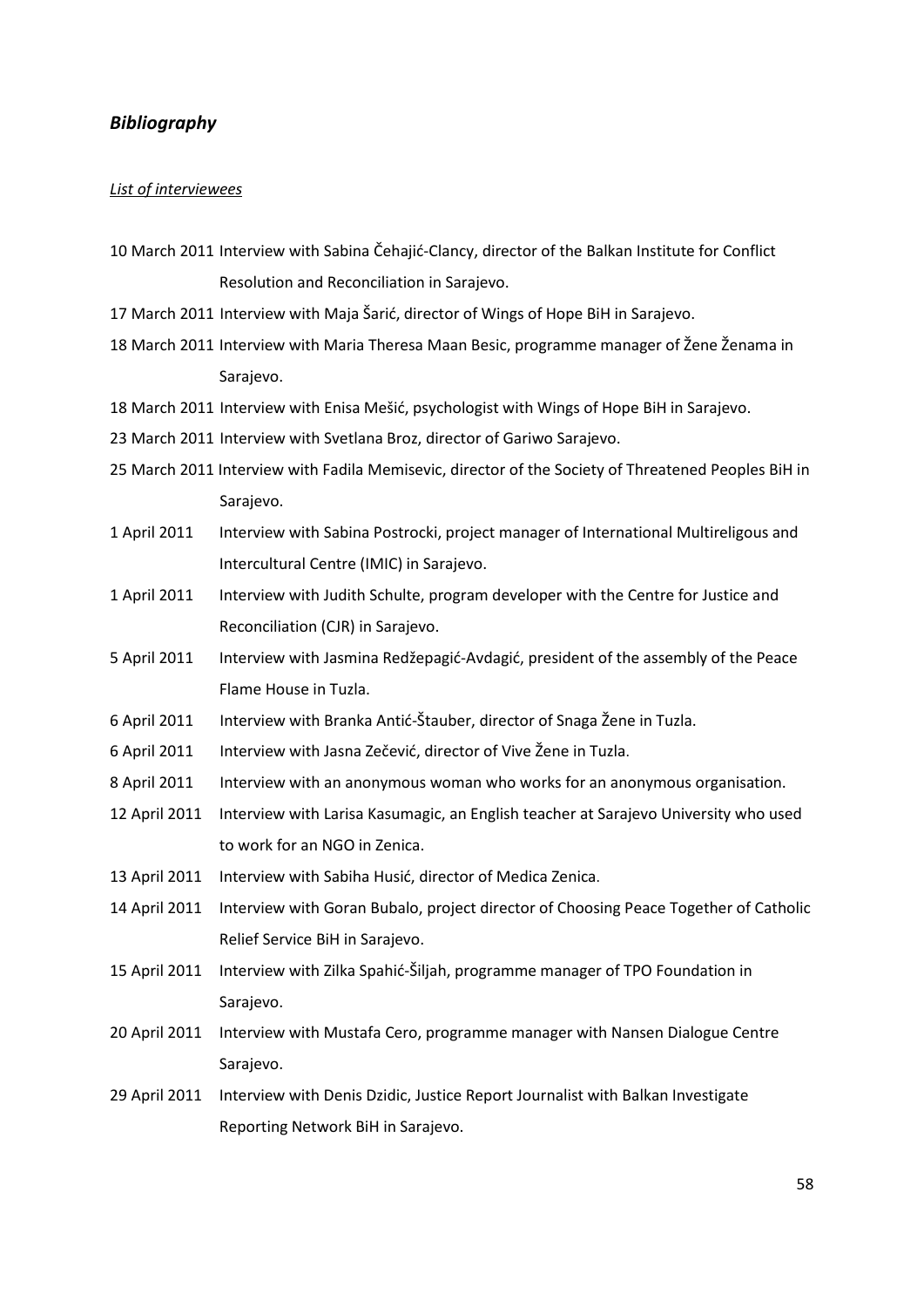- 6 May 2011 Interview with Ivo Marković, director of Face to Face interreligious service in Sarajevo.
- 7 May 2011 Interview with an anonymous girl.
- 10 May 2011 Interview with Bakira Hasečić, director of the Association of Women Victims of the War in Sarajevo.
- 10 May 2011 Interview with Gorana Mlinarević, academic tutor at the Gender Studies department of the University of Sarajevo.
- 23 May 2011 Interview with Aida Mutevelić.
- 24 May 2011 Interview with Jasmin Panjeta.

#### *Published books and articles*

Aiken, Nevin, 2010. Learning to Live Together: Transitional Justice and Intergroup Reconciliation in Northern Ireland. *The International Journal of Transitional Justice*, pp.1-23.

Bar-Tal, Daniel and Bennink, Gemma H., 2004. The Nature of Reconciliation as an Outcome and a Process. In: Yaacov Bar-Simon-Tov, ed. *From Conflict Resolution to Reconciliation*. Oxford, OUP, pp. 157-163.

Barreto, Manuela and Ellemers, Naomi, 2010. Current Issues in the Study of Social Stigma: Some Controversies and Unresolved Issues. *Journal of Social Issues,* 66(3), pp.431-445.

Bloomfield, David, Barnes, T. and Huyse, L., eds. 2003. *Reconciliation After Violent Conflict: A Handbook.* Stockholm: International Institute for Democracy and Electoral Assistance.

Carpenter, R. Charli, 2000. Surfacing Children: Limitations of Genocidal Rape Discourse*. Human Rights Quarterly*, 22(2), pp.428-477.

Carpenter, R. Charli, 2007a. *Born of War. Protecting Children of Sexual Violence Survivors in Conflict Zones*. Bloomfield, CT: Kumarian Press, Inc.

Carpenter, R. Charli, 2007b. Setting the Advocacy Agenda: Theorizing Issue Emergence and Nonemergence in Transnational Advocacy Networks*. International Studies Quarterly,* 51, pp.99-120.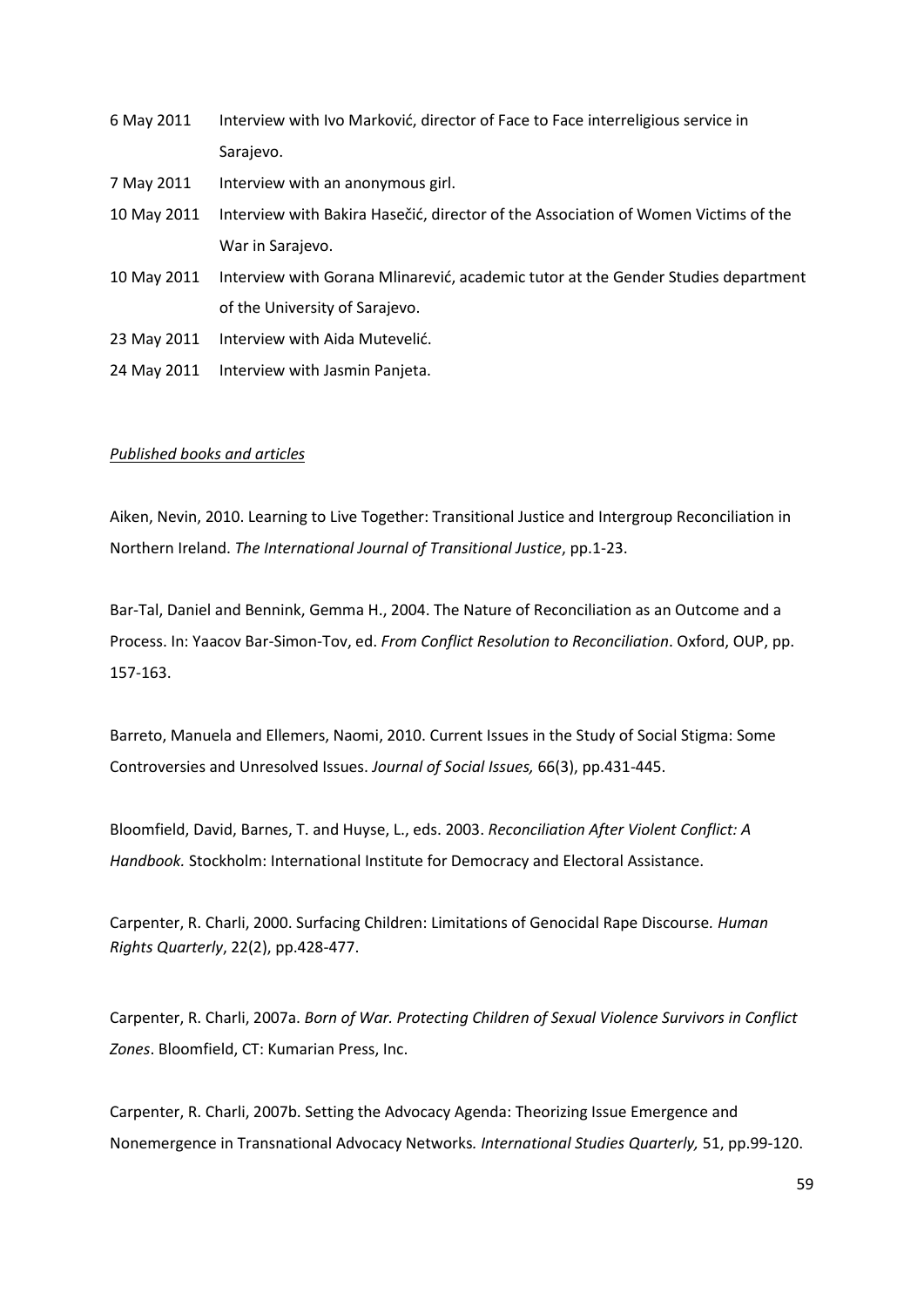Daniel-Wrabetz, J., 2007. Children born of war rape in Bosnia-Herzegovina and the convention on the rights of the child. In: R. Charli Carpenter, ed. *Born of war. Protecting Children of Sexual Violence Survivors in Conflict Zones.* Bloomfield, CT: Kumarian Press, Inc., pp.21-39.

Erjavec, Karmen and Volčič, Zala, 2010a. Living With the Sins of Their Fathers: An Analysis of Self-Representation of Adolescents Born of War Rape. *Journal of Adolescent Research,* 25(3), pp.359-386.

Harris, Lasana T. and Fiske, Susan T., 2008. Diminishing Vertical Distance: Power and Social Status as Barriers to Intergroup Reconciliation. In: Arie Nadler, Thomas E. Malloy and Jeffrey D. Fisher, eds. *The Social Psychology of Intergroup Reconciliation*. Oxford, Oxford University Press, pp.301 – 318.

Kriesberg, Louis, 2001. Changing Forms of Coexistence. In: Mohammed Abu-Nimer, ed. *Reconciliation, Justice and Coexistence: Theory and Practice.* Lanham MD, Lexington Books, pp.47-64.

Nadler, Arie, Malloy, Thomas E. and Fisher, Jeffrey D., eds. 2008. *The Social Psychology of Intergroup Reconciliation*. Oxford, Oxford University Press.

Nadler, Arie and Schnabel, Nurit, 2008. Instrumental and Socioemotional Paths to Intergroup Reconciliation and the Needs-Based Model of Socioemotional Reconciliation. In: Arie Nadler, Thomas E. Malloy and Jeffrey D. Fisher, eds. *The Social Psychology of Intergroup Reconciliation*. Oxford, Oxford University Press, pp. 37-56.

Price, Lisa, 2002. Sexual Violence and Ethnic Cleansing: Attacking the Family. In: Gabriele Griffin and Rosi Braidotti, eds. *Thinking Differently. A Reader in European Women's Studies.* London and New York: Zed Books Ltd., pp.252-266.

Sejfija, Ismet, 2006. From the "Civil Sector" to Civil Society? Progress and Prospects. In: Martina Fischer, ed. *Peacebuilding and Civil Society in Bosnia-Herzegovina. Ten Years after Dayton*. Münster: Lit-Verlag, 125-140.

Sorsoli, Lynn, 2010. "I remember", "I thought", "I know I didn't say": Silence and Memory in Trauma Narratives. *Memory*, 18(2), pp.129-141.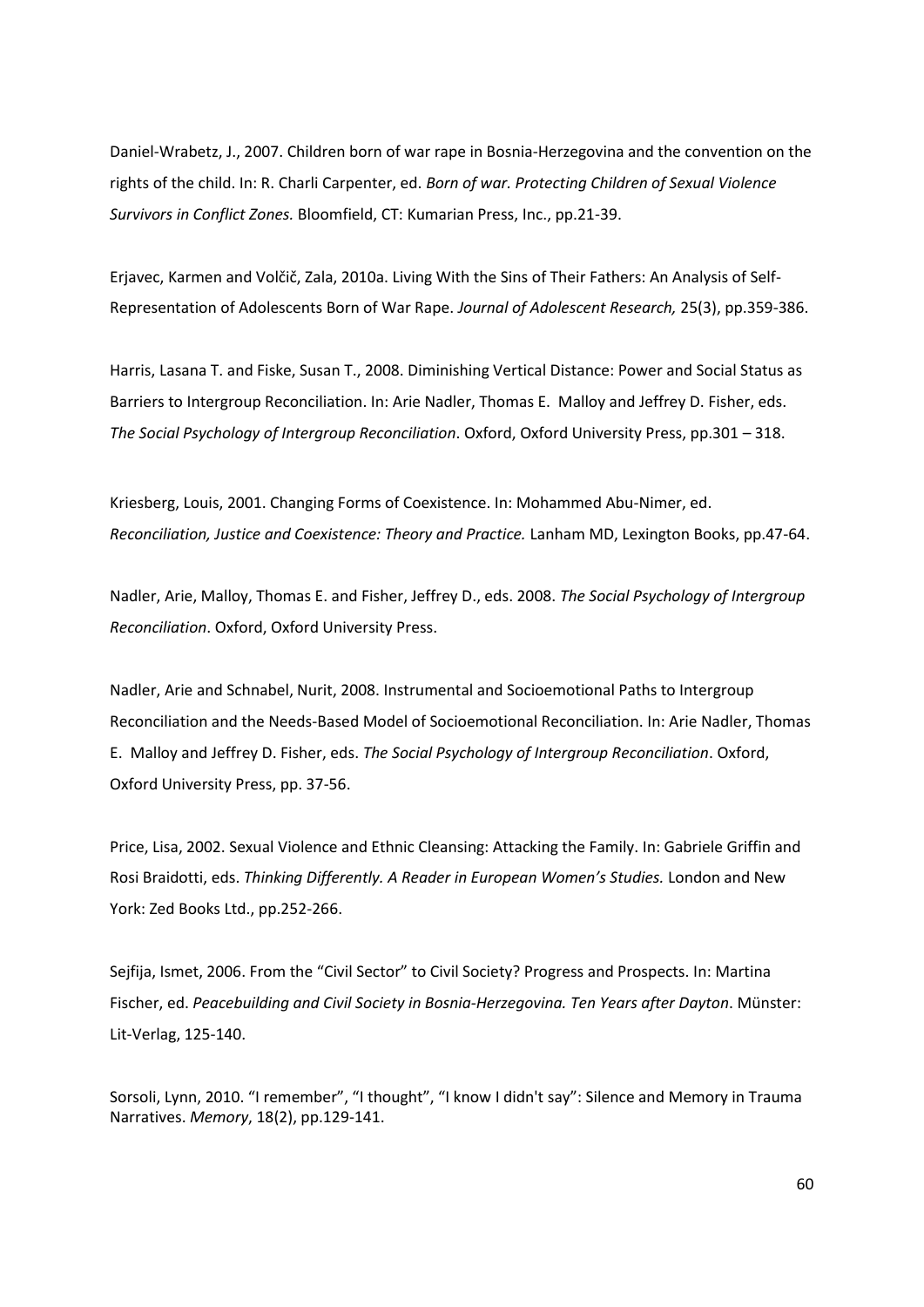Stiglmayer, Alexandra, 1994. The rapes in Bosnia-Herzegovina. In: Alexandra Stiglmayer, ed. *Mass Rape: The War Against Women in Bosnia-Herzegovina.* Lincoln: University of Nebraska press, pp.82- 169.

Tarrant, Mark and Hadert, Aimee, 2010. Empathic Experience and Attitudes Toward Stigmatized Groups: Evidence for Attitude Generalization. *Journal of Applied Social Psychology*, 40(7), pp.1635- 1656.

Weitsman, Patricia, 2007. Children Born of War and the Politics of Identity. In: R. Charli Carpenter, ed. *Born of war. Protecting Children of Sexual Violence Survivors in Conflict Zones.* Bloomfield, CT: Kumarian Press, Inc., pp.110-127.

## *Sources via Internet*

A Cradle of Inhumanity, 2003. *Times Online.* [online] 9 November. Available at: <http://www.timesonline.co.uk/tol/comment/columnists/christine\_toomey/article668528.ece> [Accessed 9 July 2011].

Amnesty International. 2010. *Bosnia and Herzegovina. Submission to the UN Universal Periodic Review. Seventh session of the UPR Working Group of the Human Rights Council*. [online] February, London. Available at: <http://www.amnesty.org/en/library/asset/EUR63/007/2009/en/32f53334-cb1d-45bf-9fc8- 86fd9b2a18f3/eur630072009eng.pdf> [Accessed 9 July 2011].

Bhatti, Jabeen and Kocaoglu, Nurhan. Bosnia: More 1325, Please! *Visionews,* [online] Available at: <http://www.visionews.net/bosnia-more-1325-please/> [Accessed 9 July 2011].

Brunwasser, M., 2011. Bosnia Flounders as Powers Argue. *The New York Times*, [online] 27 June. Available at: < http://www.nytimes.com/2011/06/28/world/europe/28ihtbosnia28.html?\_r=4&pagewanted=1&ref=global-home> [Accessed 5 July 2011].

Jasmila Zbanic Director's statement. [online] Available at: <http://www.coop99.at/grbavica\_website/regie\_bio\_en.htm> [Accessed on 8 July 2011].